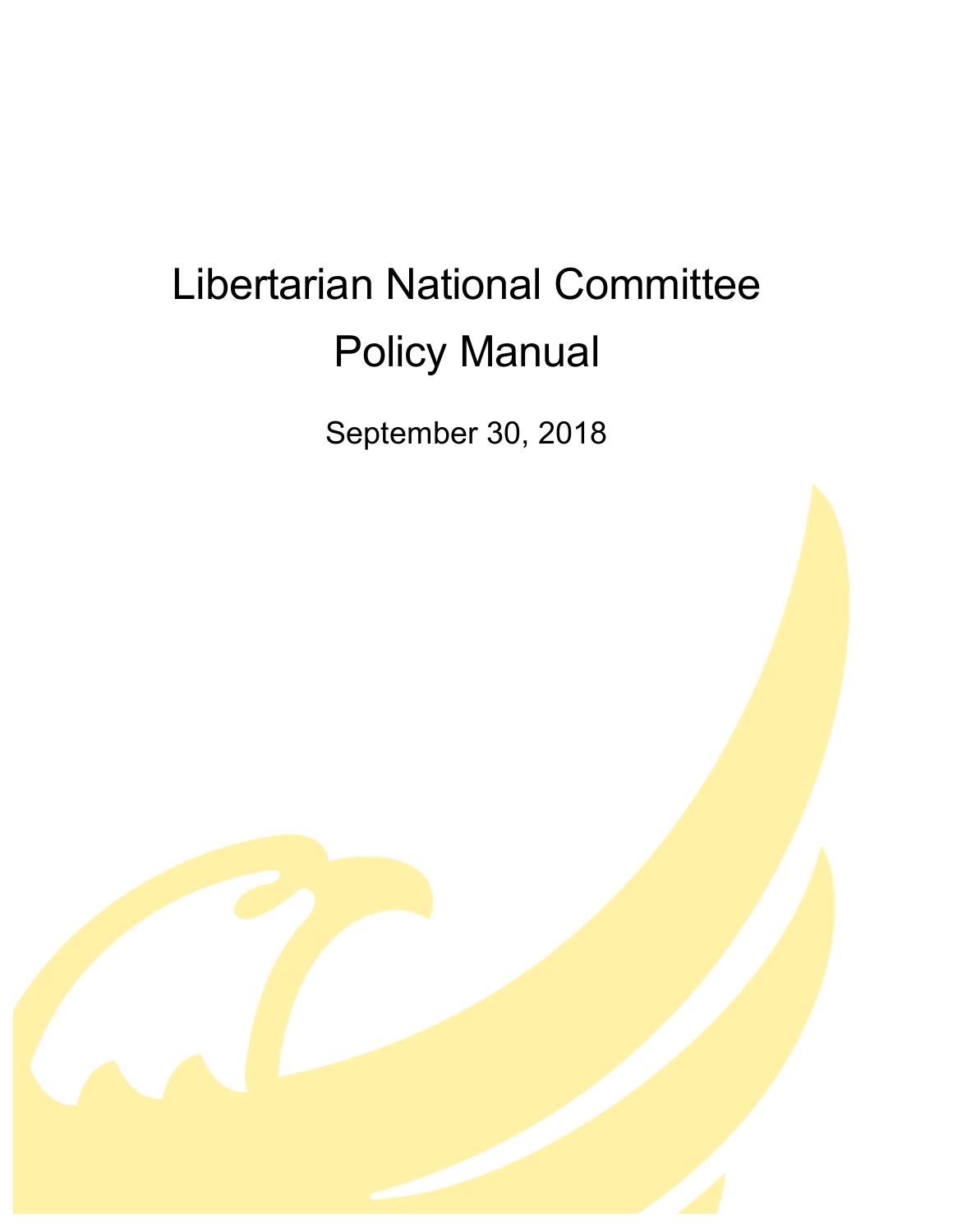# **Libertarian National Committee - Policy Manual**

**Table of Contents**

# Condensed Table of Contents

| Article I.         |                                                               |  |
|--------------------|---------------------------------------------------------------|--|
|                    |                                                               |  |
|                    |                                                               |  |
|                    | Section 1.03 COMMITTEE APPOINTMENTS AND TERMS OF OFFICE  16   |  |
|                    |                                                               |  |
|                    |                                                               |  |
| Article II.        |                                                               |  |
|                    | Section 2.01 OBLIGATIONS AMONG BOARD MEMBERS AND STAFF21      |  |
|                    |                                                               |  |
|                    |                                                               |  |
|                    |                                                               |  |
|                    |                                                               |  |
|                    |                                                               |  |
|                    |                                                               |  |
| Section 2.08       |                                                               |  |
|                    |                                                               |  |
| Article III.       |                                                               |  |
|                    |                                                               |  |
|                    |                                                               |  |
| Section 3.03       |                                                               |  |
|                    | Section 3.04 DONOR & VENDOR RELATIONS AND FINANCIAL MATTERS56 |  |
| Section 3.05       |                                                               |  |
|                    |                                                               |  |
| <b>Article IV.</b> |                                                               |  |
|                    |                                                               |  |
|                    |                                                               |  |
| <b>ENDNOTES</b>    |                                                               |  |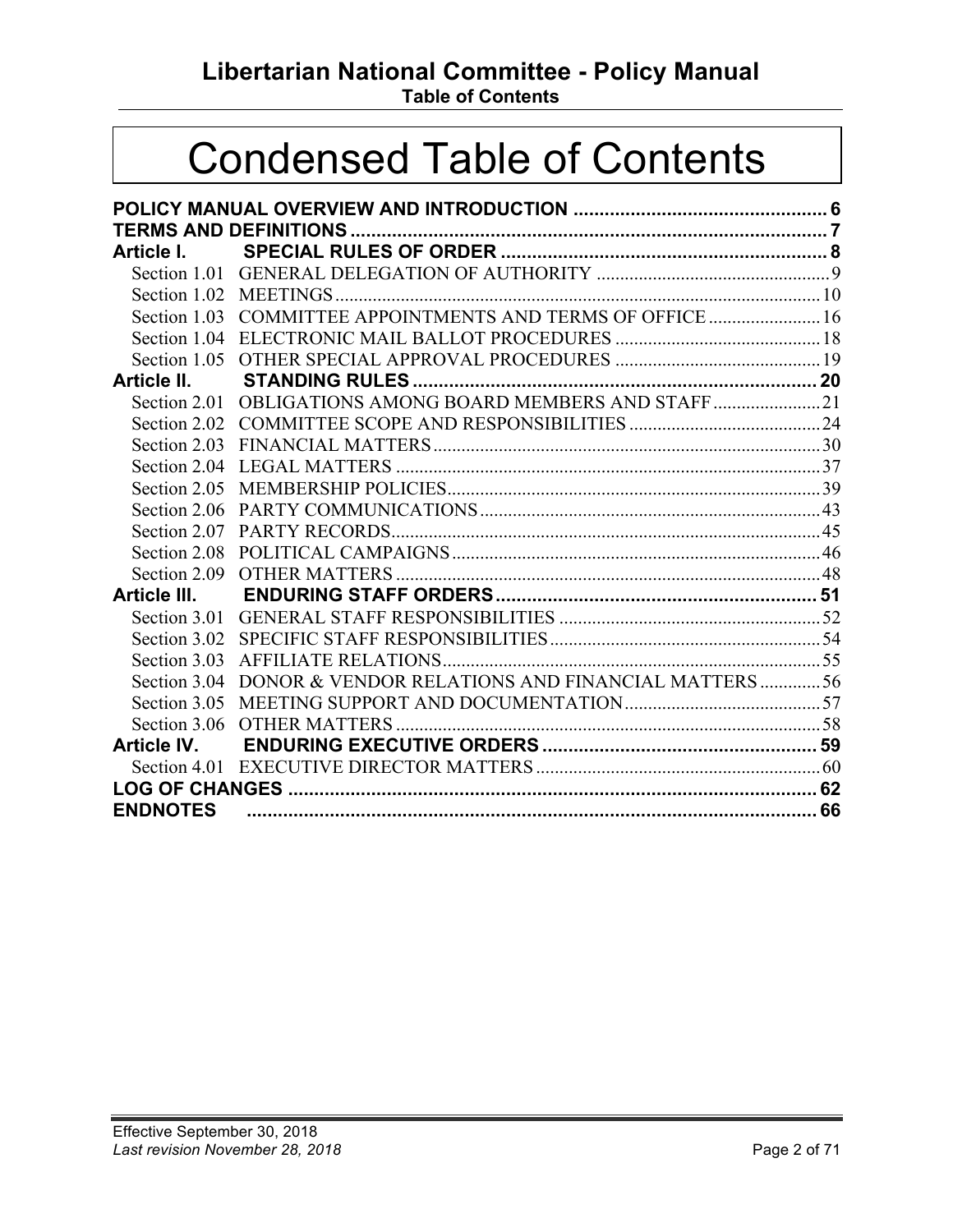# Libertarian National Committee - Policy Manual

**Table of Contents** 

# **Detailed Table of Contents**

| Article I. |                                                             |  |
|------------|-------------------------------------------------------------|--|
|            |                                                             |  |
|            |                                                             |  |
| 1)         |                                                             |  |
| 2)         |                                                             |  |
| 3)         |                                                             |  |
| 4)         |                                                             |  |
|            |                                                             |  |
| 1)         |                                                             |  |
| 2)         |                                                             |  |
| 3)         |                                                             |  |
| 4)         |                                                             |  |
| 5)         |                                                             |  |
| 6)         |                                                             |  |
| 7)         |                                                             |  |
|            | Section 1.03 COMMITTEE APPOINTMENTS AND TERMS OF OFFICE  16 |  |
| 1)         |                                                             |  |
| 2)         |                                                             |  |
| 3)         |                                                             |  |
| 4)         |                                                             |  |
|            |                                                             |  |
| 1)         |                                                             |  |
|            |                                                             |  |
| 1)         |                                                             |  |
| 2)         |                                                             |  |
|            |                                                             |  |
|            | Section 2.01 OBLIGATIONS AMONG BOARD MEMBERS AND STAFF21    |  |
| 1)         |                                                             |  |
| 2)         |                                                             |  |
| 3)         |                                                             |  |
| 4)         |                                                             |  |
|            |                                                             |  |
| 1)         |                                                             |  |
| 2)         |                                                             |  |
| 3)         |                                                             |  |
| 4)         |                                                             |  |
| 5)         |                                                             |  |
| 6)         |                                                             |  |
| 7)         |                                                             |  |
| 8)         |                                                             |  |
| 9)         |                                                             |  |
| 10)        |                                                             |  |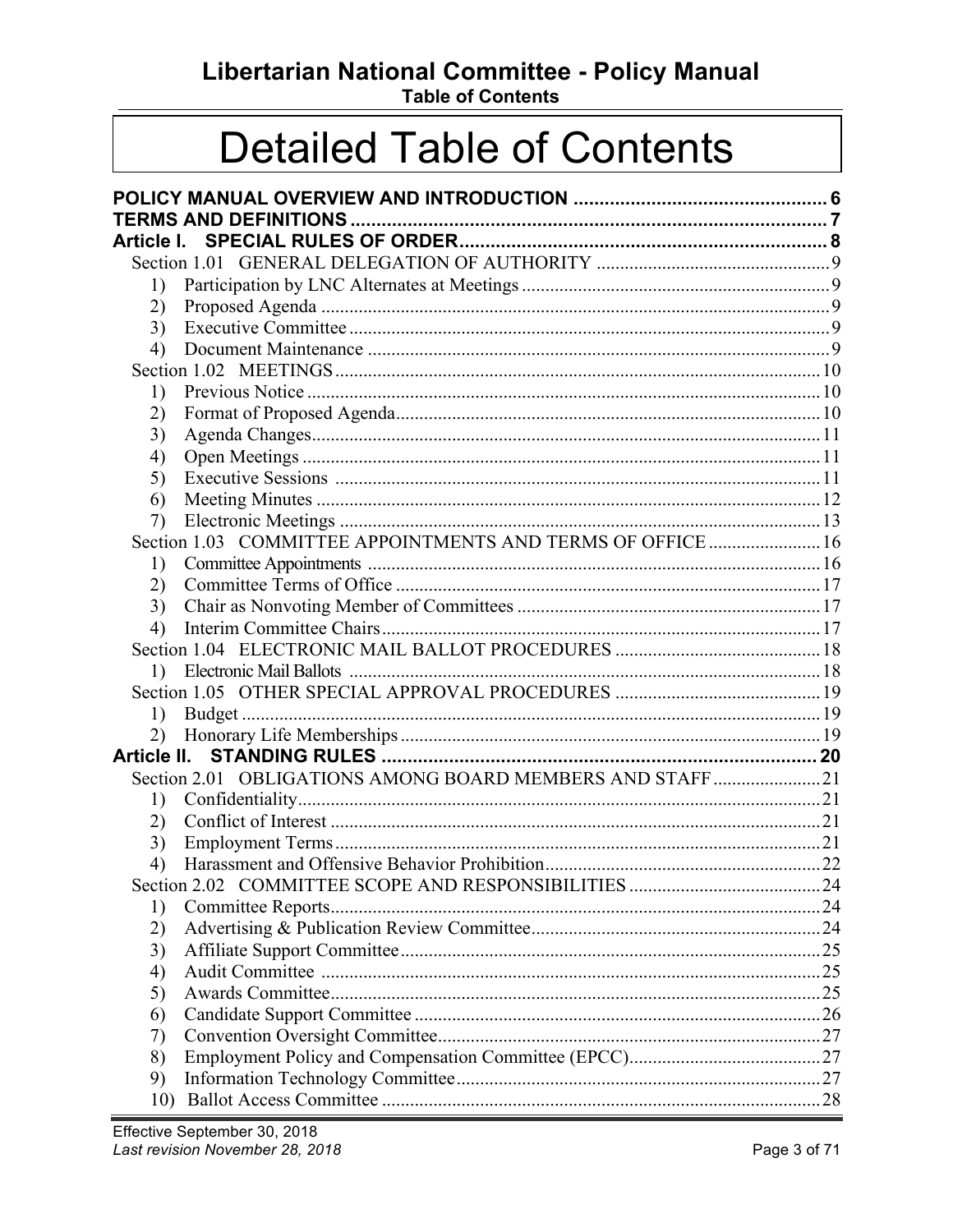# Libertarian National Committee - Policy Manual<br>Table of Contents

| 1)  |  |
|-----|--|
| 2)  |  |
| 3)  |  |
| 4)  |  |
| 5)  |  |
| 6)  |  |
| 7)  |  |
| 8)  |  |
| 9)  |  |
| 10) |  |
| 11) |  |
| 12) |  |
| 13) |  |
| 14) |  |
| 15) |  |
| 16) |  |
|     |  |
|     |  |
|     |  |
| 1)  |  |
| 2)  |  |
| 3)  |  |
| 4)  |  |
|     |  |
| 1)  |  |
| 2)  |  |
| 3)  |  |
| 4)  |  |
| 5)  |  |
|     |  |
|     |  |
| 2)  |  |
| 3)  |  |
| 4)  |  |
| 5)  |  |
|     |  |
| 1)  |  |
| 2)  |  |
| 3)  |  |
| 4)  |  |
| 5)  |  |
|     |  |
| 1)  |  |
| 2)  |  |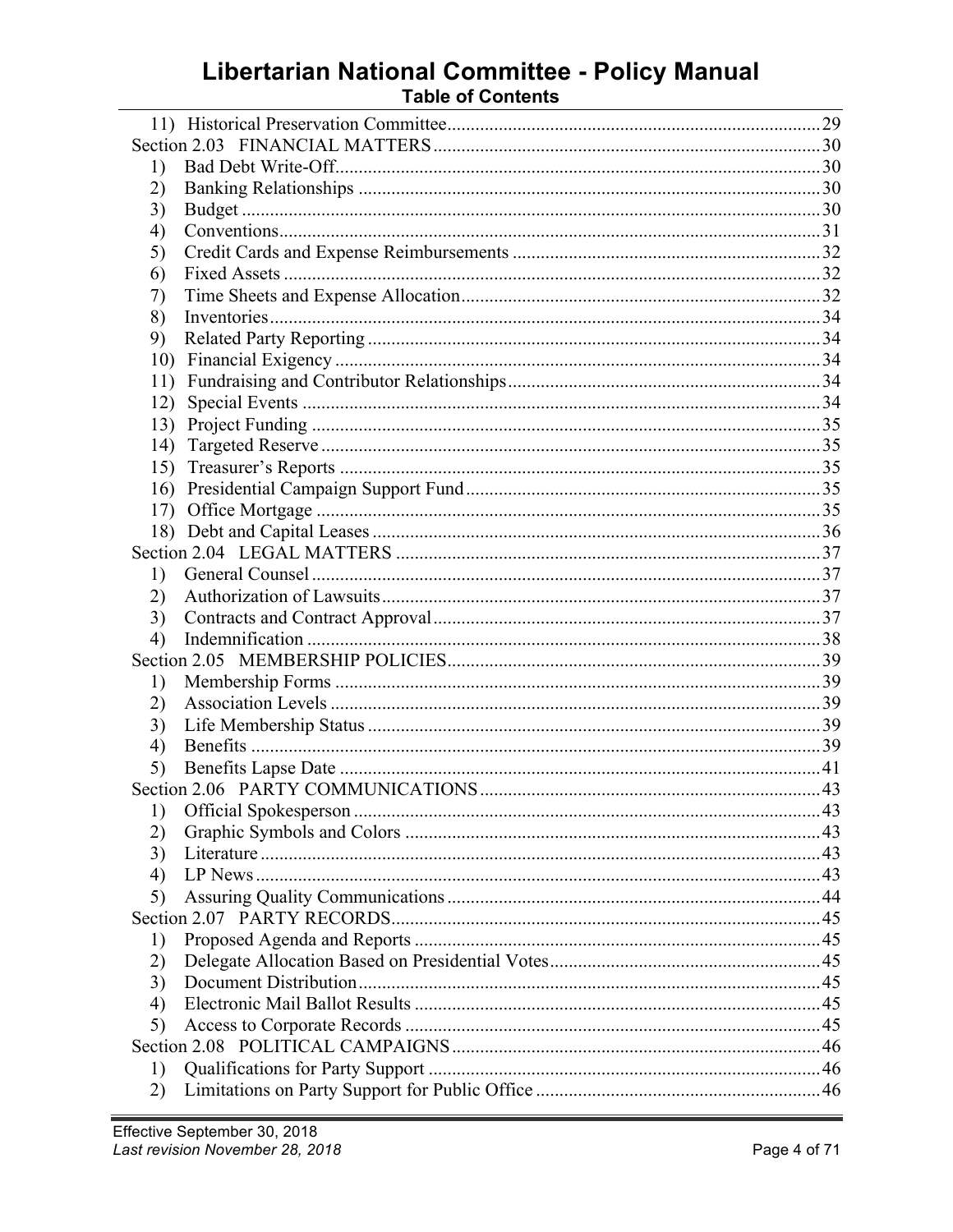# Libertarian National Committee - Policy Manual

| 3)                                                            |  |
|---------------------------------------------------------------|--|
|                                                               |  |
| 1)                                                            |  |
| 2)                                                            |  |
| 3)                                                            |  |
| 4)                                                            |  |
| 5)                                                            |  |
| 6)                                                            |  |
| 7)                                                            |  |
|                                                               |  |
|                                                               |  |
| 1)                                                            |  |
|                                                               |  |
| 1)                                                            |  |
| 2)                                                            |  |
| 3)                                                            |  |
|                                                               |  |
| 1)                                                            |  |
| 2)                                                            |  |
| Section 3.04 DONOR & VENDOR RELATIONS AND FINANCIAL MATTERS56 |  |
| 1)                                                            |  |
| 2)                                                            |  |
| 3)                                                            |  |
|                                                               |  |
| 1)                                                            |  |
| 2)                                                            |  |
| 3)                                                            |  |
| 4)                                                            |  |
|                                                               |  |
| 1)                                                            |  |
| 2)                                                            |  |
| 3)                                                            |  |
|                                                               |  |
|                                                               |  |
|                                                               |  |
|                                                               |  |
|                                                               |  |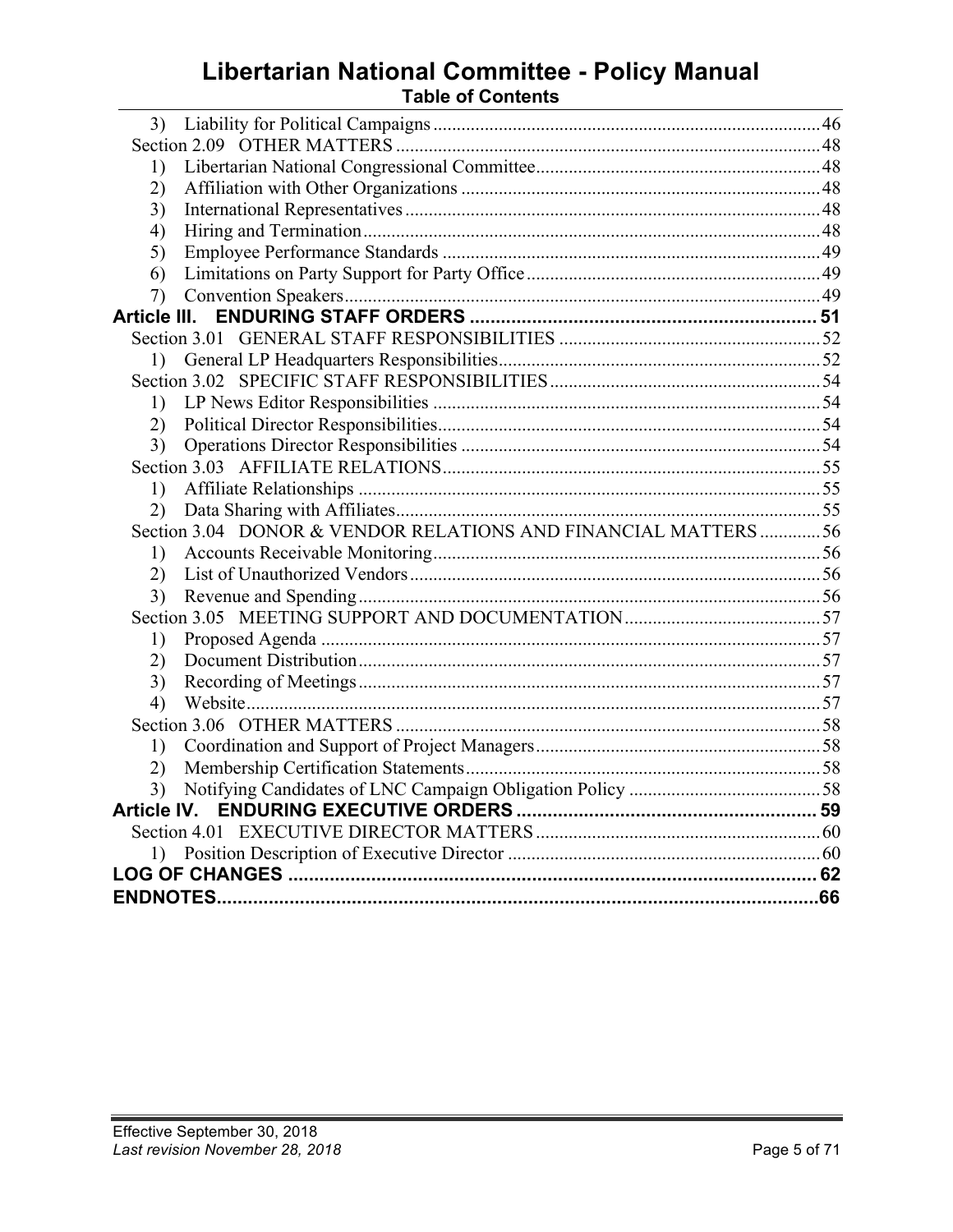# <span id="page-5-0"></span>**POLICY MANUAL OVERVIEW AND INTRODUCTION**

An organization is subject to public law and such other rules it adopts to govern its operation. The rules governing the Libertarian National Committee, Inc. are as follows and supersede each other in the order listed:

- Corporate Charter: The legal instrument conforming to state and federal laws. The Libertarian National Committee, Inc. is incorporated in the District of Columbia and is subject to its laws.
- Bylaws: Prescribe how the organization shall function. They may not be suspended, except for clauses that provide for their own suspension or clauses clearly in the nature of rules of order.
- Special Rules of Order: Relate to rules for orderly transaction of business that differ from those contained in the adopted parliamentary authority.
- Rules of Order: Relate to orderly transaction of business. These are usually contained in the adopted parliamentary authority, which in our case is the current edition  $(11<sup>th</sup>)$  of Robert's Rules of Order, Newly Revised (RONR).
- Standing Rules: Relate to details of administration. They are adopted as the need arises. Special categories of Standing Rules include:
	- o Staff Orders orders to staff by the Libertarian National Committee; and
	- o Executive Orders orders to staff by the Chair.

This Policy Manual is a compilation of the rules governing the Libertarian National Committee, Inc. not already reflected in its corporate charter, bylaws or rules of order.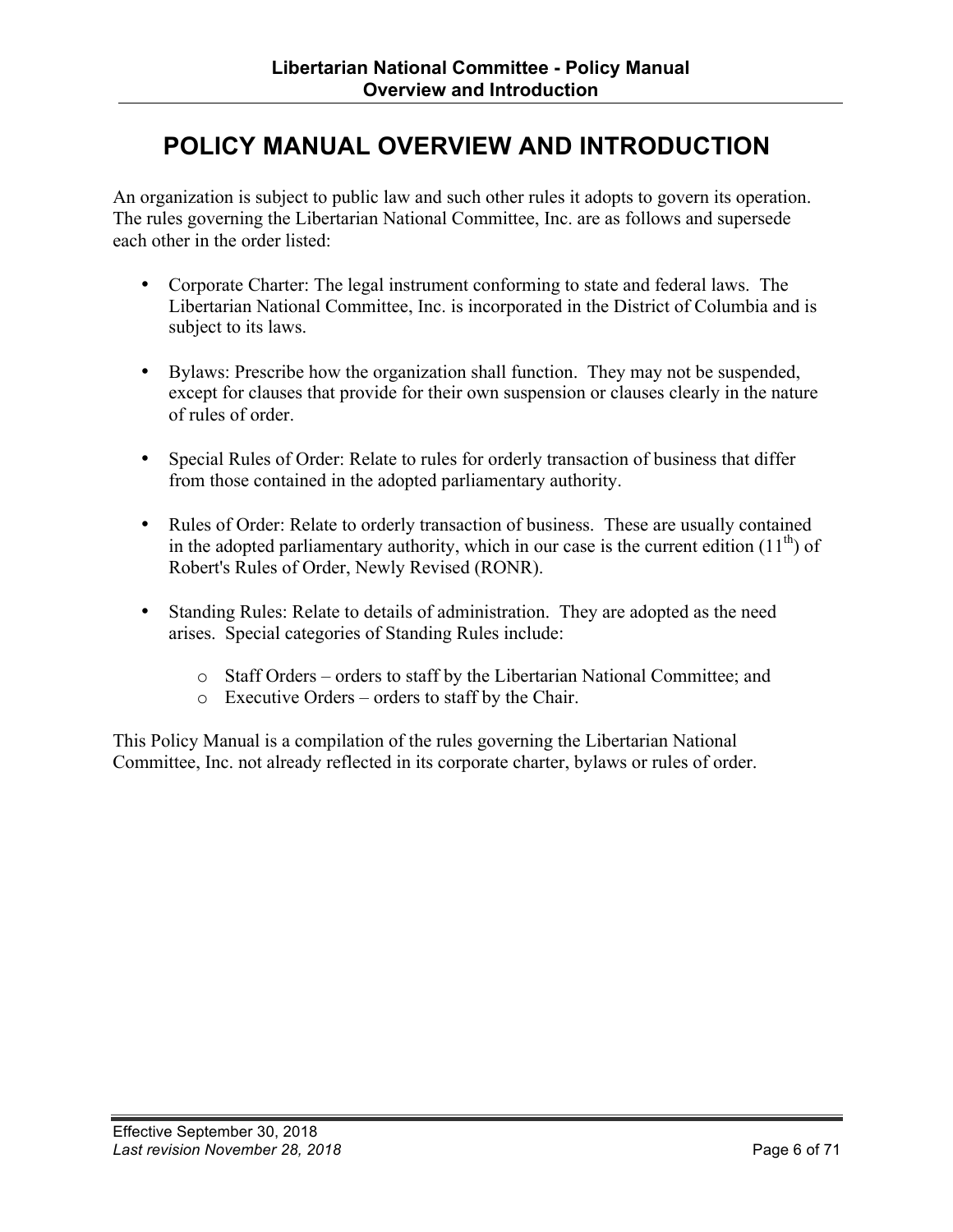# **TERMS AND DEFINITIONS**

<span id="page-6-0"></span>The following terms may be used throughout this document**<sup>1</sup>** :

"Constituent" is anyone who has paid money to the LNC in the past, regardless of whether he or she signed the certification, along with all individuals who have requested information from the national party (aka inquiries).

"ED" is Executive Director

"LNC" is Libertarian National Committee

"LNC Members" are Officers, At-Large members, and Regional Representatives

"LPHQ" is Libertarian Party Headquarters

"LP News" is Libertarian Party News

"Party Platform" or "Platform" is the Platform of the Libertarian Party

"Project" is any activity that is neither a core activity nor required to perform a core activity. The categories of such projects are:

- Perpetual, such as candidate support;
- Long-term (i.e. without a clear end date), such as branding;
- Short-term (i.e. with a distinct completion date), such as implementation of an accounting system; or
- Intermittent (i.e. occurring periodically), such as acquiring lists of registered voters

"Renewal Period" for an individual is the period commencing with the first membership renewal appeal sent to that individual until the receipt of a contribution sufficient to extend that individual's benefits lapse date.

"Reserve" is calculated as the total cash balance less the sum of all restricted funds and accounts payable at month end.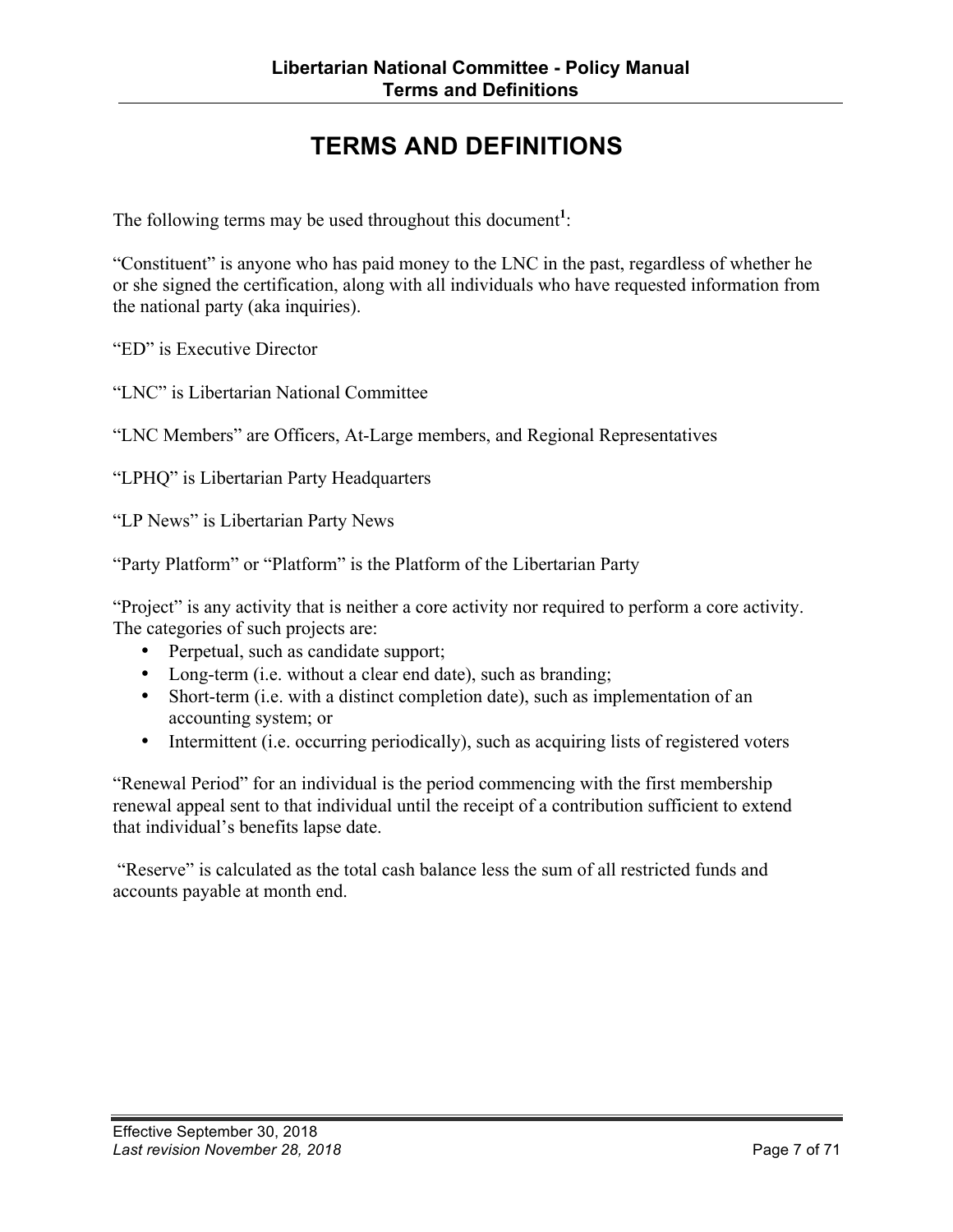# <span id="page-7-0"></span>**Article I. SPECIAL RULES OF ORDER**

Special Rules of Order are rules for orderly transaction of business (i.e. relating to parliamentary procedure) that differ from those contained in the adopted parliamentary authority. They are superseded only by the Bylaws, the Corporate Charter and any applicable procedural rule prescribed by federal, state or local law, unless the rules in such documents specifically provide for their own suspension.

A special rule of order may be adopted, amended, rescinded or suspended. Adoption, amendment, or rescission requires either (a) a two-thirds vote with previous notice or (b) a vote of a majority of the entire membership of the Libertarian National Committee. Suspension requires a two-thirds vote of the Libertarian National Committee. Rules that have their application outside of the session which is in progress cannot be suspended, but can be rescinded or amended. **2**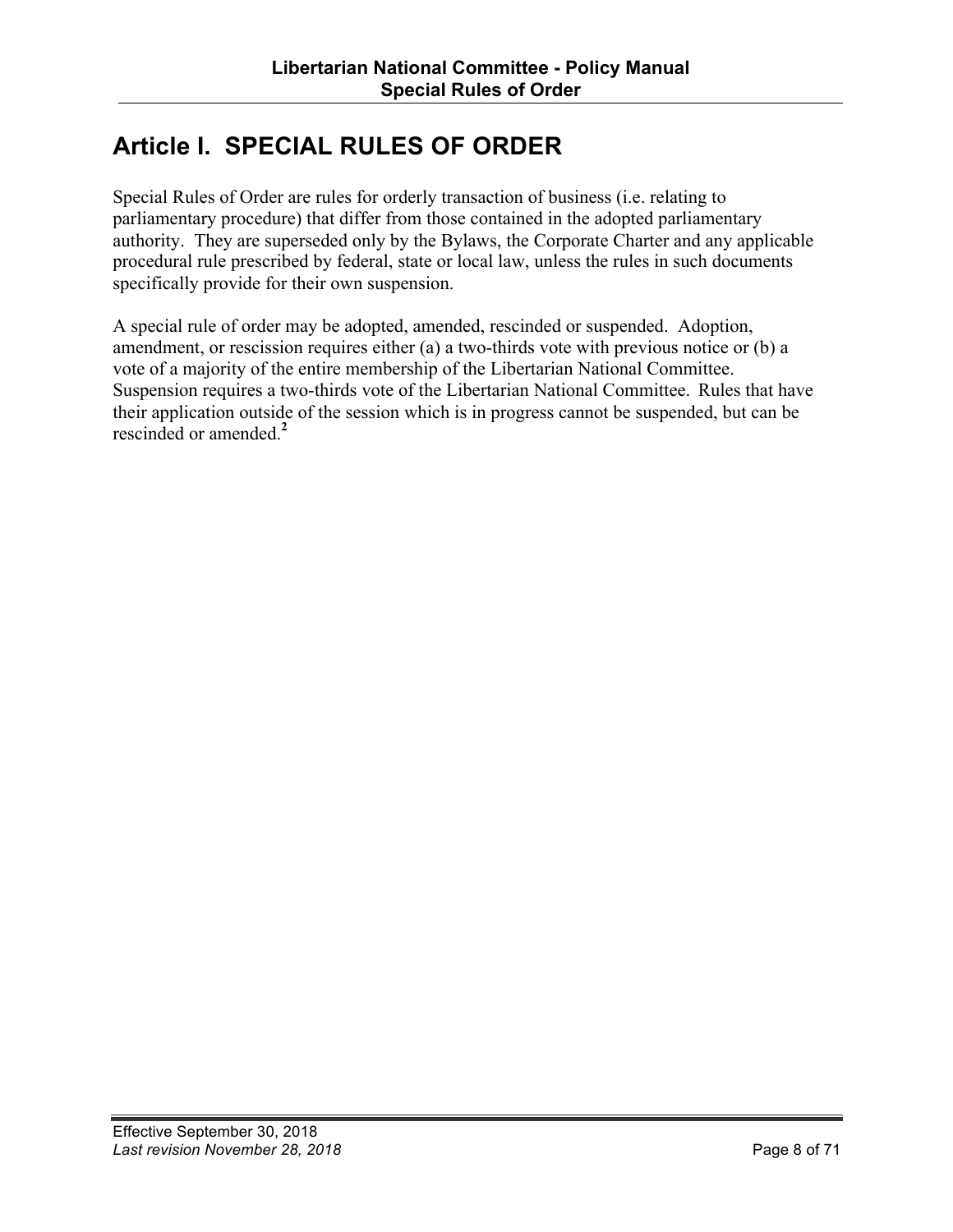## <span id="page-8-0"></span>*Section 1.01 GENERAL DELEGATION OF AUTHORITY*

#### 1) Participation by LNC Alternates at Meetings

Free substitution of Alternates for Regional Representatives at LNC meetings is permitted.<sup>3</sup>

#### 2) Proposed Agenda

The Chair shall propose an agenda for each session of the LNC.<sup>4</sup>

#### 3) Executive Committee

The Executive Committee shall exercise all powers of the LNC between LNC meetings except for the addition, deletion, or amendment of the LNC policy manual or amendment of the budget beyond the limits specified elsewhere in this Policy Manual. Notwithstanding, the LNC reserves the right to exercise its authority through electronic mail ballots.<sup>5</sup>

#### 4) Document Maintenance

The Secretary shall maintain a complete copy of this Policy Manual.

The Secretary is authorized to propose corrections to formatting, spelling, grammar, capitalization, punctuation, article and section designations, cross-references, and such other technical and conforming changes as may be necessary to the Policy Manual, provided such changes would have no effect on the meaning of the adopted Terms, Definitions, Rules, and **Orders** 

The Secretary may propose adding or amending annotations in the form of endnotes and introductory language to provide relevant references to authoritative statutes, the Party's Corporate Charter and Bylaws, the parliamentary authority, and explanations as to how Special Rules of Order differ from the parliamentary authority.

The Secretary shall promptly submit such proposals to the LNC, along with any written opinions provided by the Party's parliamentarian. These proposals shall be considered adopted thirty days thereafter or upon the close of the next LNC meeting, whichever is sooner. The LNC may veto such proposals by majority vote prior to adoption.

The LNC reserves the right to also propose and adopt non-substantive, as well as substantive, changes.<sup>6</sup>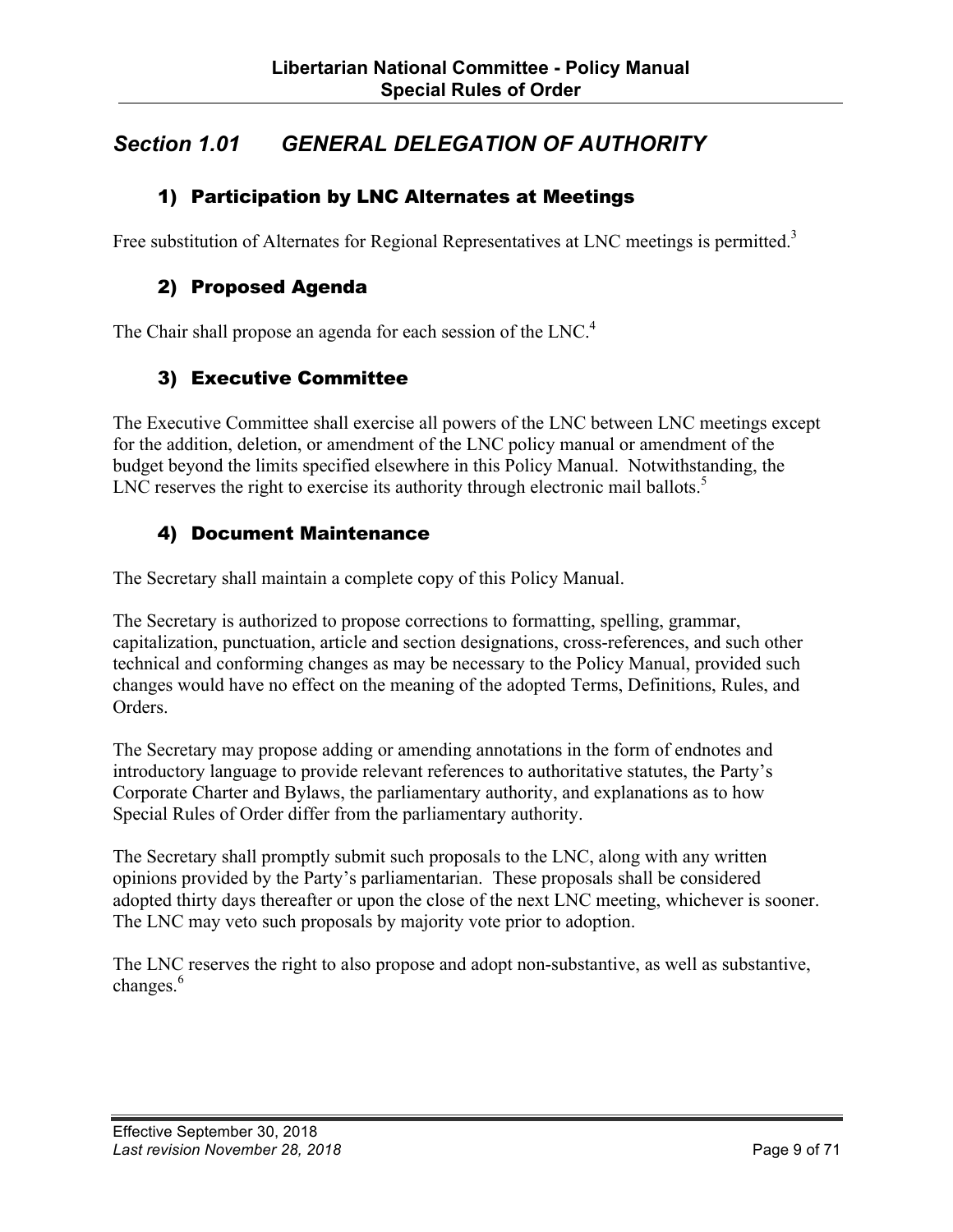## <span id="page-9-0"></span>*Section 1.02 MEETINGS*

#### 1) Previous Notice

An LNC Member may satisfy by either one of two methods the requirement of giving previous notice of his or her intention to introduce an original main motion<sup>7</sup> at the next session:

- announcing this intention at the previous session in the presence of a quorum, providing an accurate and complete statement of purport, such notice to be taken note of in the minutes; or
- send the complete language of the motion to the entire LNC by e-mail at least 14 days prior to the session. 8

#### 2) Format of Proposed Agenda

The proposed agenda shall be in the following format<sup>9</sup>:

- Opening Ceremony
	- o Call to Order
	- o Opportunity for Public Comment
- Housekeeping
	- o Credentials Report and Paperwork Check
	- o Adoption of Agenda
	- o Report of Potential Conflicts of Interest
- Officer Reports
	- o Chair's Report
	- o Treasurer's Report
	- o Secretary's Report
- Staff Reports
- Counsel's Report
- Regional Reports (supplements to printed reports)
- Committee Reports
	- o Reports of Standing Committees
	- o Reports of Special Committees
- Unfinished Business and Items Postponed from Previous Meeting
- New Business
	- o with Previous Notice
	- o without Previous Notice
- Closing Ceremony
	- o Announcements
	- o Opportunity for Public Comment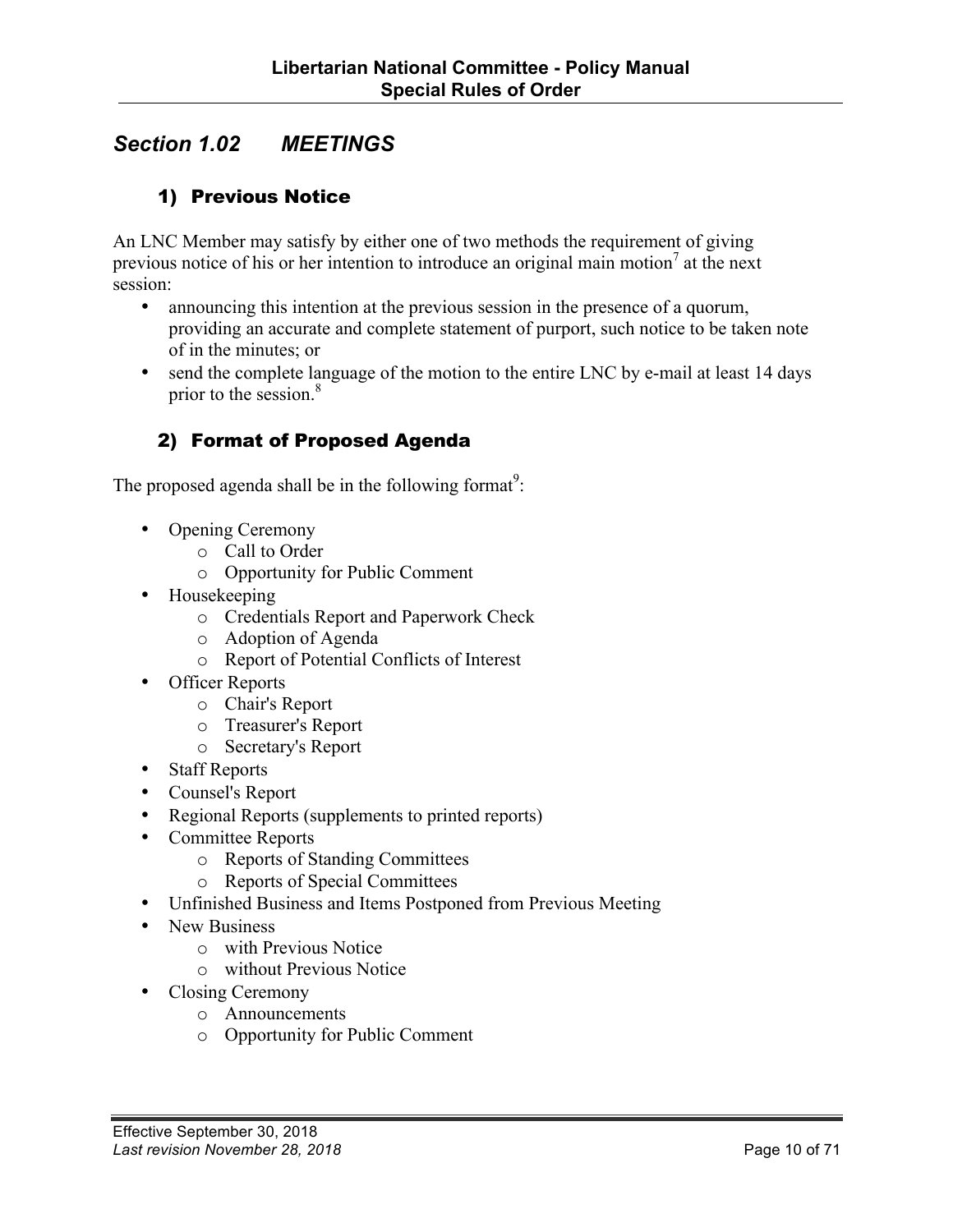## <span id="page-10-0"></span>3) Agenda Changes

Changes in the placement of items on the agenda may be made by majority vote; this includes those items placed on the agenda by two-thirds approval.<sup>10</sup>

#### 4) Open Meetings

LNC meetings are open to Party members, except while in Executive Session. However, participation is not permitted except by majority vote of the committee.<sup>11</sup>

## 5) Executive Sessions  $^{12}$

The LNC may enter into Executive Session only in compliance with this special rule of order $^{13}$ 

The motion to enter Executive Session must list all reasons for doing so. If the list of reasons is solely comprised of the identified topics listed below, a majority of LNC Members voting is required for passage.

- Legal matters (potential, pending, or past)
- Regulatory and compliance matters (potential, pending, or past)
- Contractual compliance
- Personnel matters (including evaluation, compensation, hiring, or dismissal)
- Board self-evaluation
- Strategic issues (only those requiring confidentiality)
- Negotiations (potential, pending, or past)

Other topics require a two-thirds vote of LNC.<sup>14</sup>

No action can be taken while in Executive Session.<sup>15</sup> Discussion of action which may be taken in Open Session can occur.<sup>16</sup>

No recording shall be made or minutes taken of the following topics:

- Legal matters (potential, pending, or past)
- Regulatory and compliance matters (potential, pending, or past)
- Contractual compliance
- Personnel matters (including evaluation, compensation, hiring, or dismissal)
- Board self-evaluation

Recordings shall be made and minutes taken of the following topics. However, such recordings and minutes shall only be made available to members of the LNC until such time as the  $\overline{\text{LNC}}$  – by a two-thirds vote – incorporates such recordings and minutes into its public records. Nothing in this section shall require the LNC to ever make these records public: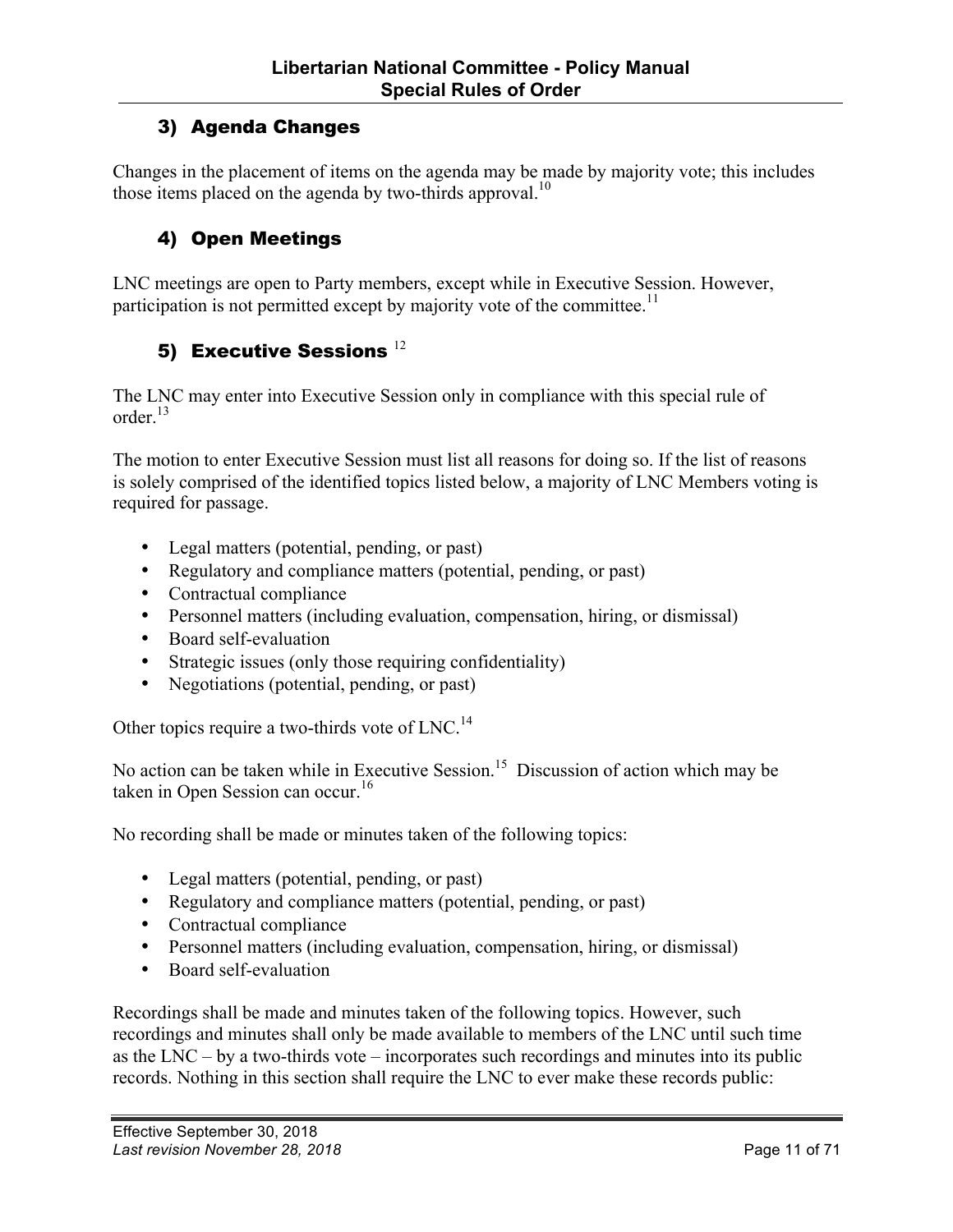- <span id="page-11-0"></span>• Strategic issues (only those requiring confidentiality)
- Negotiations (potential, pending, or past)

Recordings shall be made and minutes shall be taken on any other topic. Immediately upon return to Open Session, the LNC may by a majority vote order its destruction or – by a twothirds vote – incorporate such recordings and minutes into its public records. Nothing in this section shall require the LNC to ever make these records public.<sup>17</sup>

Any LNC Member who is unwilling to commit to maintaining confidentiality regarding any particular Executive Session is obligated to excuse himself or herself from the entire Executive Session and to request that the Secretary note his or her absence from the Executive Session in the minutes of the meeting.<sup>18</sup>

A participant in an Executive Session may publicly disclose information discussed in Executive Session, if the same information is publicly available from other sources, not as the result of a participant's misconduct, and the participant does not reveal that it was discussed in Executive Session;<sup>19</sup> or the LNC, and all the participants in the Executive Session,<sup>20</sup> first consent to its release.

## 6) Meeting Minutes

In addition to the requirements articulated by RONR, the meeting minutes shall include the following:

- Any disclosure of a conflict of interest by an LNC Member shall be noted in the minutes of the subsequent LNC meeting, citing the individual and pertinent details needed to identify the conflict of interest $^{21}$
- The following aspects of each mail ballot conducted since the prior meeting and reported by the Secretary at that meeting:
	- o the complete text of the motion,
	- o the names of the co-sponsors,
	- o the dates of the initiation and completion of the balloting, and
	- $\circ$  the roll of those voting on the motion.<sup>22</sup>

Meeting minutes for LNC electronic meetings or face-to-face meetings involving travel to a single site may be promoted from draft status to official during the time between LNC meetings as follows<sup>23</sup>:

- Draft minutes shall be mailed or emailed to all LNC Members not more than 15 days after each meeting.
- Corrections, clarifications, and changes to the draft minutes may be submitted for the Secretary's consideration for a period of 15 days following the distribution of the draft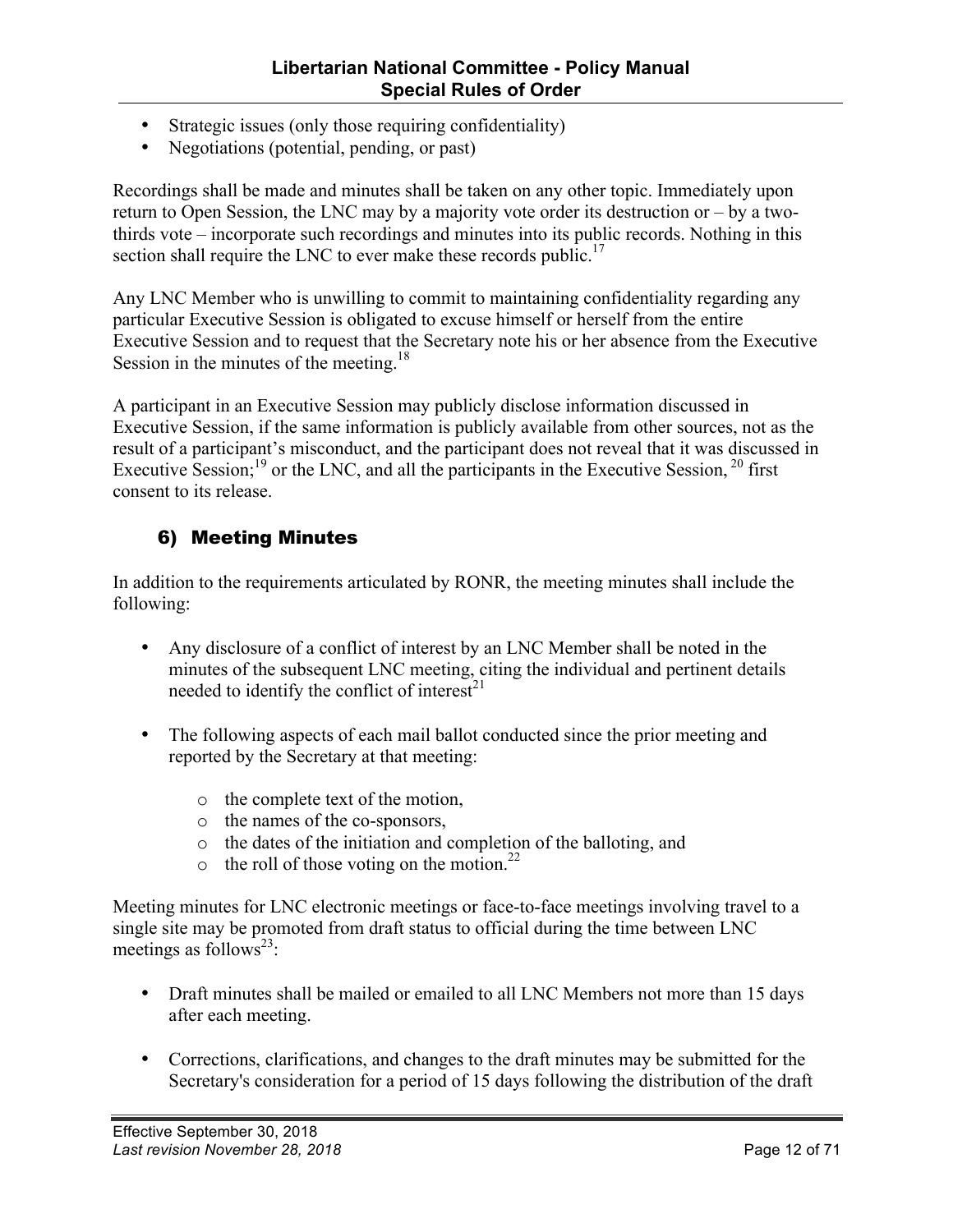#### **Libertarian National Committee - Policy Manual Special Rules of Order**

<span id="page-12-0"></span>minutes. The Secretary shall distribute an updated version of the draft minutes not later than 7 days following the end of that submission period.

- The updated version shall be deemed official if no LNC Member challenges the content to the Secretary within 7 days of the distribution of the updated version. These provisions are void if the Secretary fails to distribute the draft minutes of a meeting within 15 days after that meeting, or fails to distribute an updated version as described above.
- The Secretary shall send an official copy of meeting minutes to staff within 7 days of the promotion of those minutes from draft to official status.

Meeting minutes for Executive Committee meetings may be promoted from draft status to official during the time between Executive Committee meetings as follows:

- Draft minutes for Executive Committee meetings shall be emailed to all LNC Members not more than 7 days after each meeting. $^{24}$
- Absent objection from an Executive Committee member who attended the meeting, the minutes shall be deemed to be approved 14 days after their distribution.<sup>25</sup>
- Executive Committee minutes shall be distributed to all LNC Members and alternates within 7 days of such approval.
- The Secretary shall send an official copy of meeting minutes to staff within 7 days of the promotion of those minutes from draft to official status.

## 7) Electronic Meetings

- a) The term "electronic meeting" within these electronic meeting rules shall be construed to include teleconferences and videoconferences.
- b) The term "committee" within these electronic meeting rules shall be construed to include both the LNC (as the board of the Libertarian Party) as well as committees.
- c) All videoconferences will be conducted via the Adobe Connect (Citrix) service, or via Zoom (zoom.us). These two services are hereinafter referred to as Electronic Meeting Provider(s).
- d) Electronic meetings may be called by either:
	- The committee Chair, or
	- 1/3 of the committee members or 2 committee members, whichever is greater.

However, the call of an electronic meeting can be canceled if a majority of the committee members email a cancellation request to the entire committee prior to the scheduled time of the meeting.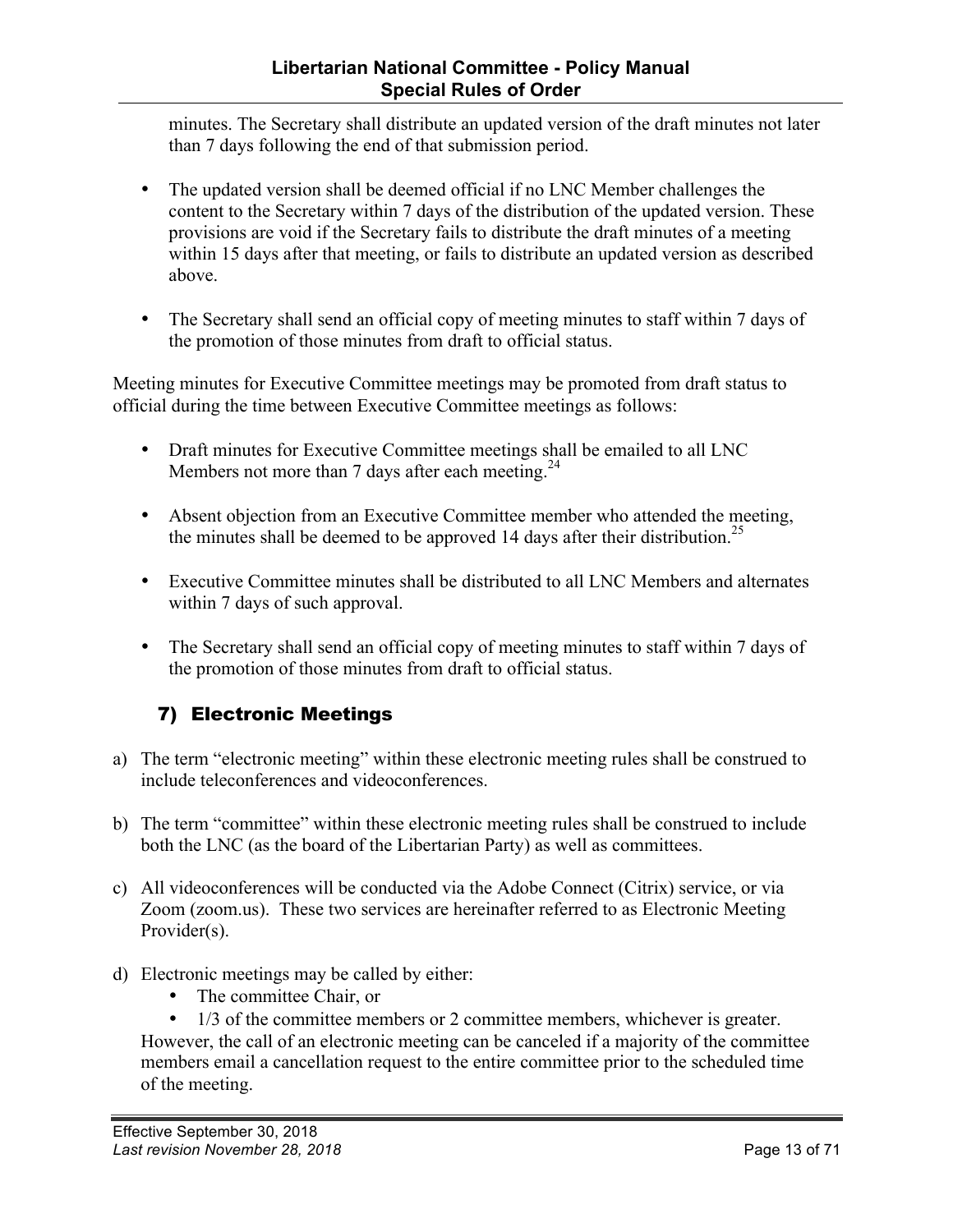- e) Each committee member calling for an electronic meeting must do so by emailing the entire committee and specifying the date of the meeting, time of the meeting, meeting link including the identity of the Electronic Meeting Provider, and the topic(s) to be addressed. Meetings must be so called no fewer than 2 days in advance for committees with fewer than 10 members, or 7 days in advance for committees with 10 or more members. These time limits do not apply to the LNC's Executive Committee, the LNC's Advertising and Publications Review Committee, or the Judicial Committee.
- f) For electronic LNC meetings, messages calling or vetoing a meeting must be sent on the LNC-Business email list.
- g) When a sufficient number of people have issued a call for an electronic meeting, the committee Chair or Secretary shall issue a notice of the meeting to each member and alternate of the committee. In addition to the standard notice content, the meeting notice shall describe how to participate in the meeting.
- h) Each participant must provide his own equipment and connectivity, including but not limited to any computer, internet access, web camera, microphone, earphones, or telephone. Members and alternates have the right to participate in an electronic meeting by telephone, however they should use a computer connection if feasible so as to be able to more fully use the Electronic Meeting Provider features. The organization is not responsible for providing a central location for physical attendance of an electronic meeting. For face-to-face meetings, electronic participation is not allowed.
- i) Each participant must accurately identify himself by name when joining the meeting. Videoconference participants other than members or alternates of the committee must precede their sign-in name with "zz" (or the group administrator shall do so) so as to group them at the end of the alphabetical participant list.
- j) Electronic meeting participants must try to eliminate, as much as possible, background noise, echoes, and call waiting interruptions. Participants shall not place their telephone connection on hold if the system has music or messages playing while in that mode.
- k) All participants legally consent to having the meetings recorded, should the committee opt to do so.
- l) Electronic meetings are special meetings such that only the topics listed in the call of the meeting may be considered during the meeting.
- m) For original main motions, the committee Chair or Secretary shall document the time at which the vote tally was announced. A person eligible to vote who was present during the debate of the motion but who lost his connection to the meeting may still reconnect to the meeting and cast his vote on the motion no more than 5 minutes after the announcement of the vote tally.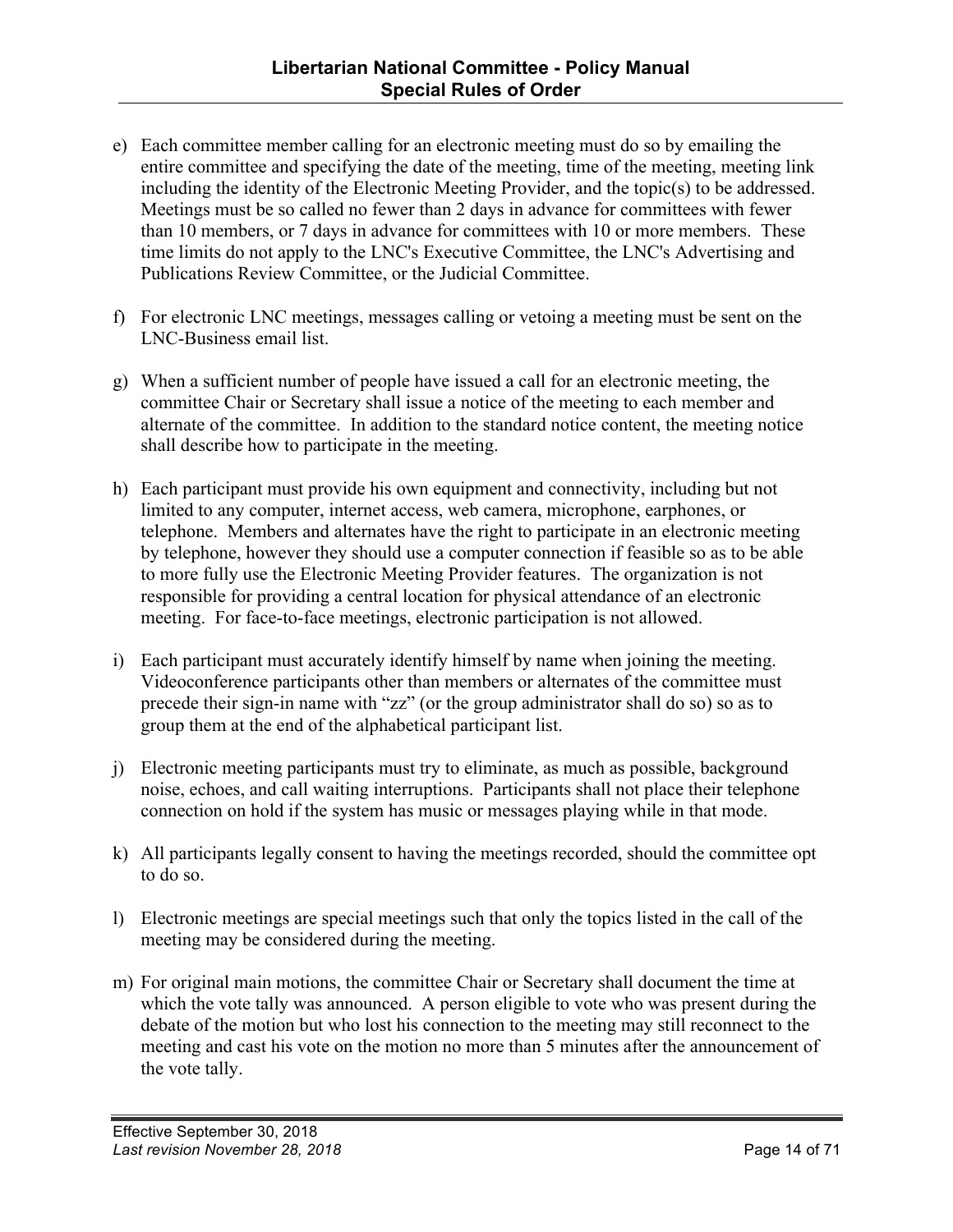- n) If the committee permits, participants other than members or alternates of the committee may observe videoconferences using the Electronic Meeting Provider (and not by a tollfree number) with their web cameras off and their microphones muted.
- o) The LNC Secretary shall promulgate these rules to all members/alternates of each committee upon notice of their election or appointment.
- p) Arrangements for use of the Electronic Meeting Providers must be made through the LNC Secretary who may be required to be present to administer the meeting which might limit available days for use.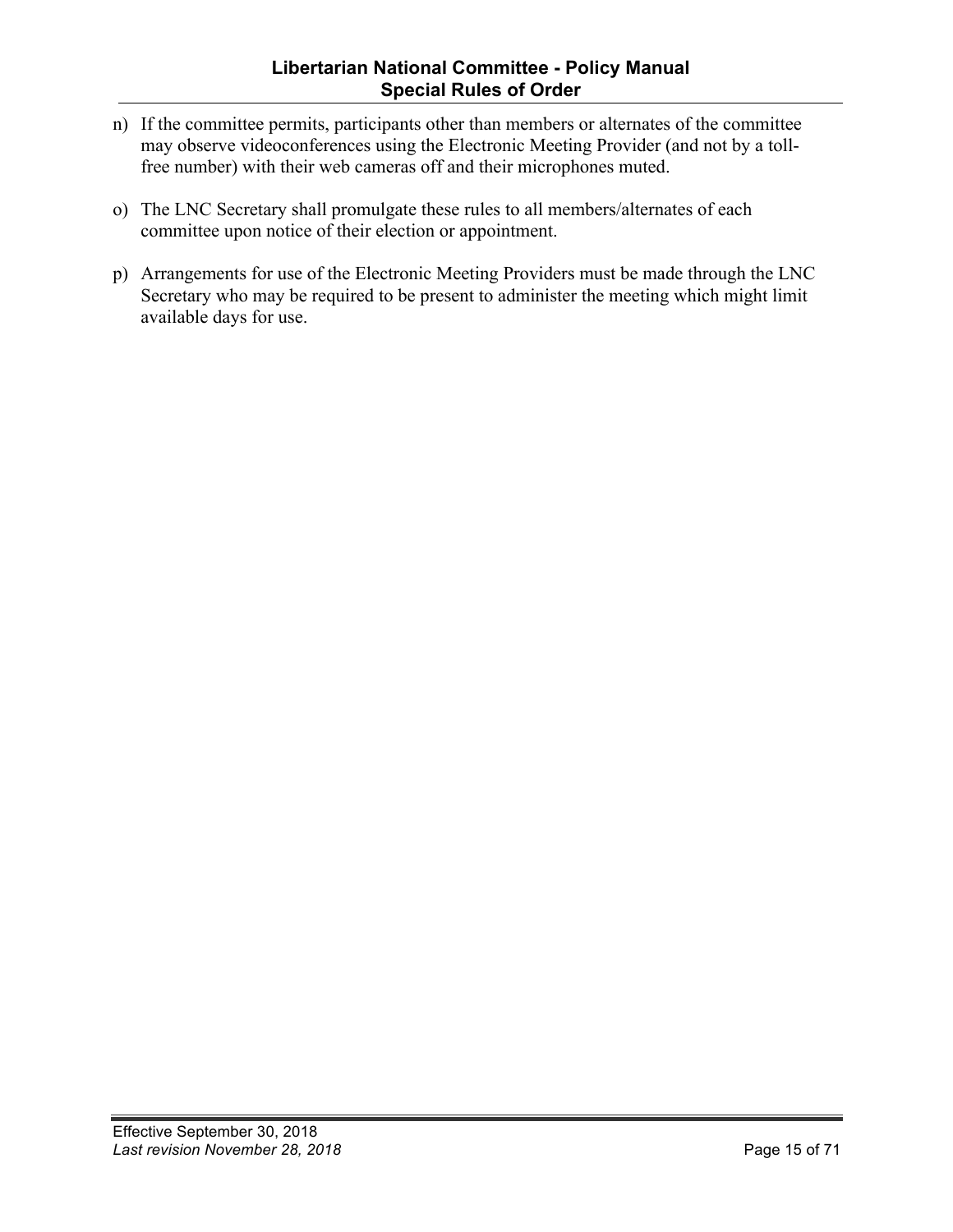## <span id="page-15-0"></span>*Section 1.03 COMMITTEE APPOINTMENTS AND TERMS OF OFFICE*

## 1) Committee Appointments  $^{26}$

These committees have special appointment procedures as follows:

| Committee<br><b>Name</b>                  | <b>Size</b>                                                                                                                                                                                  | <b>Member Selection</b>                                                                                                                                                                                              | <b>Chair Selection</b>                                                                                           |
|-------------------------------------------|----------------------------------------------------------------------------------------------------------------------------------------------------------------------------------------------|----------------------------------------------------------------------------------------------------------------------------------------------------------------------------------------------------------------------|------------------------------------------------------------------------------------------------------------------|
| Advertising $\&$<br>Publication<br>Review | No more than five, all LNC<br><b>Members or Alternates</b>                                                                                                                                   | <b>LNC</b>                                                                                                                                                                                                           | * Committee Selected                                                                                             |
| Affiliate<br>Support<br>Committee         | Seven members                                                                                                                                                                                | Committee Chair selected<br>by LNC Chair; three LNC<br><b>Regional Representatives</b><br>or Alternates selected by<br>the Committee Chair; three<br>members selected by<br>Libertarian State<br>Leadership Alliance | LNC Chair selects<br>from pool of LNC<br>At-Large, LNC<br>Regional<br>Representatives, and<br>the LNC Vice-Chair |
| Audit $^{27}$                             | One non-officer LNC Member<br>and two non-LNC Members                                                                                                                                        | Non-officer LNC members                                                                                                                                                                                              | * Committee Selected                                                                                             |
| Awards                                    | Five members, including up to<br>2 non-LNC members                                                                                                                                           | $LNC$ – Each cycle strive to<br>keep 2 members of past<br><b>Awards Committee</b>                                                                                                                                    | * Committee Selected                                                                                             |
| <b>Ballot Access</b>                      | Five party members, no less<br>than three of which shall be<br><b>LNC Members or Alternates</b>                                                                                              | LNC Members or<br>Alternates selected by LNC<br>using approval voting, non-<br>LNC members selected by<br>the LNC Chair                                                                                              | <b>LNC</b> Chair                                                                                                 |
| Candidate<br>Support<br>Committee         | Five LNC members or LNC<br>alternates and two non-LNC<br>members of the LP                                                                                                                   | LNC members elected by<br>the LNC; non-LNC<br>members appointed by the<br>LNC Chair based on<br>recommendations from the<br>LNC members of the<br>committee                                                          | * Committee Selected                                                                                             |
| Convention<br>Oversight                   | Seven members, with a<br>minimum of four LNC<br>Members or Alternates, plus a<br>minimum of two non-LNC<br>members who are<br>recommended by the<br><b>Convention Oversight</b><br>Committee | LNC members selected by<br>the LNC, non-LNC<br>members selected by the<br>LNC Chair                                                                                                                                  | <b>LNC Chair Selected</b>                                                                                        |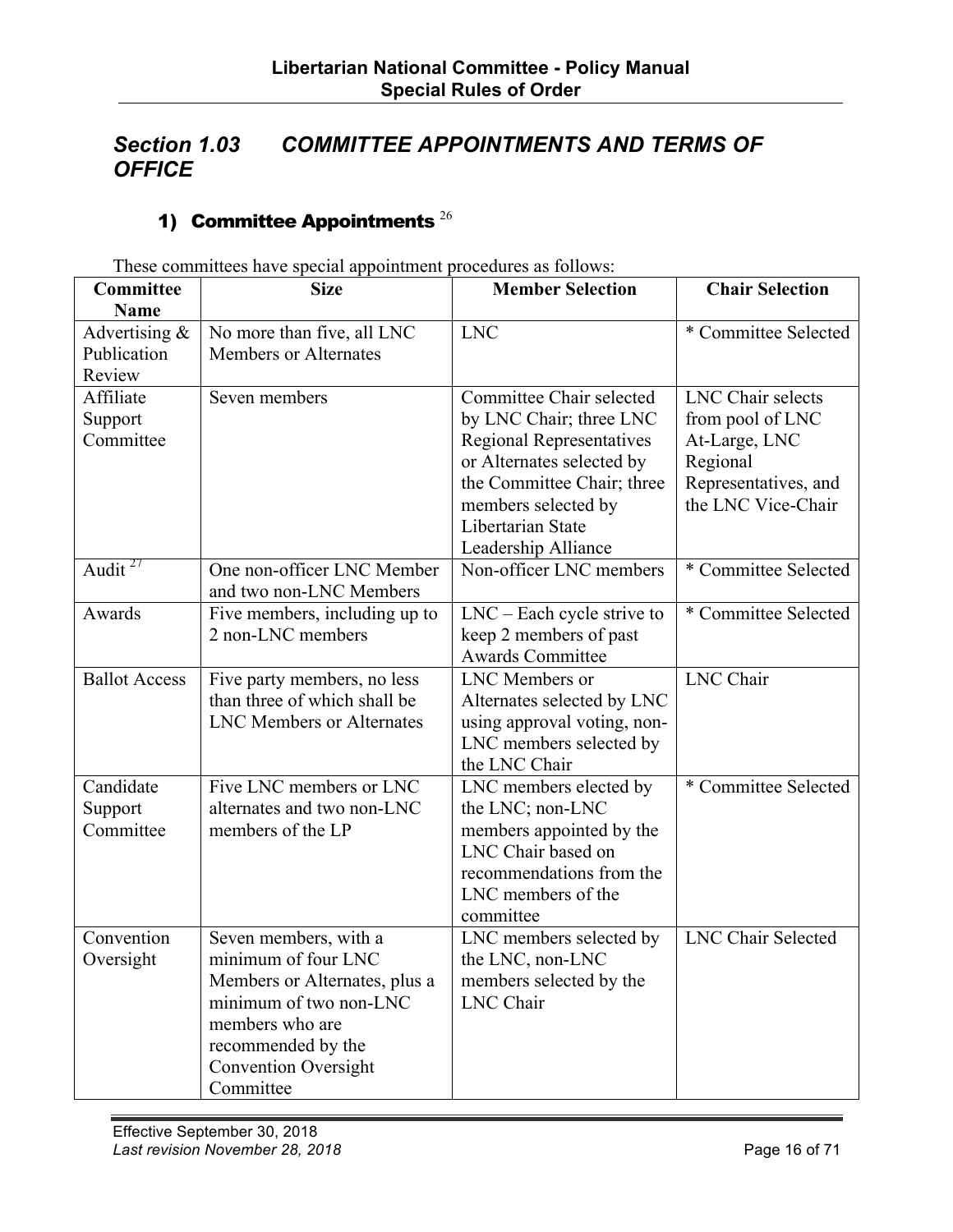#### **Libertarian National Committee - Policy Manual Special Rules of Order**

<span id="page-16-0"></span>

| Employment   | Three LNC Members or          | <b>LNC</b>               | * Committee Selected      |
|--------------|-------------------------------|--------------------------|---------------------------|
| Policy and   | Alternates other than the LNC |                          |                           |
| Compensation | Chair                         |                          |                           |
| Executive    | Four Officers + Any # of LNC  | <b>LNC</b>               | <b>LNC Chair Selected</b> |
|              | <b>Members</b>                |                          |                           |
| Historical   | A minimum of five and up to   | Committee Chair selected | <b>LNC</b>                |
| Preservation | seven Members                 | by LNC; remaining        |                           |
| Committee    |                               | members selected by the  |                           |
|              |                               | Committee Chair          |                           |
| Information  | Two LNC Members or            | <b>LNC</b> Chair         | * Committee Selected      |
| Technology   | Alternates, plus up to 5 non- |                          |                           |
| Committee    | LNC members who are           |                          |                           |
|              | recommended by the IT         |                          |                           |
|              | Committee                     |                          |                           |

\* See Section 1.03.4 below regarding interim chairs

## 2) Committee Terms of Office

With the exception of the Convention Oversight Committee, the terms of office of all project managers, committee chairs, and committee members shall expire with the administration that appoints them, or when their successors are chosen, whichever occurs first. The term of office for the Convention Oversight Committee shall expire 90 days following the close of the convention. <sup>28</sup>

#### 3) Chair as Nonvoting Member of Committees

The Chair shall serve as a nonvoting member of all LNC created committees, except where specifically appointed to the committee as a voting member.<sup>29</sup>

#### 4) Interim Committee Chairs

The Chair shall have the authority to appoint an interim chair for all non-standing committees of the LNC which select their own permanent chair. The interim chair shall serve until a permanent chair is chosen by the committee.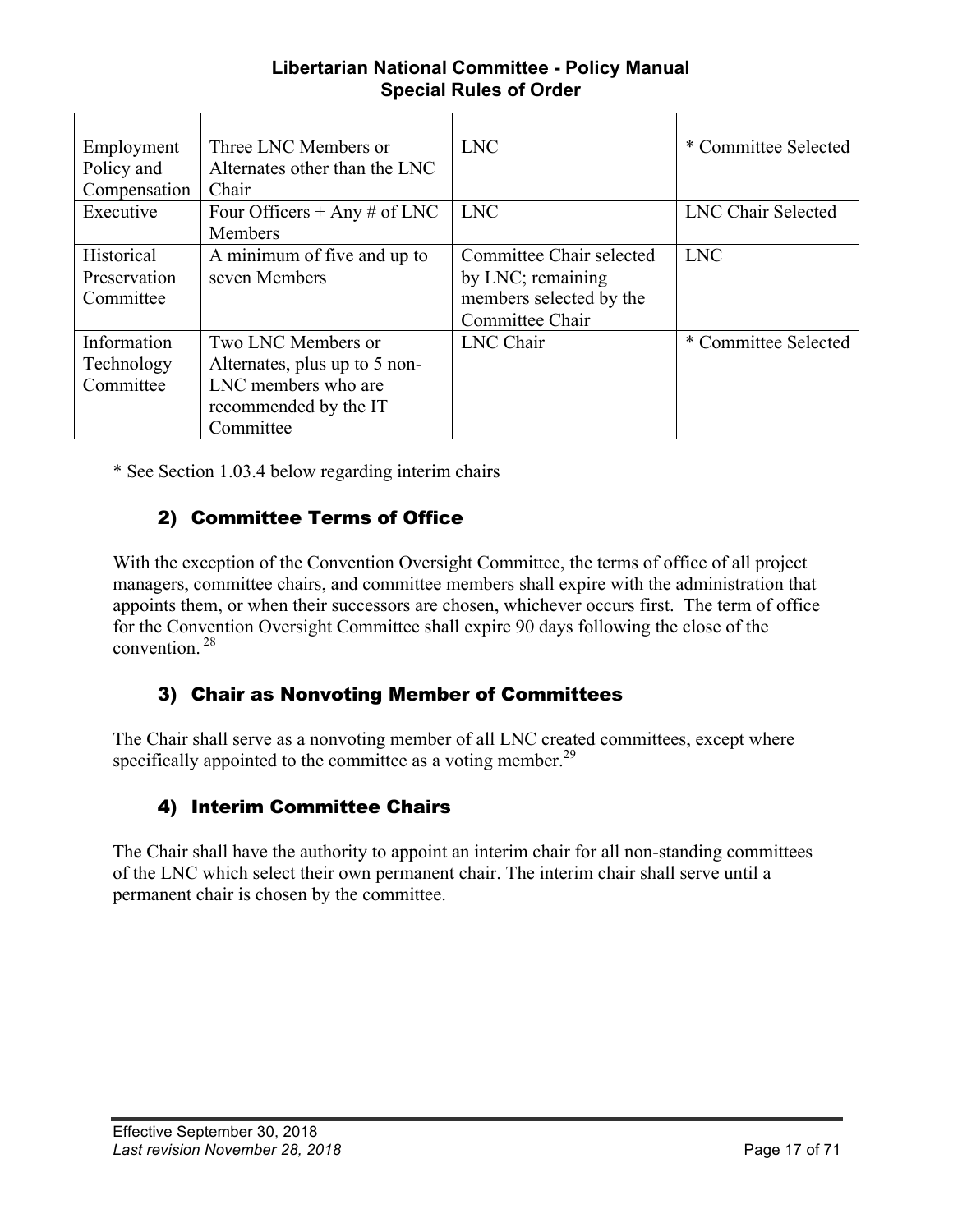## <span id="page-17-0"></span>*Section 1.04 ELECTRONIC MAIL BALLOT PROCEDURES*

## 1) Electronic Mail Ballots  $30$

Notification of an electronic mail ballot shall be made by the Secretary by electronic mail. This notification shall not include an accompanying argument for or against passage of the motion. An LNC Member may change their vote on an electronic mail ballot, provided that the change is received by the Secretary by the deadline for return of ballots.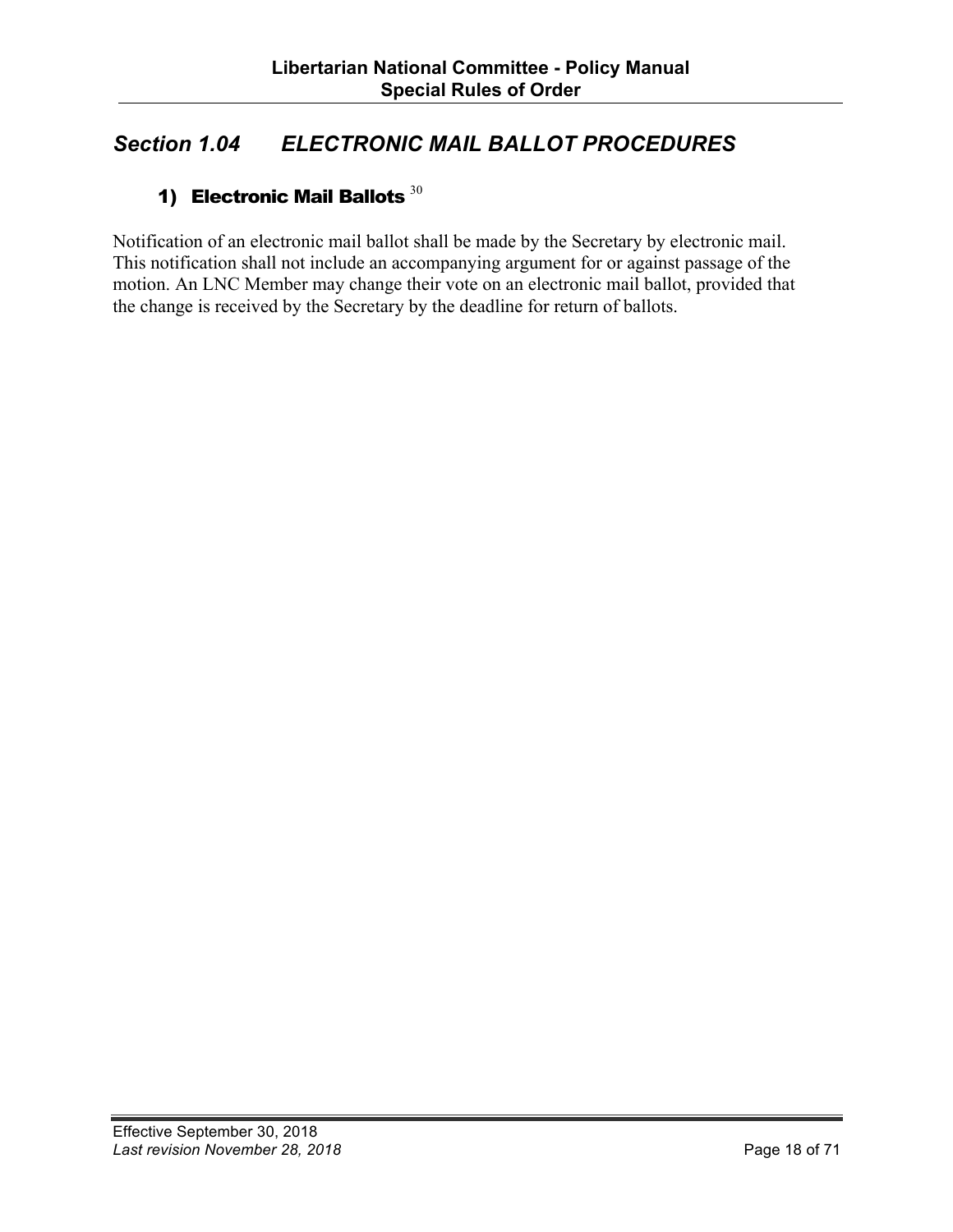## <span id="page-18-0"></span>*Section 1.05 OTHER SPECIAL APPROVAL PROCEDURES*

## 1) Budget

The budget may be amended at any time by a majority vote of the LNC.<sup>31</sup> However, the Executive Committee is authorized to amend expense items within one budget area, as long as the total expense for that budget area is not increased.<sup>32</sup>

The Chair, with the consent of the Executive Committee, is authorized to make the following budget adjustments without LNC approval:  $33$ 

- Addition of lines for previously unbudgeted expenses, the total of which shall not exceed 1% of budgeted revenues
- An increase in a line for budgeted expense provided there is a corresponding reduction from the contingency fund.

The Chair, without the consent of the Executive Committee, is authorized to expend up to \$1,000 in discretionary funds within any (rolling) three month period, the total of which shall not exceed \$5,000 per term unless those expenditures are later ratified by the LNC.<sup>34</sup>

## 2) Honorary Life Memberships

Honorary life memberships may be granted by a two-thirds vote of the LNC.<sup>35</sup>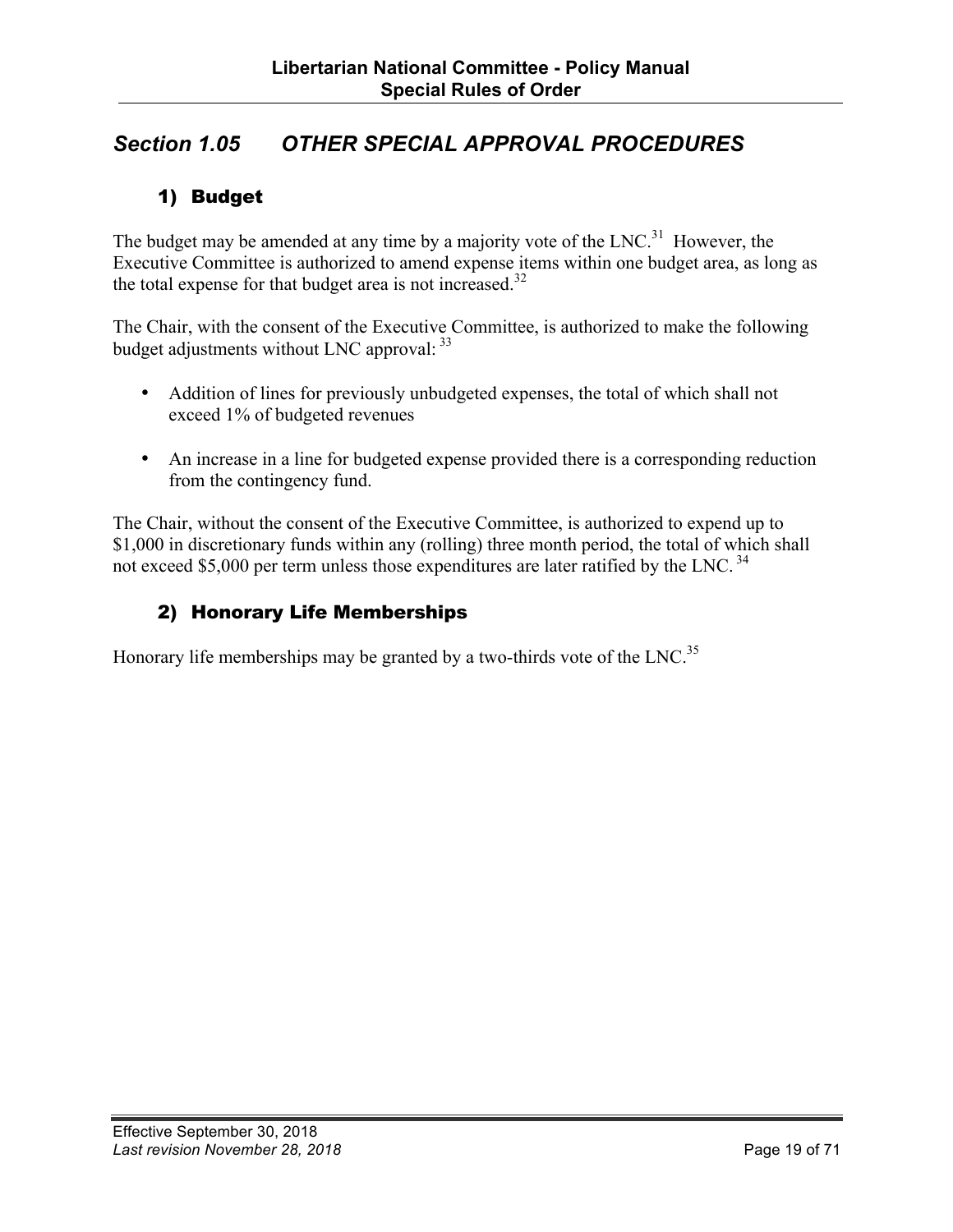# **Article II. STANDING RULES**

<span id="page-19-0"></span>Standing Rules relate to details of administration. They are superseded only by the parliamentary authority, Special Rules of Order, Bylaws, the Corporate Charter and any applicable procedural rule prescribed by federal, state or local law, unless the rules in such documents specifically provide for their own suspension.

A standing rule may be adopted, amended, rescinded or suspended. Adoption requires a majority vote. Amendment or rescission requires either (a) a majority vote with previous notice or (b) without notice a two-thirds vote, or (c) a majority of the entire membership of the Libertarian National Committee. Suspension requires a majority vote of the Libertarian National Committee, but rules which have their application outside of the session which is in progress cannot be suspended.<sup>36</sup>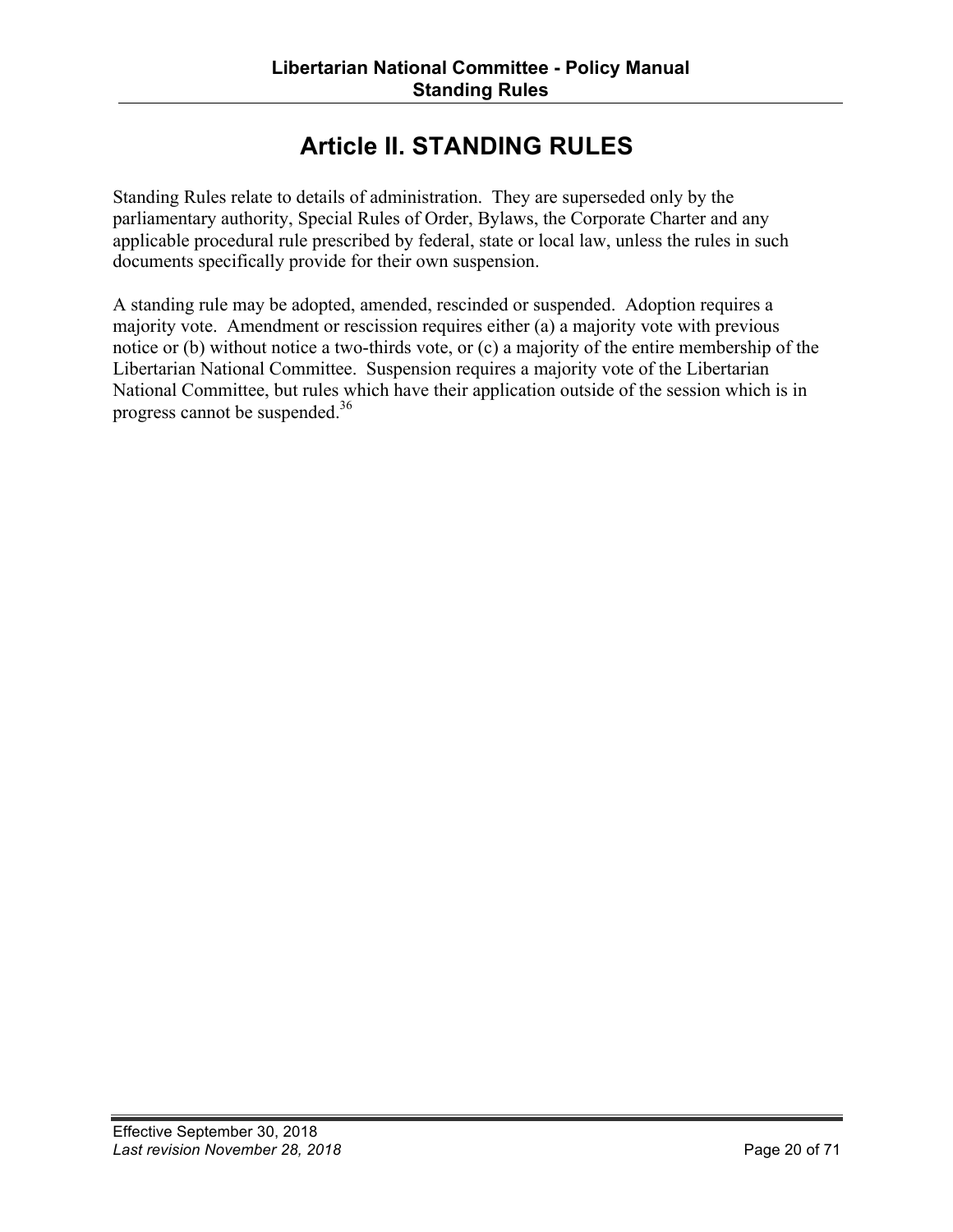## <span id="page-20-0"></span>*Section 2.01 OBLIGATIONS AMONG BOARD MEMBERS AND STAFF*

## 1) Confidentiality

The officers, employees, agents, and members of the LNC shall not be personally liable for any debt, liability, or obligation of the Party, unless caused by his or her breach of confidentiality.

## 2) Conflict of Interest

Each LNC Member and each Party officer or employee shall disclose to the LNC situations in which such person's own economic or other interests, or duties to others, might conflict with the interests of the Party in the discharge of his/her duties. Any such disclosure shall be made at the earliest opportune moment, prior to the discharge of such duties and clearly set forth the details of the conflict of interest, in a written disclosure statement provided to the Secretary. No LNC Member, Party officer or employee shall: (a) transact business with the Party unless the transaction is fair and equitable to the Party; or (b) use information gained in the discharge of Party duties to the disadvantage of the Party.

The Secretary shall maintain a register of all declared potential conflicts of interest by LNC members. This register will be presented and distributed to all LNC members at each regular LNC meeting.

#### 3) Employment Terms

Employment agreements shall require adherence to the Bylaws and policies adopted by the LNC as a condition of employment.

Employment agreements shall specify in writing that registering as delegate to any national party convention constitutes an immediate resignation of employment.

Employment agreements with bonus provisions must make the bonuses contingent on objectively-measured achievements.

Employment agreements with bonus provisions based on revenues shall exclude convention and bequest revenues.

Employment agreements with bonuses based on achievements during a period of time shall require that the employee be an employee of the Party on every day of that time period to be eligible for the bonus.

Employment agreements shall include information about any obligations by the LNC to pay moving and moving-related expenses. A maximum on the total amount of such expenses to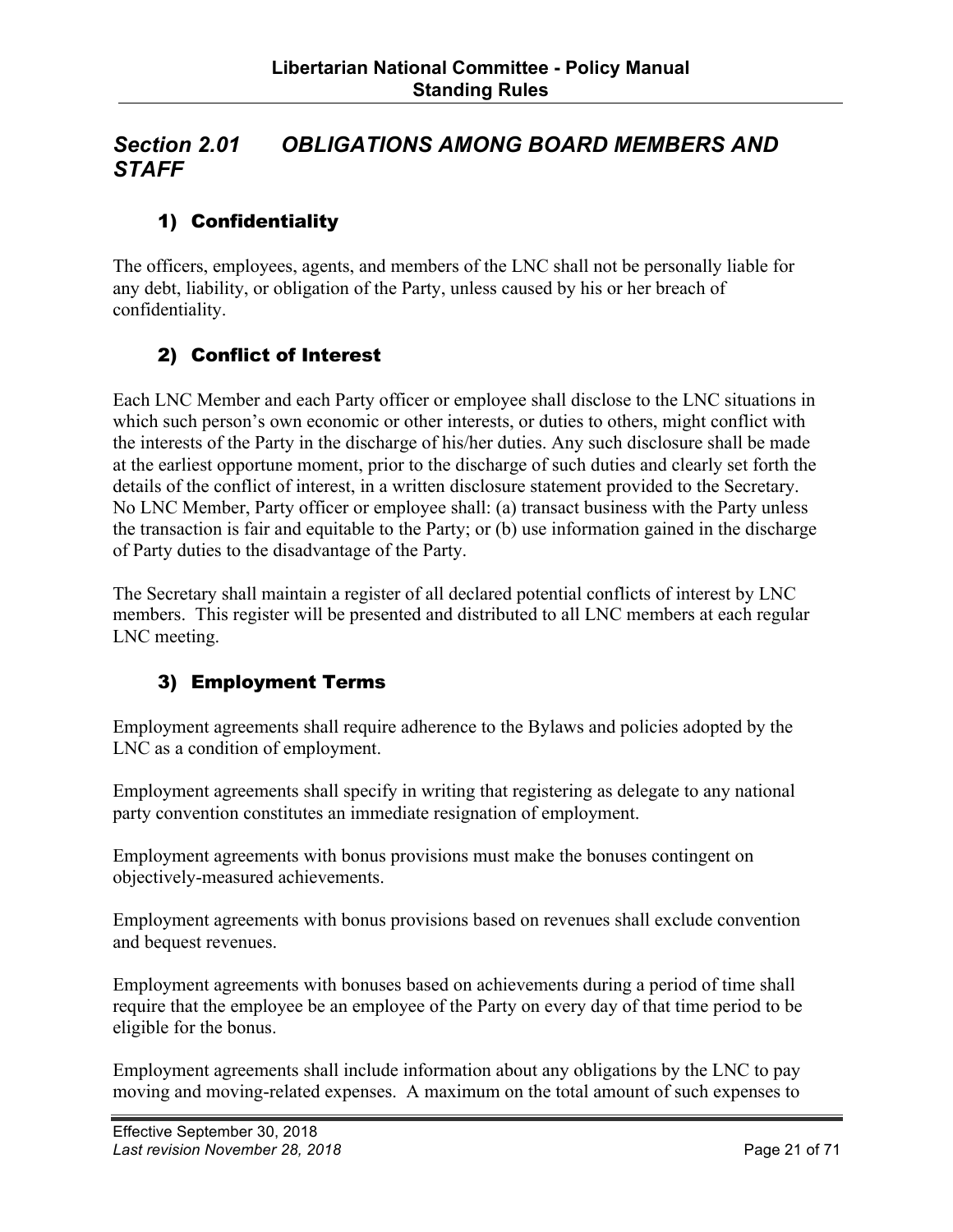<span id="page-21-0"></span>be paid shall be specified. In addition, the specific expenses must be approved by the LNC chair.

No employee of the Party shall be a member or alternate of the LNC or any Bylaws-specified committee.<sup>37</sup> Any person employed by the Party shall be terminated immediately upon his or her acceptance of election or appointment to the LNC or any Bylaws-specified committee.

Except as otherwise authorized in this Policy Manual, no employee of the Party shall endorse, support, or contribute any money, use his or her title or position, or work as a volunteer, employee, or contractor to aid:

- any candidate for public office prior to nomination, or
- any candidate for Party office

This shall not preclude any Party employee from being a candidate for public office.

#### 4) Harassment and Offensive Behavior Prohibition

The Libertarian Party is founded on the key principles of liberty, responsibility, and respect. With that foundation, it is to be expected that libertarians treat each other with professional respect, thoughtful consideration, and fundamental decency. Violation of this expectation by members of the Party not only risks substantial legal penalties, it also undermines the very legitimacy of the Party and the honor of its members. Violation of this expectation by members of the LNC, whether towards other LNC Members or HQ staff, is therefore especially egregious. To prevent such inappropriate behavior, the following standards must be observed:

- All collective deprecation, whether alluding to sex, race, color, national origin, disability, age, religion, or any other protected category, must be avoided. Every person is a unique individual, and as the Libertarian Party is the Party of Individual Liberty, this injunction should doubly apply.
- Sexual harassment, like other forms of harassment, is prohibited. Sexual harassment includes unwelcome sexual advances, requests for sexual favors or any other conduct of a sexual nature when: (1) submission to the conduct is made either implicitly or explicitly a condition of employment; (2) submission to or rejection of the conduct is used as the basis for an employment decision affecting the harassed employee; or (3) the harassment has the purpose or effect of unreasonably interfering with the employee's work performance or creating an environment that is intimidating, hostile or offensive to the employee.
- Any behavior, whether verbal or physical, that clearly offends a reasonable person libertarian or not – must be avoided. Libertarianism is a philosophy of respect for the individual, and must not be presented as being in harmony with behavior generally regarded as offensive.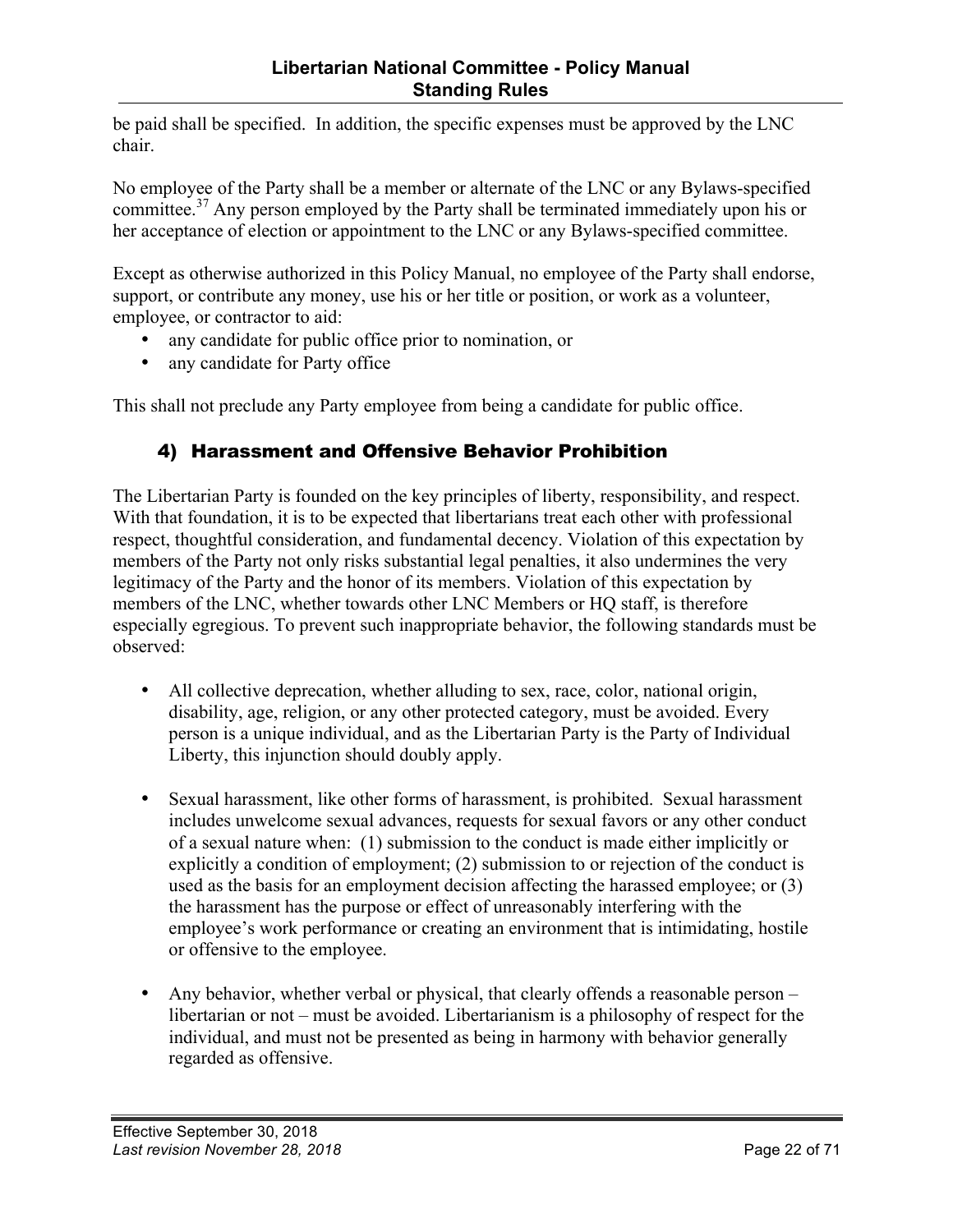• Any interaction which might be interpreted as abusing the apparent employeremployee relationship must be avoided. This applies to interactions of LNC Members with staff, and is to be extended to interactions with any consultant hired by the LNC.

You must exercise your own good judgment to avoid any conduct that may be perceived by others as harassment. The following conduct could constitute harassment:

- unwanted physical contact
- racial or sexual epithets
- derogatory slurs
- off-color jokes
- sexual innuendoes
- unwelcome comments about a person's body
- propositions
- leering
- unwanted prying into a person's private life
- graphic discussions about sexual matters
- suggestive behavior, sounds, gestures or objects
- threats
- derogatory posters, pictures, cartoons or drawings

As a rule of thumb, if you think it might be offensive, it probably is.

Toward ensuring that all LNC Members are thoroughly familiar not only with this policy but also the ramifications of it, they must participate in a standard program of exposure to the issues raised by these concerns. The Chair is responsible to select the content of this training program, in consultation with Counsel, and participation should be arranged at the earliest practicable opportunity after the person becomes an LNC Member.

Any agreement that the LNC enters into with an affiliate must stipulate that the affiliate incorporate the principles set forth in the policy.

Any violation of this policy should be brought to the attention of the Chair, or the Chairman of the Judicial Committee. In response to every complaint, LNC will take prompt and necessary steps to investigate the matter and will protect the individual's confidentiality, as much as possible, recognizing the need to thoroughly investigate all complaints. LNC will take corrective and preventative actions where necessary. LNC will not retaliate against any individual who in good faith brings a complaint to the attention of LNC or participates in an investigation regarding a complaint. Any employee who violates this policy is subject to discipline, up to and including discharge.

Violations of this policy may result in disciplinary action against the perpetrator.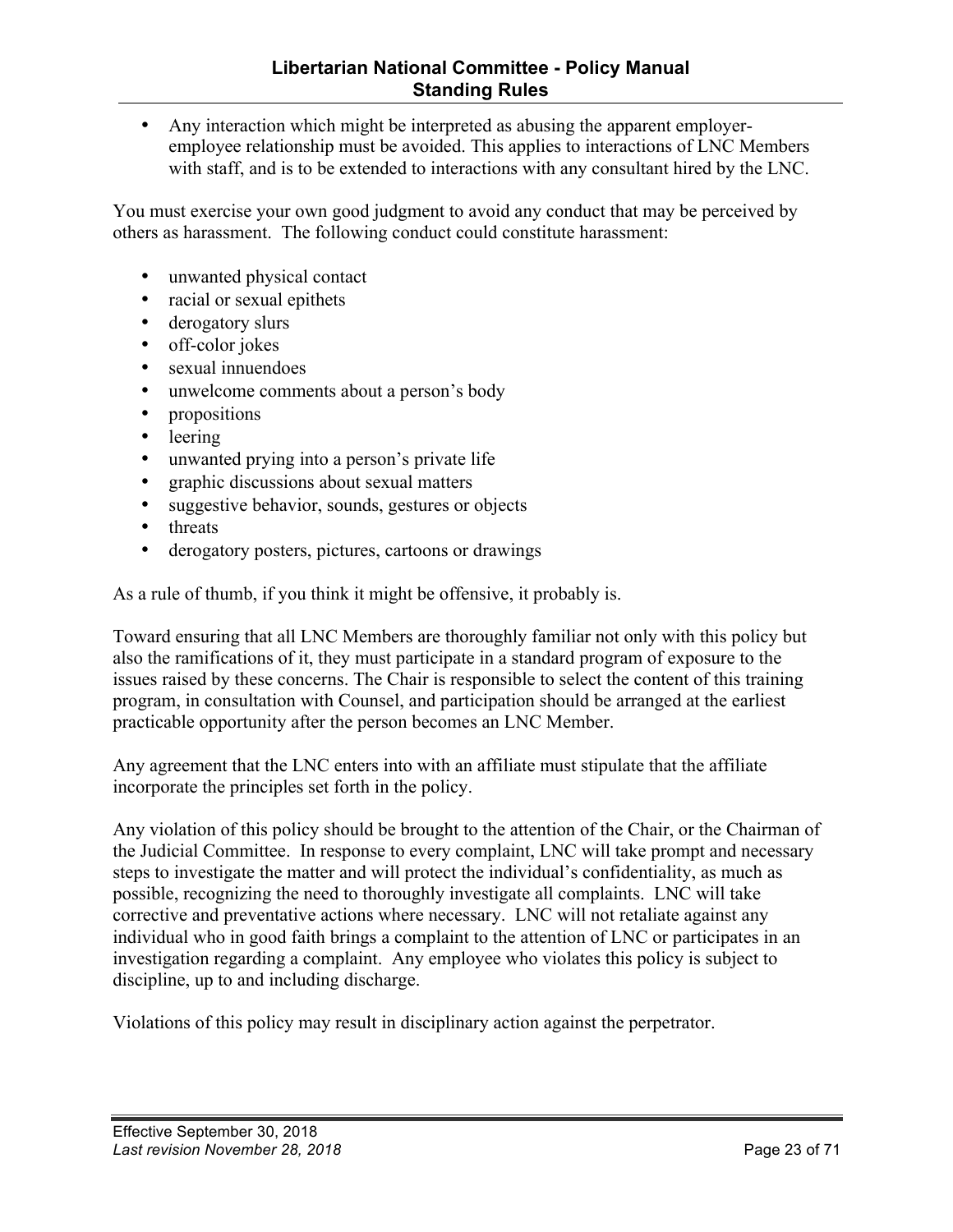## <span id="page-23-0"></span>*Section 2.02 COMMITTEE SCOPE AND RESPONSIBILITIES*

## 1) Committee Reports

At each regular LNC meeting, each committee created by the LNC will at minimum provide a written report at least 7 days prior to the session noting the dates and attendance rosters for each of their meetings since the previous regular LNC meeting.

#### 2) Advertising & Publication Review Committee

The APRC shall review and advise whether public communications of the Party violate our bylaws, Policy Manual or advocate moving public policy in a different direction other than a libertarian direction, as delineated by the Party Platform.

Public communications may be defined in either of two categories: time-sensitive or enduring.

- Public communications that are of a time-sensitive nature, namely mass e-mails, news releases, twitter posts and blog entries, shall be made available to the APRC upon their publication.
- Public communications that are of a more enduring nature, such as LP News, Liberty Pledge News, self-published party literature and fundraising letters, shall be made available to the APRC before the final proof is approved for printing and distribution.

Staff may seek advance advice from the APRC on any proposed communication.

Staff may reasonably conclude that the failure of the APRC to provide advice in a timely manner is tantamount to the committee's approval.

- In the case of public communications that are of a time-sensitive nature, a response is considered timely if made within six hours of staff's submission of the subject matter to the committee, if submitted prior to its publication; and within forty-eight hours, if submitted after its publication.
- In the case of public communications that are of a more enduring nature, a response is considered timely if made within twenty-four hours of staff's submission of the subject matter to the committee.

If a majority of the committee concludes that a public communication violates the bylaws, Policy Manual, or advocates moving public policy in a different direction other than a libertarian direction, as delineated by the Party Platform, the committee chair shall report such to the Executive Director and the LNC Chair, citing the specific platform plank, bylaw or Policy Manual section. Official decisions of the APRC which are overridden shall be promptly reported to the LNC without revealing confidential employer-employee matters.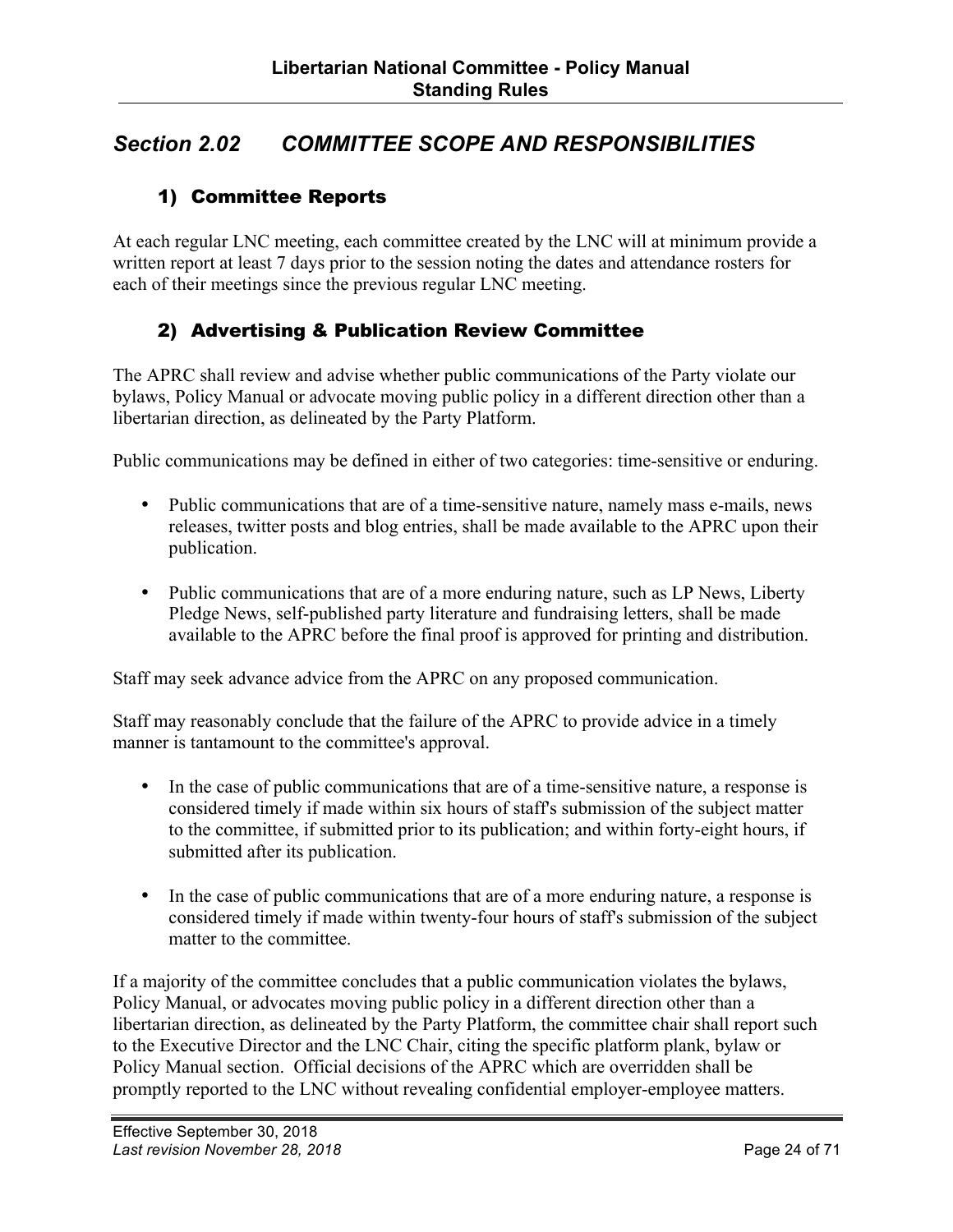<span id="page-24-0"></span>Communications between the APRC, staff, and the LNC Chair are in the nature of confidential employer-employee communications. However, the APRC may by majority vote agree to consult with other relevant individuals about matters which come before it, conditioned upon the prior agreement by such individuals to maintain confidentiality of the discussions. The LNC Chair in his bylaws-defined role as Chief Executive Officer of the Party retains the sole right to discipline and discharge employees who repeatedly contravene official party positions.

## 3) Affiliate Support Committee

For any affiliate not in a region, the Vice-Chair will serve the same intermediary role that Regional Representatives serve for the affiliates in their respective regions.

The Affiliate Support Committee (ASC) shall identify the needs and interests of the various affiliates. In addition, the ASC shall identify those affiliates that are in particular need of assistance that the LNC can provide.

The ASC shall deliver a report to the LNC for the last LNC meeting of each calendar year, identifying and prioritizing those needs and interests of the various affiliates. This ranked list shall be taken into consideration when drawing up the following year's budget, and throughout the year as needed. This list will also assist the Executive Director in deciding how to assign tasks to staff, by identifying those services that staff provides to the affiliates that are the most desired.

The ASC shall also, as and when needed, recommend to the LNC measures that will address the particular affiliates that need assistance from the LNC.

The ASC will also establish a process for tracking the progress in meeting those needs.

#### 4) Audit Committee<sup>38</sup>

The Audit Committee's tasks are to select an independent audit company and to direct the scale and scope of standard annual audits of the Party's accounting records and processes. Following receipt of the audit company's report, the Committee shall help the LNC interpret the audit results and assist the latter in preparing any action plans that might be needed to alleviate deficiencies.

#### 5) Awards Committee

For the convention awards described below, the Awards Committee shall set the budget, manage the nomination process, select the award winners by committee vote, secure the awards, and present the awards at the convention.

The award descriptions are: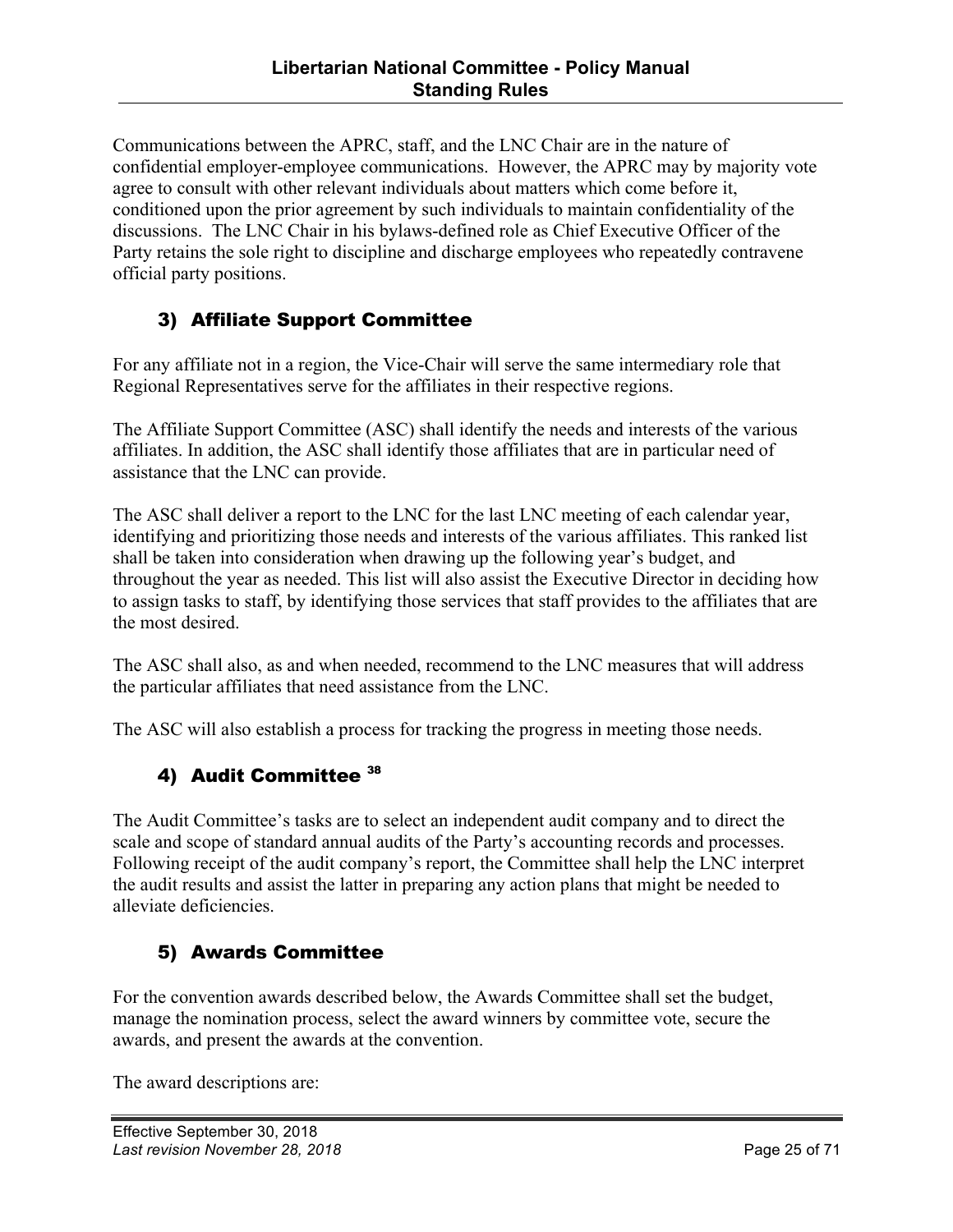<span id="page-25-0"></span>*Thomas Jefferson Leadership Award* with recognition of outstanding leadership, high character, and dedication to the principles and goals of the Party.

*Patrick Henry Candidate Award* with recognition of a very effective campaign for public office at the state or federal level, while communicating Libertarian ideas, principles, and values.

*Benjamin Franklin Candidate Award* with recognition of a very effective campaign for public office at the local level, while communicating Libertarian ideas, principles, and values.

*Thomas Paine Communication Award* with recognition of outstanding communication of Libertarian ideas, principles, and values through written, published, or spoken communication.

*Samuel Adams Activism Award* with recognition of effective activism by building Party membership, organizing community outreach, or communicating Libertarian principles.

*The Hall of Liberty* induction is to honor lifetime or significant achievement that has made a lasting impact on the Libertarian Party and/or libertarian movement.

With a majority vote the committee may select recipients of the Thomas Jefferson, Samuel Adams, Benjamin Franklin, Thomas Paine, and Patrick Henry awards. While the committee has discretion as to the frequency of such convention awards, it is hoped that at least one recipient will be found worthy for each award at each regular convention.

With a unanimous vote the committee may select recipients of the Hall of Liberty award, with up to 3 inductees per convention. While the committee has discretion as to the frequency of this convention award, it is hoped that at least one recipient will be found worthy for each presidential nominating convention.

## 6) Candidate Support Committee

The Candidate Support Committee will develop and make available to Libertarian Party candidates for public office an application for LNC financial support based on current standards approved by the LNC. The Committee will also review applications and make recommendations to the LNC on their merits.

The Committee will review the standards within the first three months of a new LNC term and report any needed changes to the LNC for approval no later than the second LNC meeting of the term.

The Candidate Support Committee will develop, with support of LNC Staff, training for candidates and their staff both online and to be presented in LP training workshops. The Committee will also aid LNC Staff in the development of various campaign templates for websites, printed materials, etc that will be made available to LP candidates at little or no cost.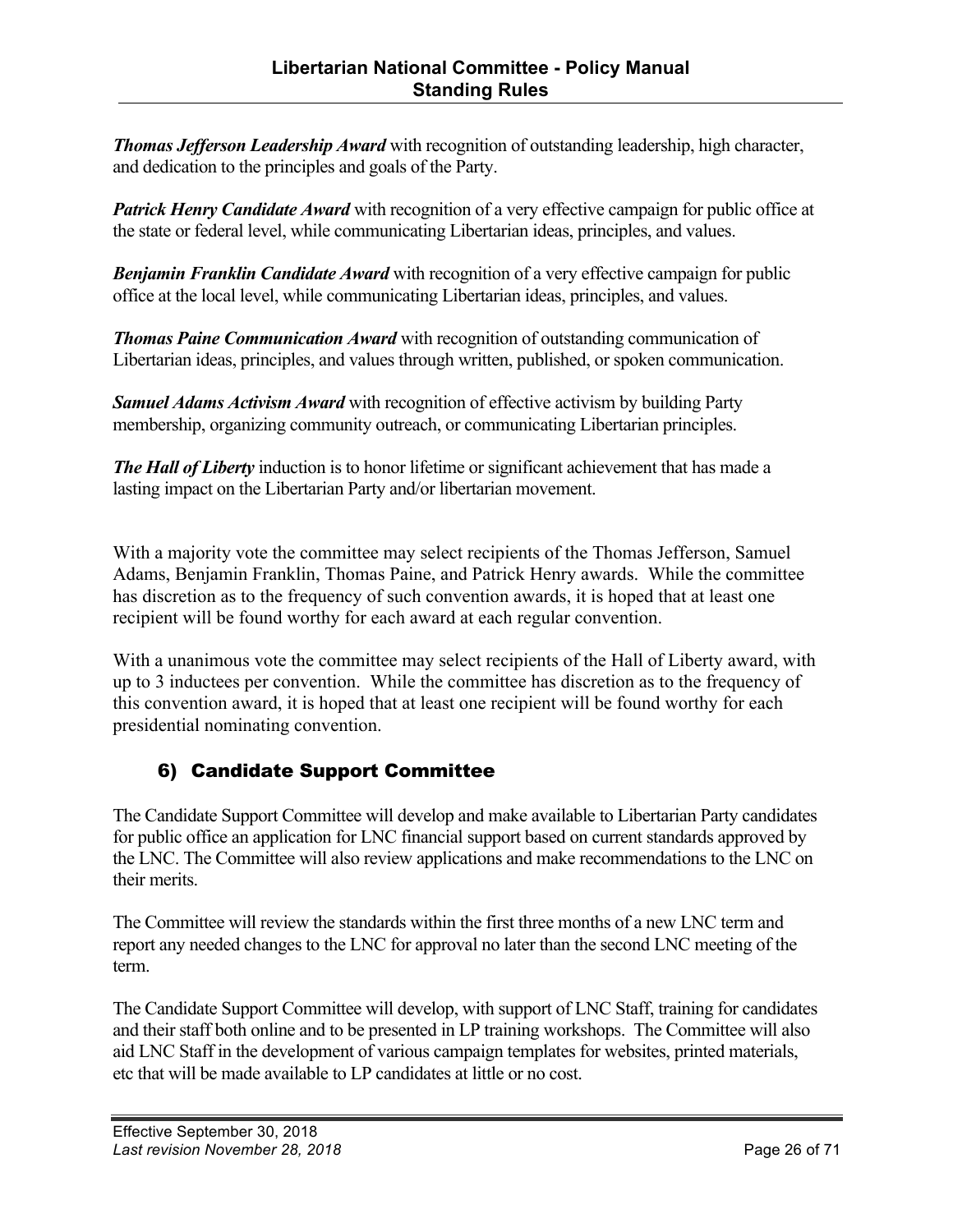## <span id="page-26-0"></span>7) Convention Oversight Committee

The Convention Oversight Committee shall make recommendations for convention sites to the LNC, but the LNC shall choose the site. On other matters concerning the Party's conventions, the committee shall act on behalf of the LNC, including:

- conveying requirements to convention planners.
- ensuring the convention meets the Party's needs.
- reviewing and approving in a timely manner major elements, such as contracts, the convention budget and the convention program.

The committee shall periodically report its decisions and actions to the LNC. The committee may begin its work as soon as its members from the LNC are appointed.<sup>39</sup>

During the 90 days following a convention, the committee shall make a final report to the LNC of actual versus expected convention performance, and the committee shall update the online convention archive with information comparable to what the archive contains for past conventions.

## 8) Employment Policy and Compensation Committee (EPCC)

The Employment Policy and Compensation Committee shall develop documents, procedures, and guidelines for the effective administration, supervision and development of Staff, including but not limited to job descriptions, compensation ranges, hiring, training, performance reviews, promotion, progressive discipline and termination. The LNC may supersede any such documents, procedures and guidelines by adopting a replacement.

The Employment Policy and Compensation Committee shall also be available to Staff to discuss on a confidential basis the working environment or observed violations of the Policy Manual.

Following General Counsel's review of a director-level employment contract, the EPCC shall review the proposed contract and any related advice from General Counsel. No such contract may be signed by the Chair without having first obtained either EPCC approval of the contract at least 10 days prior, or an affirmative vote from a majority of the fixed membership<sup>40</sup> of the LNC.

#### 9) Information Technology Committee

The IT Committee shall

- Work with staff and state chairs to identify the Information Technology needs of the LP;
- Discuss with staff and state chairs the anticipated IT needs and how to meet those needs;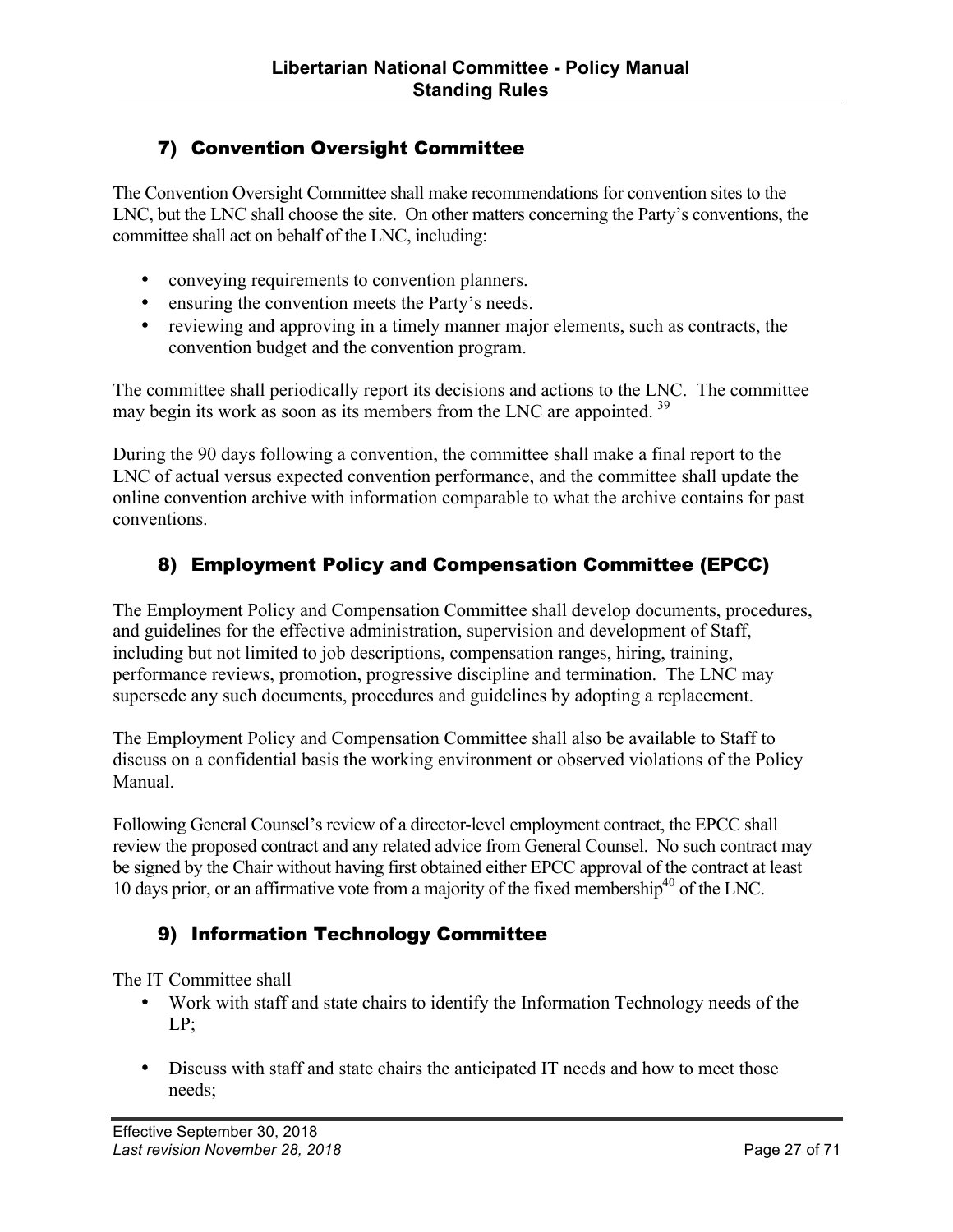- <span id="page-27-0"></span>• Survey the list of possible vendors and solutions to those needs, and reduce the list to a small number;
- By the LNC meeting following the convention, the committee will recommend to the LNC an implementation of the IT tools that will best satisfy those needs within the budgetary constraints of the Party;
- Monitor progress in the transition and implementation to that solution as it pertains to HQ;
- Monitor progress in the transition and implementation to that solution as it pertains to relations with the various affiliates; and
- Propose standards for transfer of data between HQ and the affiliates.

Nothing in this policy should be construed as requiring staff to consult with this Committee for routine changes or any changes that are not expected to have an effect on the way HQ deals with any affiliate. Any change to the Information Technology at HQ that will affect the way finances are handled or the way FEC reports are generated must be approved by the **Treasurer** 

## 10)Ballot Access Committee

The Ballot Access Committee shall:

- 1. With the assistance of staff, collect and analyze information of all affiliates concerning ballot access needs.
- 2. Recommend to the committee as a whole the implementation of specific strategies and projects consistent with current budget allocations for ballot access.
- 3. Proposed strategies and/or projects shall represent the best use of budgeted funds allocated among the various acceptable ballot access techniques such as, but not limited to, petitioning, lobbying, litigation, public awareness, and collaboration with other organizations which are pursuing the goal of liberalizing ballot access laws.
- 4. With the assistance of staff, prepare and present ballot access reports at each general LNC meeting in a spreadsheet form which will include:
	- a. The specific affiliate(s) which is intended to benefit from the effort
	- b. Funds allocated to the effort
	- c. Expenses already incurred
	- d. Brief description of the progress of the effort in terms of specific statistics related to the effort
	- e. The specific individual(s) or organization(s) to which any funds were disbursed and/or which use of the any LP trademark, service mark, or logo were approved.
- 5. With the assistance of staff, and prior to the second general LNC meeting following the completion of the bi-annual election cycle ending in November of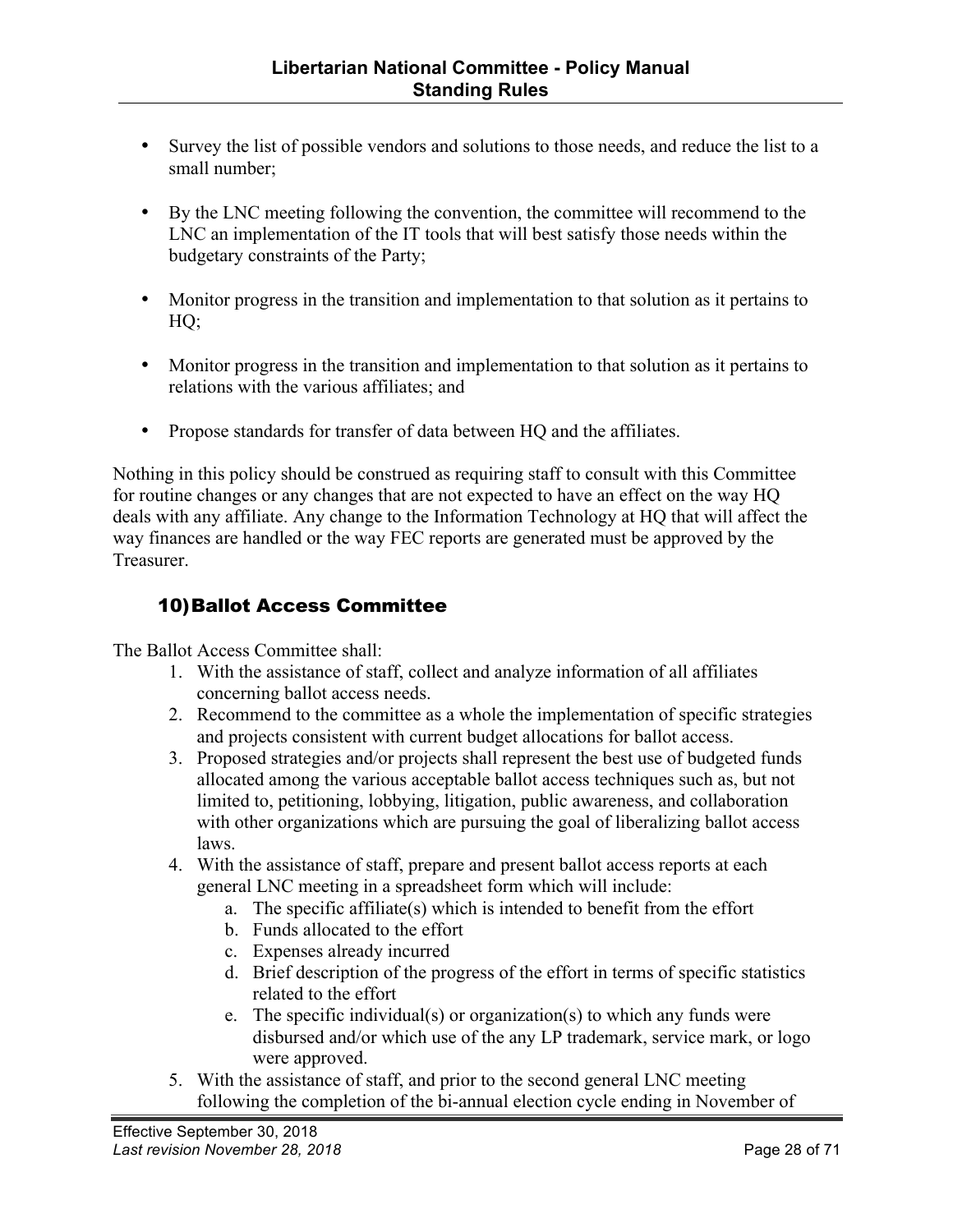#### **Libertarian National Committee - Policy Manual Standing Rules**

<span id="page-28-0"></span>even numbered years, prepare and present a report which supplies the details of the entire election cycle ballot access effort with regard to:

- a. Initial estimated expenses
- b. Expenses actually incurred
- c. Actual ballot access results
- d. If appropriate, ballot access retention results
- e. Significant problems encountered in the effort
- f. Significant unexpected successes of the effort
- g. FEC regulation issues encountered
- h. Evaluation of the individual(s) and/or organization(s) which were directly contracted/interacted with.
- 6. Develop procedures and policies as reasonably appropriate to spread institutional knowledge of ballot access issues within the committee, LNC staff, officers of LNC affiliates, and future holders of these positions.

#### 11)Historical Preservation Committee

The HPC shall be responsible for directing the preservation and publication of Party historical documents and the administration of LPedia.org. A report of its decisions and activities shall be delivered at each LNC meeting.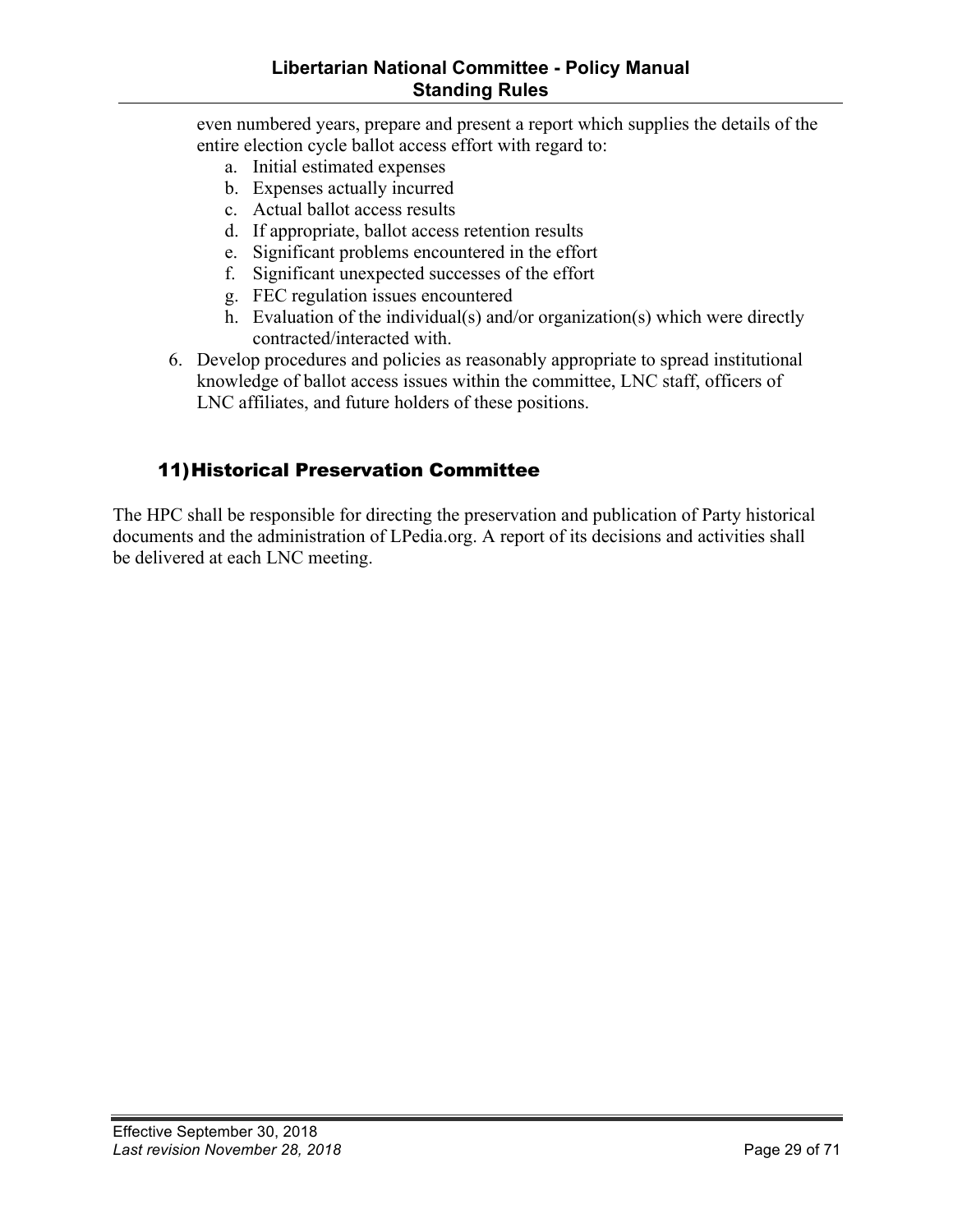## <span id="page-29-0"></span>*Section 2.03 FINANCIAL MATTERS*

## 1) Bad Debt Write-Off

A receivable shall be eligible for write-off if documentation of timely and reasonable efforts to collect the debt consistent with existing accounts receivable policy is presented and there is no likelihood of collecting the debt through a collection process.

Writing off any amount less than \$1,000 requires approval of the Chair; greater amounts require approval of the LNC.

Any debtor with a written off balance shall be denied any trade relationship with the LP.

#### 2) Banking Relationships

The Treasurer shall develop and maintain appropriate banking relationships. The Treasurer is authorized to set up checking accounts, with the approval of the Chair, in order to carry out the business of the LNC.<sup>41</sup> Persons permitted to sign will include only the officers, the Executive Director, and those LPHQ staff members to be agreed upon by the joint decision of the Chair and the Treasurer. $42$ 

## 3) Budget

The Executive Committee, in consultation with the Executive Director, shall develop an annual operating budget and present it to the LNC for approval prior to the start of each fiscal year. This budget shall include a statement of anticipated revenue and expenditures in sufficient detail to adequately outline specific activities and plans, including those for raising funds, and to outline the major categories of expense required to implement each activity or  $plan.<sup>43</sup>$ 

Sufficient details shall be provided that (at a minimum) include underlying assumptions and amounts for the following major categories:

- Support and Revenue
	- o Membership Dues
	- o Donations
	- o Recurring Gifts
	- o Board Member Solicitations
	- o Executive Director/Chair Solicitations
	- o Conventions and Events
	- o Publications, Materials and Other Sales
	- o Donor Restricted Funds (e.g. Ballot Access and Campus Outreach)
- Cost of Support and Revenue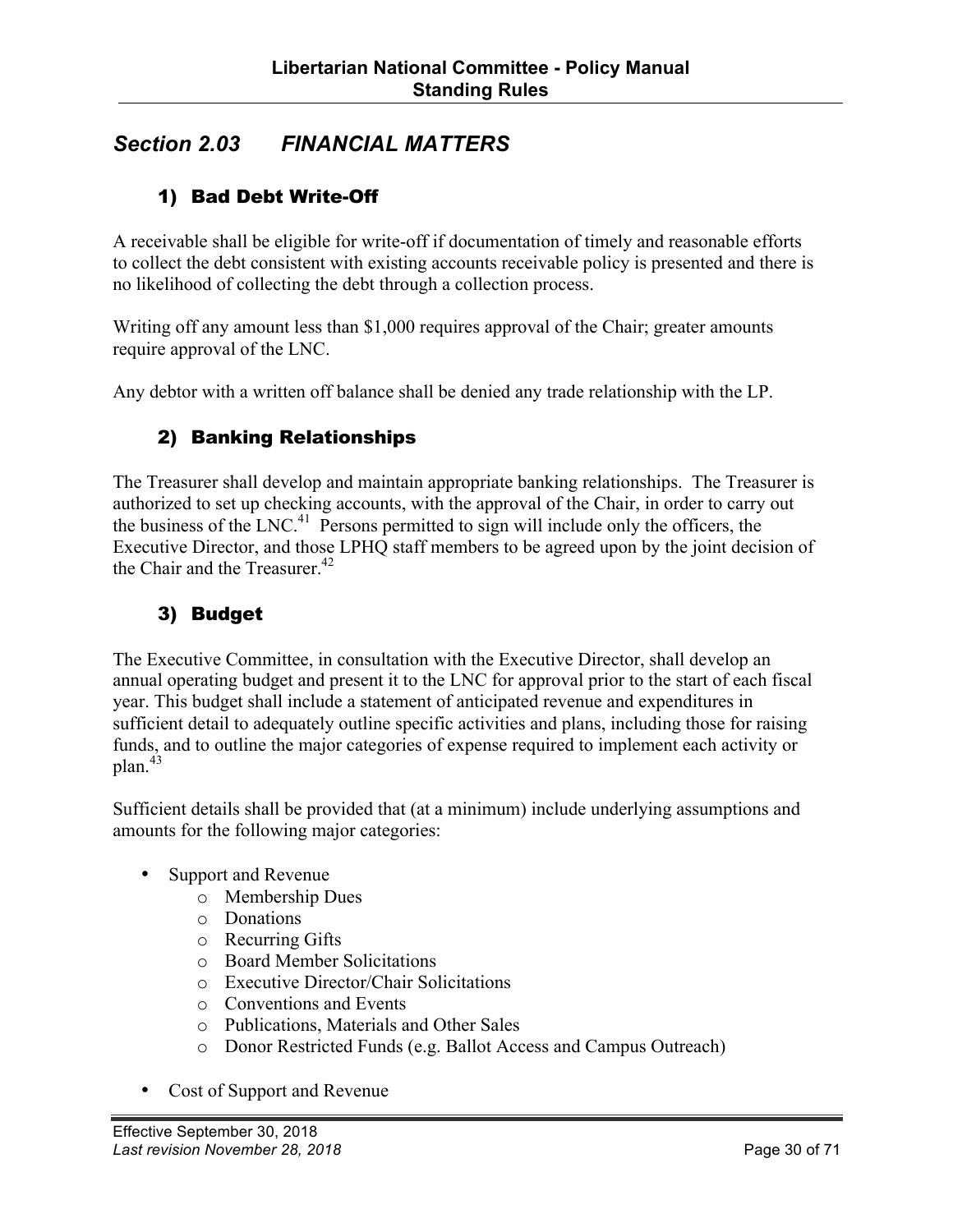- <span id="page-30-0"></span>o General Fundraising Costs
- o Membership Fundraising Costs
- o Convention and Event Costs
- o Direct Costs Related to Other Sales
- Compensation and Administration
	- o Compensation Salaries, wages, benefits, taxes and related expenses
	- o Administration Rent and utilities, accounting, bad debts, bank charges, depreciation, equipment leases & maintenance, insurance, legal, office supplies, postage  $\&$  shipping, printing, software  $\&$  other information technology, telephone, travel and other administrative expenses
- Program Expenses
	- o Affiliate Support Develop and support state and county affiliate parties
	- o Ballot Access Getting candidates on ballots, including required lawsuits
	- o Branding Develop and maintain a positive image in the minds of voters
	- o Campus Outreach Recruiting and supporting on campus groups
	- o Candidate Support Recruiting and supporting candidates
	- o Litigation Lawsuits to change public policy, excluding ballot access
	- o Lobbying Efforts to change laws, including ballot access laws
	- o Media Relations Direct communication with the media
	- o Member Communications LP News and other member communications
	- o Outreach Initiatives to reach the general public and outside groups
	- o Voter Registration Voter registration campaign efforts
- Capital Expenditures

No budget shall be submitted to the LNC for approval that exceeds 110% of the actual revenue over the immediate past 12 months prior to the date of the budget approval.

Year-end closing positive or negative fund balances for restricted funds shall be reflected in the next year's budget as incremental budgeted expenses or revenues.

Funds shall not be disbursed for any budget line that exceeds the total budgeted expense amount by 10% or \$100, whichever is more. Funds shall not be disbursed for any expense which is not in the budget, unless otherwise authorized in this Policy Manual.

The exact levels of financial support provided by the Party for LP News shall be established annually in the approved budget for the Party or in other LNC resolutions.

The Treasurer shall report any unauthorized expenses to the LNC.

#### 4) Conventions

The Party shall not directly or indirectly compensate or otherwise underwrite or subsidize the convention travel, lodging (excepting room upgrades which the Party received at no cost),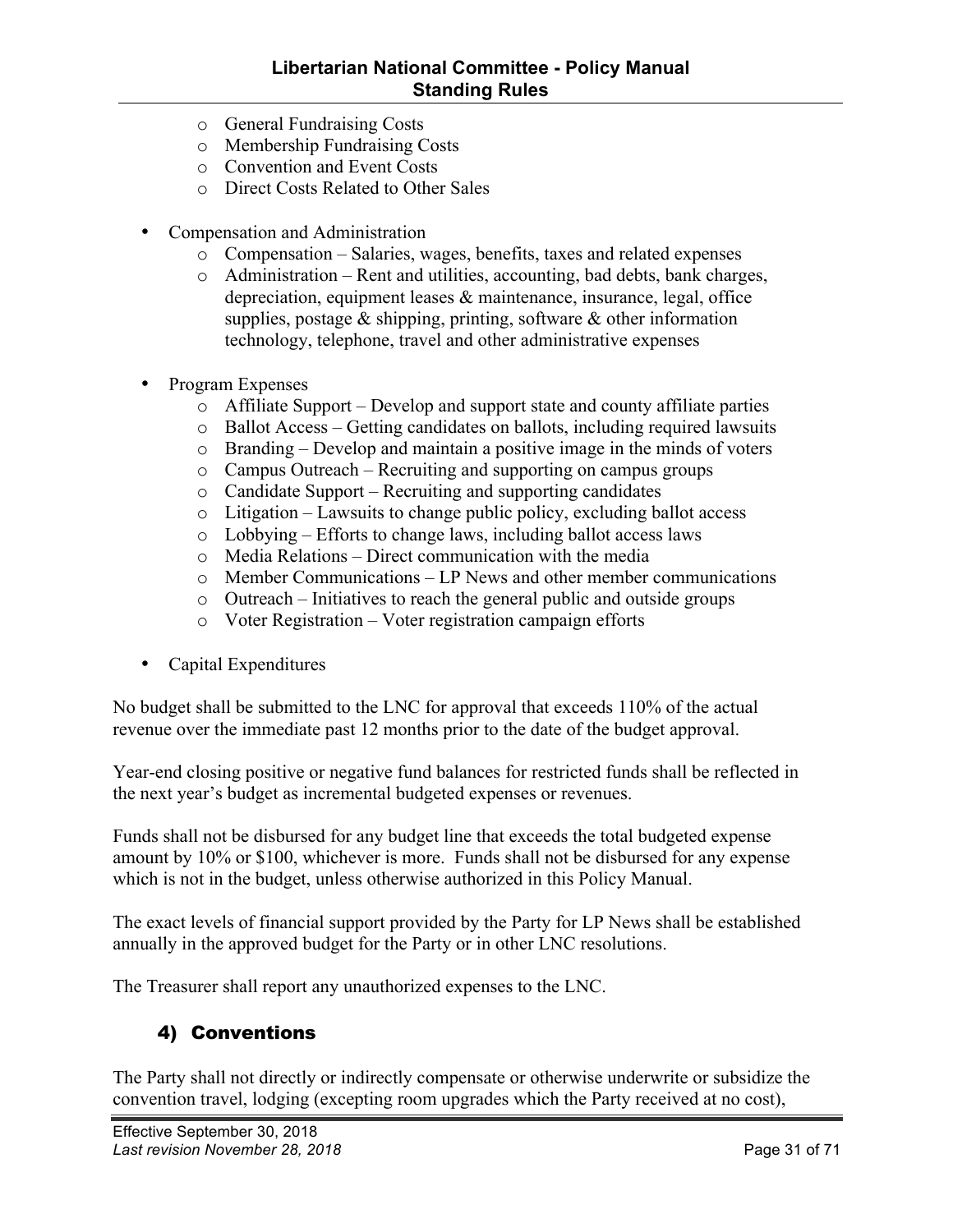#### **Libertarian National Committee - Policy Manual Standing Rules**

<span id="page-31-0"></span>entertainment costs or speaker fees/honorariums of any Convention delegates. This policy shall not prohibit the Party from underwriting organized convention events offered to all donors of a particular level. Nor shall it prohibit delegates from receiving complementary meals or access to convention events in rough proportion to their level of volunteer work. All volunteer compensation must be approved by the Convention Oversight Committee, and contemporaneously published when actual compensation is received.

## 5) Credit Cards and Expense Reimbursements

All expenditures shall be evidenced by receipts. The Chair or Treasurer shall be required to approve (and evidence by signing or initialing) all expenses and expense account reimbursements in excess of \$200 made to the Executive Director or LNC members prior to payment or within thirty days of payment if the expenditure is incurred with a Party issued credit card. No advance shall be made. No officer shall approve his or her own expenses.

Travel expenses incurred by officers for the explicit purpose of conducting Party business (excluding those incurred for the purpose of attending LNC meetings) may be reimbursed. Business travel expenses not pre-authorized by the LNC must be deemed necessary and approved in writing by the Chair to qualify for reimbursement. All travel expense reports are to be audited by the Treasurer, and approved by the Treasurer and the Chair.

## 6) Fixed Assets

A fixed asset is defined as a unit of property or equipment that: (1) has an economic useful life that extends beyond 12 months and (2) was acquired or produced for a cost of \$2,500 or more. Fixed assets must be capitalized and depreciated for financial statement purposes.

The threshold amount for minimum capitalization is \$2,500. Any items costing below this amount should be expensed in the financial statements.

Staff shall maintain a listing of fixed assets and update it monthly to record any additions or disposals. Depreciation shall be recorded monthly on a straight-line basis over the estimated useful lives of the related assets.

## 7) Time Sheets and Expense Allocation

Each employee shall submit a timesheet at least once per pay period to reflect the number of hours worked, allocating such time to corresponding categories specified in the annual budget. Time sheets shall be reviewed and approved prior to employee time being entered in the payroll system. Payroll costs for each employee shall be allocated to expense categories in proportion with approved time. Separate general ledger accounts shall be used for allocated payroll costs.

Where appropriate, an expense shall be allocated to one category. Expenses that benefit more than one category or that are general administrative in nature shall be allocated to a general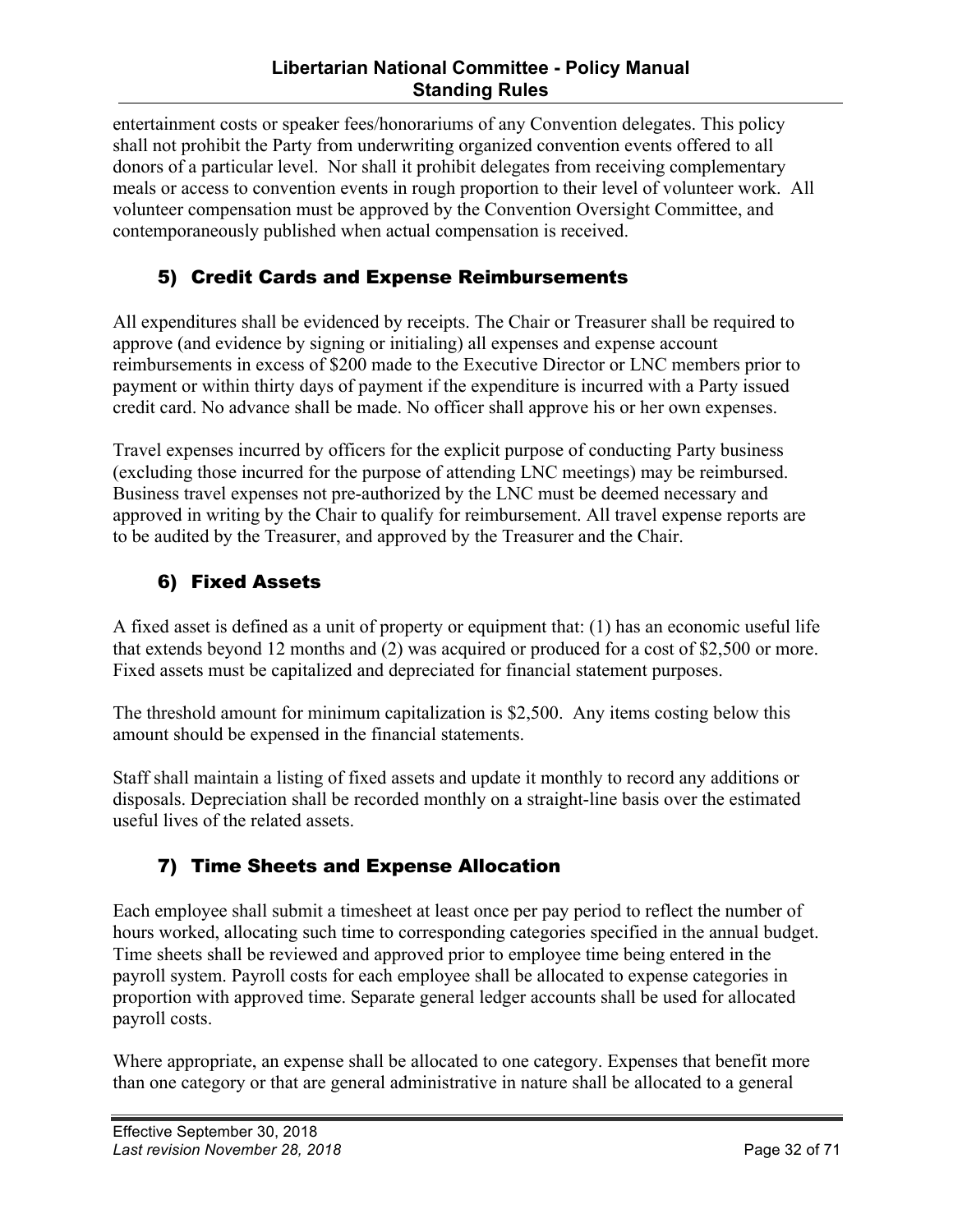#### **Libertarian National Committee - Policy Manual Standing Rules**

administrative account in the general ledger. Those expenses shall then be allocated on a monthly basis to expense categories in proportion to the allocation of payroll costs. Separate general ledger accounts shall be used for allocated general administrative costs.

Monthly financial statements shall separately report allocations of payroll and overhead to corresponding categories.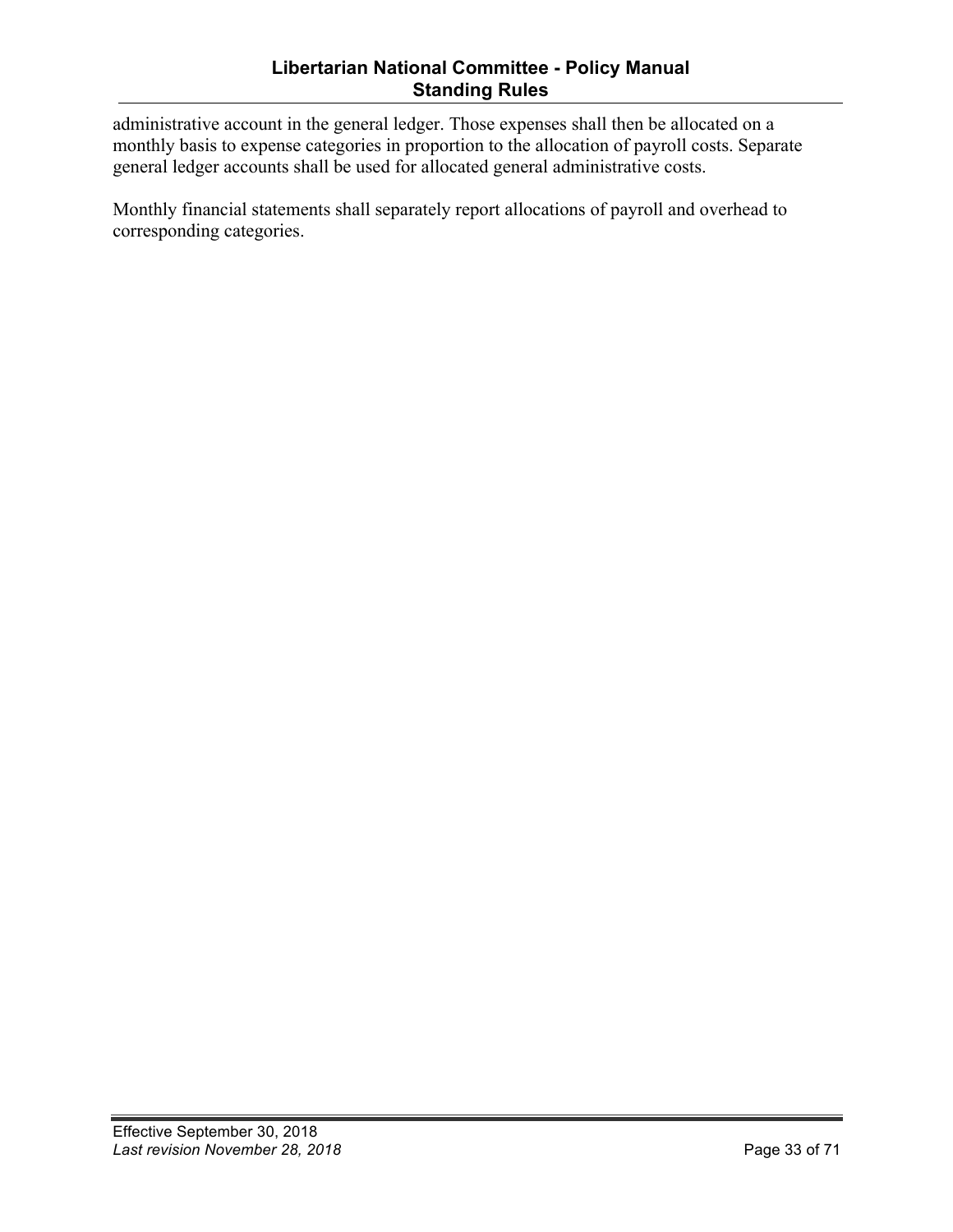## <span id="page-33-0"></span>8) Inventories

Staff shall maintain an inventory listing of promotional and other inventoried items, costing units on a first-in, first-out basis. The list shall be updated periodically and an inventory count shall at a minimum be conducted annually at year-end. The results of each count shall be reconciled to the general ledger and accounting entries shall be made to ensure accurate presentation of ending inventory on the financial statements.

## 9) Related Party Reporting

For each related party engaging in one or more financial transactions with the Party, all interim financial statements shall include a report of the status, nature and current and year-todate amounts with respect to such transactions, including contributions, expenses, loans, commitments, guarantees or any other transaction.

## 10)Financial Exigency

The Chair or Treasurer is authorized to execute up to \$100,000 in promissory notes while the LNC has specifically declared that a state of financial exigency exists and the only reasonable method of forestalling legal action is to execute promissory notes.

The Chair must approve all negotiated terms with the goal being a schedule that the Party can successfully meet to extinguish its debts within six months. Such promissory notes shall only be executed with the following terms:

- Only for a legitimate trade payable in an amount not to exceed \$25,000 per vendor, and then only to each specific creditor or vendor involved.
- Vendor agrees in writing not to assign the note to any third party.
- A rate of interest no greater than 12% per annum from date of note execution.
- A duration not exceeding six months from note execution. If debt extinguishment is not possible in that time frame, no note shall be executed.

## 11)Fundraising and Contributor Relationships

The Treasurer shall develop and maintain appropriate contributor relationships. The Chair shall approve all fundraising letters.

## 12)Special Events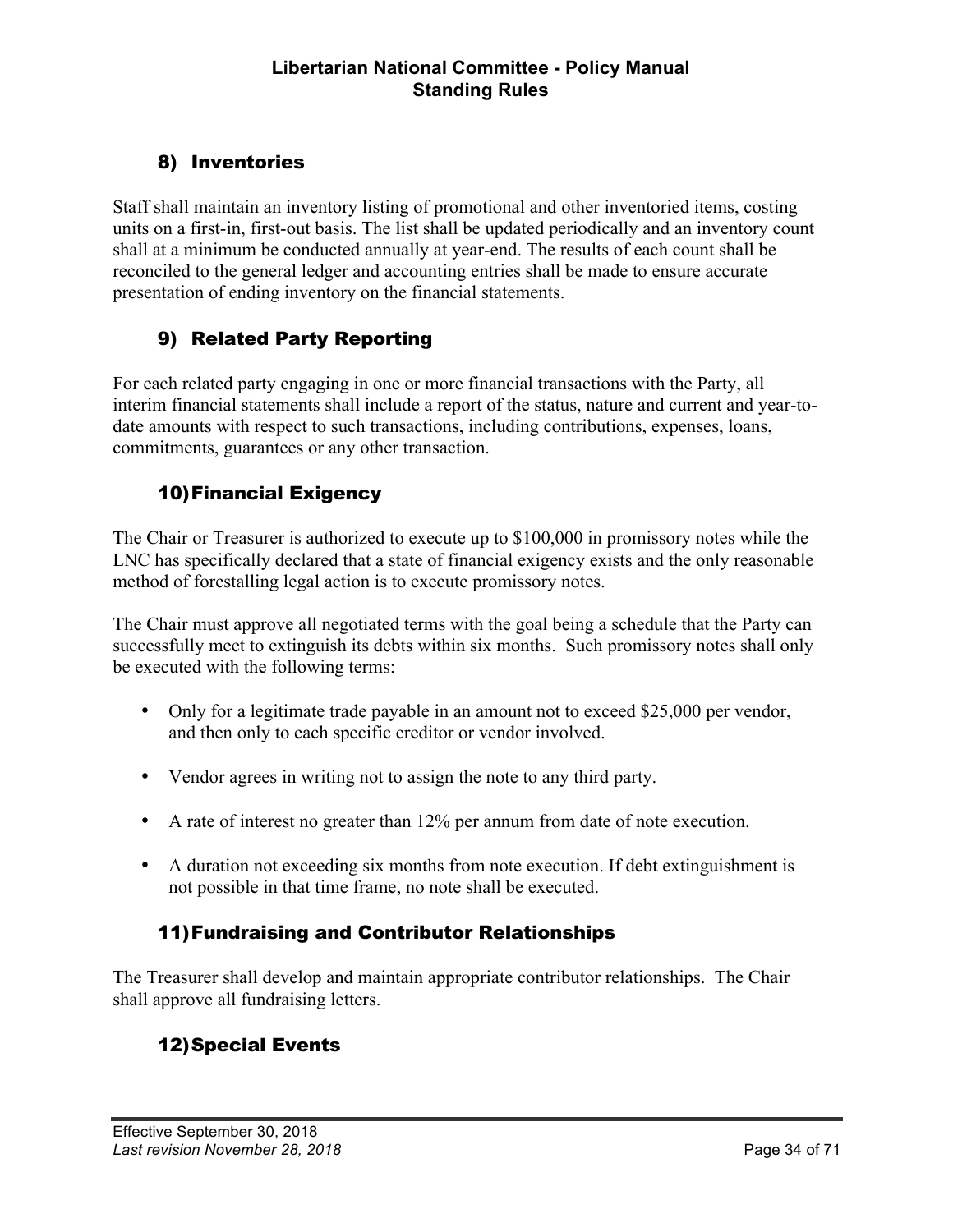#### **Libertarian National Committee - Policy Manual Standing Rules**

<span id="page-34-0"></span>The LNC or the Executive Committee may designate certain Party efforts as "special events". All revenues for special events must be directly deposited into "Special Events" accounts dedicated for that purpose. All disbursements for special events must be made from these same accounts to the extent their balances permit. Other party funds shall not be dispensed for these events without prior approval of the Chair, nor shall special events funds be used for other purposes until all obligations relating to that event have been discharged.

## 13)Project Funding

Projects shall be self funding and shall expend or obligate only money which has been received unless such expenditures or obligations are approved in advance by the LNC.

## 14)Targeted Reserve

The targeted Reserve shall be equal to the sum of all monthly occupancy, labor and governance expenses.

## 15)Treasurer's Reports

No later than 45 days after each calendar quarter, the Treasurer shall prepare a quarterly Treasurer's Report to be mailed to any sustaining member who either was a delegate at the most recent regular convention or requests such report.<sup>44</sup> The monthly Treasurer's Report shall include a listing of the year-to-date expenditures of the Chair's discretionary funds.

No later than the end of each calendar month, the Treasurer shall prepare a monthly Treasurer's Report to the LNC reflecting the Party's financial position and the results of its operations through the previous calendar month.<sup>45</sup>

## 16)Presidential Campaign Support Fund

There is established a Libertarian Party Presidential Campaign Support Fund. This fund shall consist of dedicated contributions and optional allocations by the LNC for the express purpose of supporting the LP Presidential ticket. Fundraising appeals for these encumbered funds may be made at any time. Money from this fund may only be spent after the adjournment of a presidential nominating convention and before December 1st of the year of the following general election. Any money unspent by the general election shall remain in the fund. Funds may be spent on any lawful activity that directly benefits the LP presidential campaign, including but not limited to: advertising, press releases, LP support staff expenses, printed materials, signs, websites, direct mail, email, events, get out the vote efforts, and legal matters.

## 17)Office Mortgage

It shall be the goal of the LNC to completely pay off the office mortgage as quickly as possible, and in any case prior to the due date of the 10-year balloon payment. Towards that end the LNC shall budget a minimum of \$60,000 in each odd-numbered year to pay down the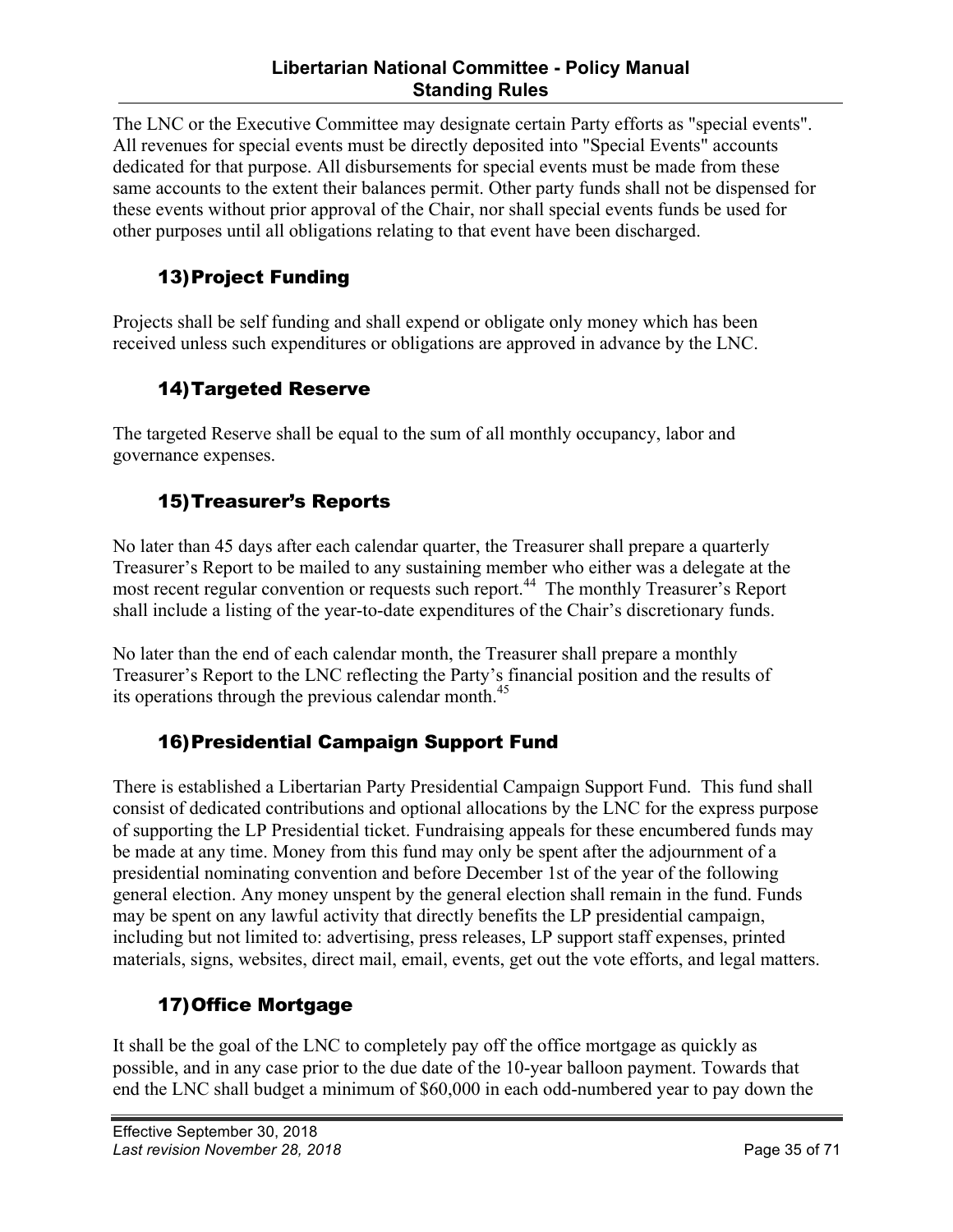<span id="page-35-0"></span>principal until the mortgage balance is zero. Fundraising for this specific purpose shall be made a high priority. This provision does not preclude additional fundraising and prepayments in even-numbered years.

## 18)Debt and Capital Leases

The LNC and its staff may not incur debt, with the exception of trade payables, in excess of \$2,000, except with a <sup>2</sup>/<sub>3</sub> vote of the National Committee.<sup>46</sup> This includes entering into binding lease agreements with aggregate payments totaling more than \$2,000.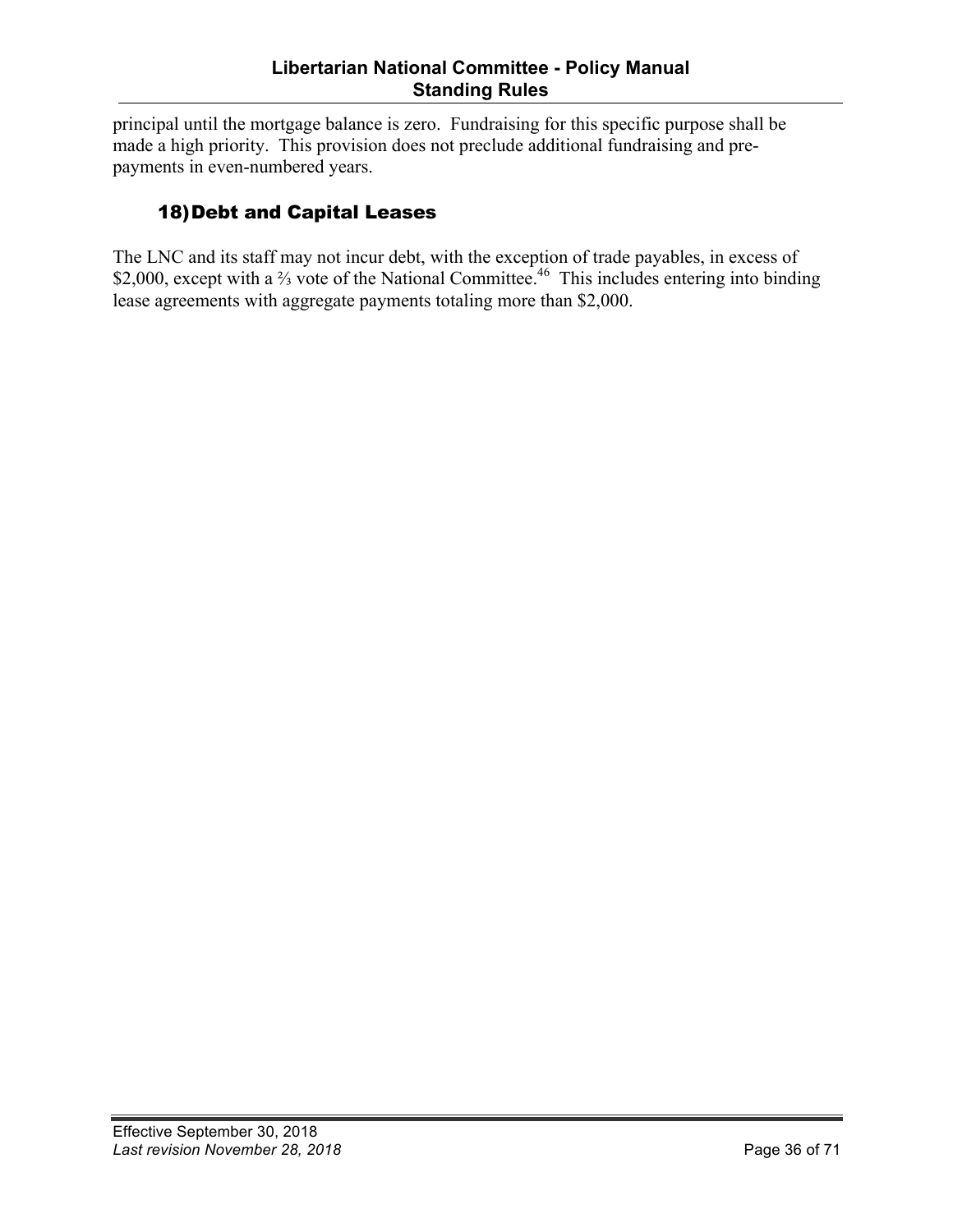## <span id="page-36-0"></span>*Section 2.04 LEGAL MATTERS*

## 1) General Counsel

The LNC shall appoint an attorney to serve as the Party's General Counsel.

#### 2) Authorization of Lawsuits

Prior to the filing of a lawsuit, or the joining of a lawsuit filed in any court, in which the LNC or the national Libertarian Party is proposed to be a named plaintiff, to the preparation and filing of a friend of the court brief, or to providing material (costing in excess of \$1,000) financial support for the litigation, the Chair shall:

- Advise all LNC Members (including alternates) of the proposed lawsuit, its purpose, and its estimated cost;
- Confirm, or seek and obtain approval for, the budgetary authority for the expenses of the lawsuit as provided elsewhere in this Policy Manual; and
- Seek and obtain approval with a two-thirds vote of the Executive Committee for participation in the lawsuit.

## 3) Contracts and Contract Approval

All contracts or modifications thereto shall be in writing and shall document the nature of the products or services to be provided and the terms and conditions with respect to the amount of compensation/reimbursement or other consideration to be paid.

The Chair shall approve any contract in excess of \$7,500.

All contracts of more than one year in duration or for more than \$25,000 shall be reviewed and approved by General Counsel prior to signing by the Chair.

No agreement involving a financial transaction with a related party shall be executed unless first approved by the LNC. Any such agreement shall be disclosed in a conflict of interest statement.

Independent contractors doing business with the LNC are required to sign formal contracts that clearly set forth the parties' intention that they be treated as independent contractors. Each contract for director-level employment and any related advice from General Counsel must be circulated to the LNC on a strictly confidential basis following EPCC approval.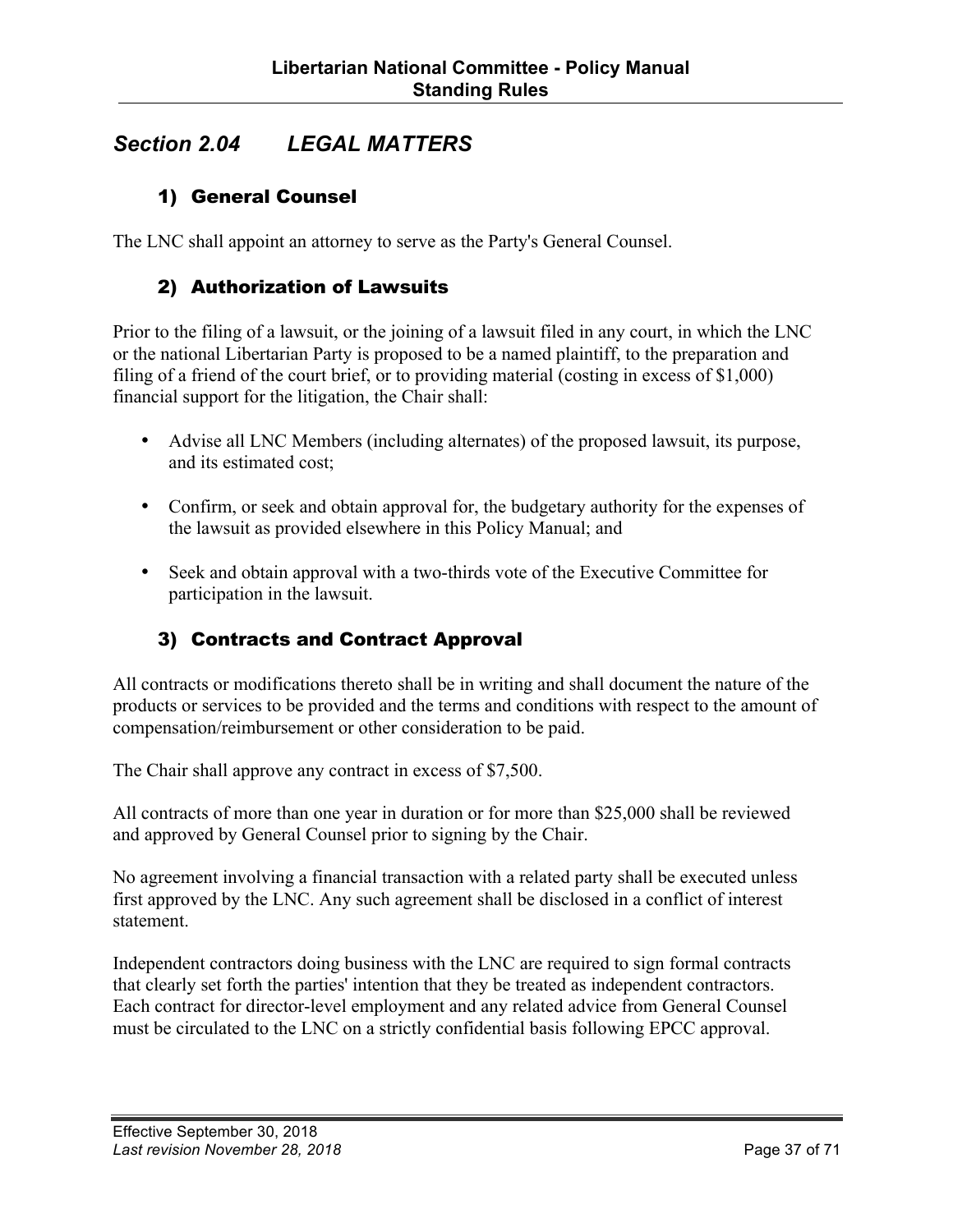## <span id="page-37-0"></span>4) Indemnification

- The LNC shall retain sufficient Director's and Officer's liability coverage for board members and employees.
- Any officer, employee, or agent of the Libertarian Party who, acting on behalf of or as an authorized representative of the Libertarian Party, was or is a party to or has notice of becoming a party to any contemplated, pending, or seemingly completed legal proceedings, may be defended and shall be indemnified for all expenses and liabilities actually and reasonably incurred by such individual in connection therewith to the extent permitted by applicable law of the jurisdiction in which the Libertarian National Committee is incorporated.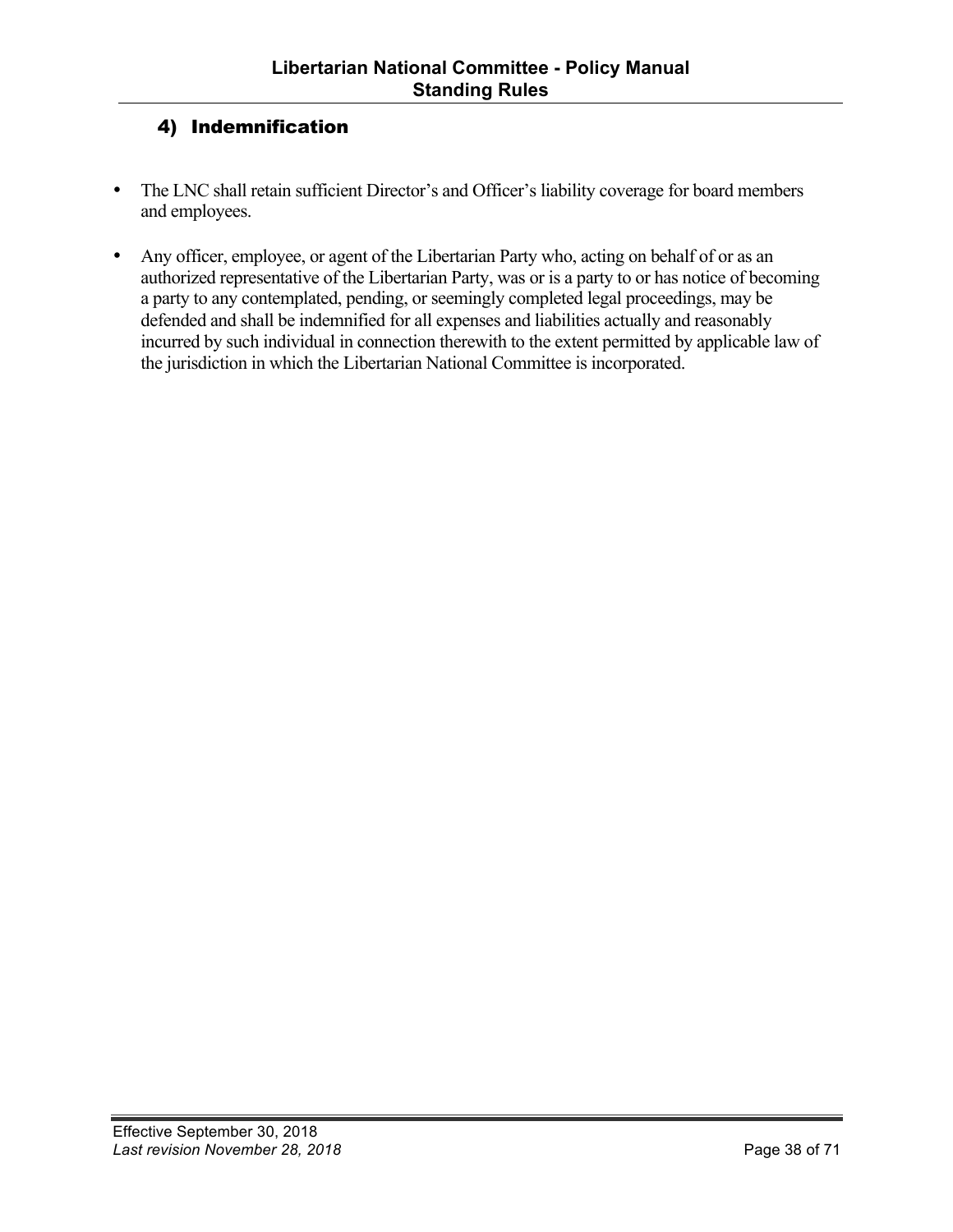## <span id="page-38-0"></span>*Section 2.05 MEMBERSHIP POLICIES*

#### 1) Membership Forms

Membership forms produced by the LNC shall include a membership statement that meets the requirements of Article 4, Section 1 of the Party Bylaws. Any new wording for the membership statement shall be subject to the same review process as all other Party Literature.

#### 2) Association Levels

The following levels of association are recognized by the Party:

- Chairman's Circle\* \$25,000 annually or \$2500 monthly in dues or contributions
- Select Benefactor\* \$15,000 annually or \$1500 monthly in dues or contributions
- Beacon of Liberty\* \$5,000 annually or \$500 monthly in dues or contributions
- Pioneer of Freedom\* \$2,500 annually or \$250 monthly in dues or contributions<br>• Lifetime Founder\* \$1,500 annually or \$150 monthly in dues or contributions
- $$1,500$  annually or  $$150$  monthly in dues or contributions
- Platinum \$500 annually or \$50 monthly
- Gold \$250 annually or \$25 monthly
- Silver \$150 annually or \$15 monthly
- Bronze \$50 annually
- Basic \$25 annually

Contribution levels are based upon transfers of cash (or its equivalent), where there is no exchange of goods, services, or quid pro quo, such as in the case of convention package sales.

Staff shall have discretion as to when to list any or all membership/donation levels and/or benefits online, in print, or elsewhere, based on practical considerations such as layout, and with their priority being to maximize both membership and donations.

## 3) Life Membership Status

A member who contributes at least \$1,500 during any twelve-month period shall be granted life-membership in the Party.<sup>47</sup>

#### 4) Benefits

Non-member contributors shall be provided all benefits provided to member contributors, except for those rights specifically granted only to members or sustaining members by the Party Bylaws or this Policy Manual.

A contributor (member or non-member) shall be entitled to the following basic benefit: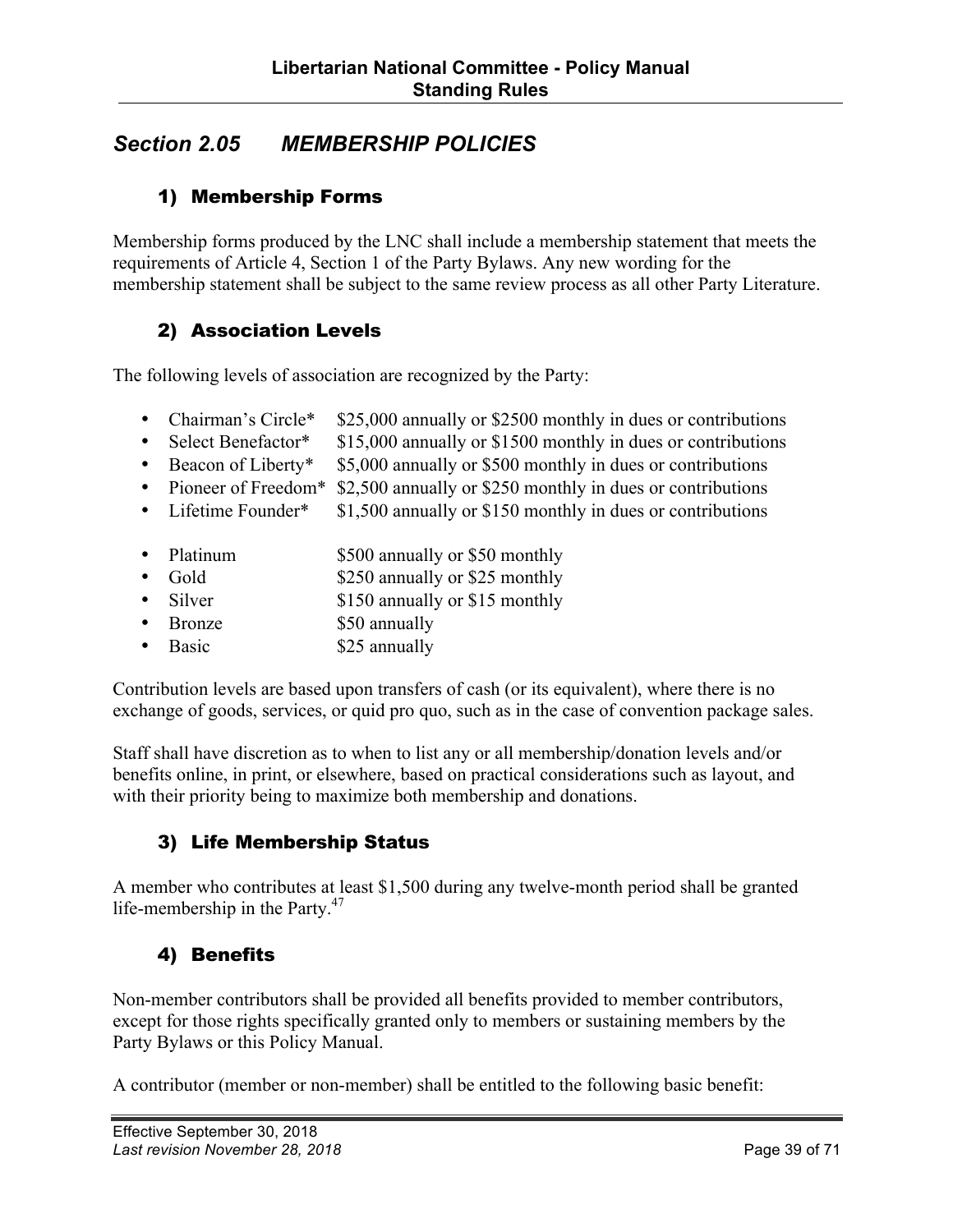• 1-Year subscription to LP News

A member with a future benefits lapse date shall also be entitled to the following basic benefit:

• Customized Party membership card, updated annually, identifying the individual's level of association and lapse date.

A Lifetime Founder shall be entitled to the following benefits: **\$1,500 level**  (Convention benefits are based on giving at least one annual contribution or equivalent pledges, from the start of the previous convention and prior to the next convention)

- Special name badge with Life Ribbon (Torch Club)
- Lifetime Pin
- Mention in program at national convention

A Pioneer of Freedom shall be entitled to the following benefits: **\$2,500 level** (Convention benefits are based on giving at least one annual contribution or equivalent pledges, from the start of the previous convention and prior to the next convention)

- Special name badge with Life Ribbon (Torch Club)
- Lifetime Pin
- Special mention on signage and programs at national convention
- VIP seating at national convention banquet<sup>\*\*</sup>

A Beacon of Liberty shall be entitled to the following benefits: **\$5,000 level** (Convention benefits are based on giving at least one annual contribution or equivalent pledges, from the start of the previous convention and prior to the next convention)

- Special name badge with Life Ribbon (Torch Club)
- Lifetime Pin
- Special mention on signage and programs at national convention
- VIP seating at national convention banquet<sup>\*\*</sup>

A Select Benefactor shall be entitled to the following benefits: **\$15,000 level**  (Convention benefits are based on giving at least one annual contribution or equivalent pledges, from the start of the previous convention and prior to the next convention)

- Special name badge with Life Ribbon (Torch Club)
- Lifetime Pin
- Special mention on signage and programs at national convention
- VIP seating at national convention banquet or other events\*\*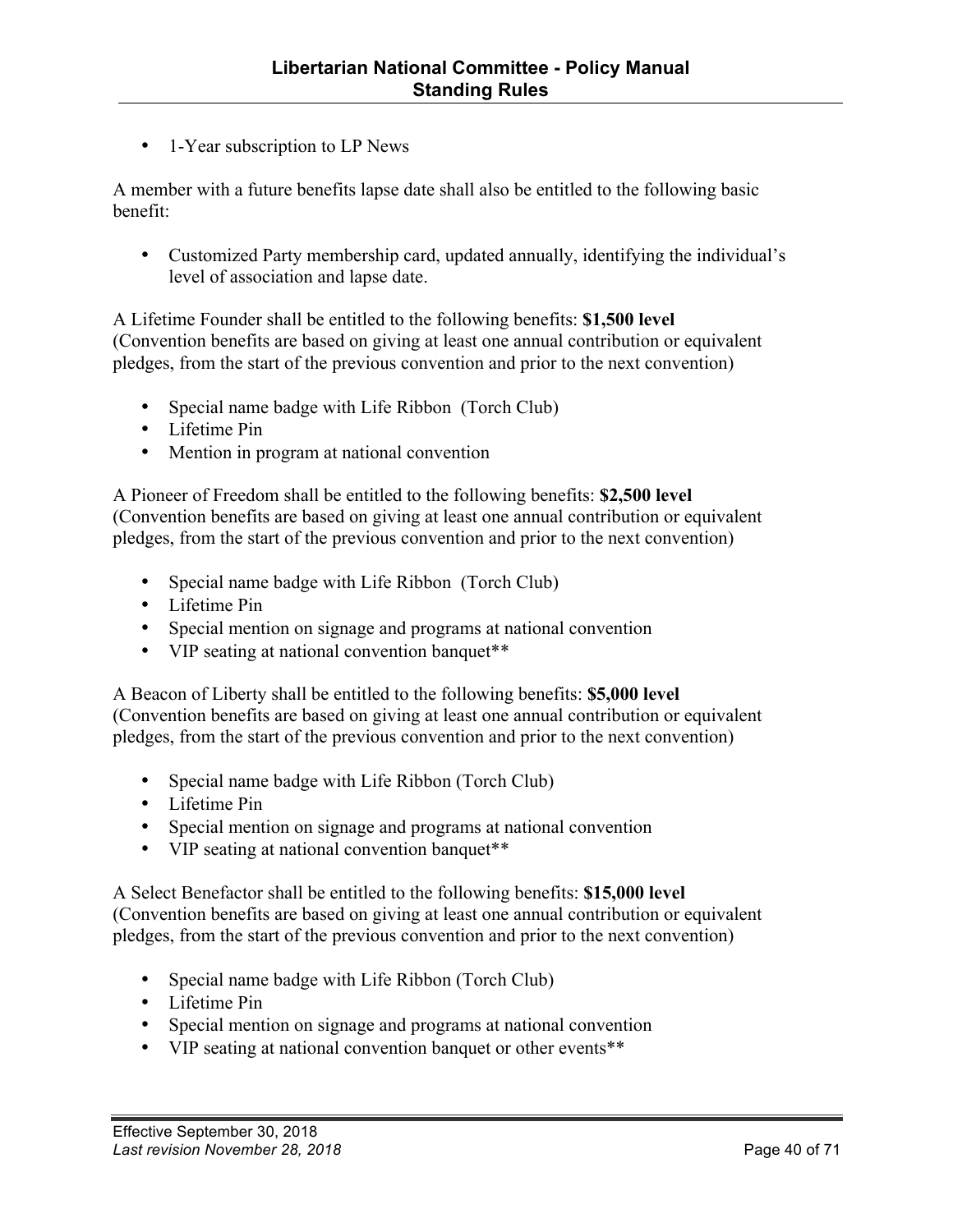<span id="page-40-0"></span>A Chairman's Circle member shall be entitled to the following benefits: **\$25,000 level**  (Convention benefits are based on giving at least one annual contribution or equivalent pledges, from the start of the previous convention and prior to the next convention)

- Special name badge with Life Ribbon (Torch Club)
- Lifetime Pin
- Special mention on signage and programs at national convention
- VIP seating at national convention banquet or other events\*\*

Maintaining the Torch Club membership is based on contributions from the start of the previous national convention to the END of the next national convention and shall consist of all those in the highest 5 levels (denoted by \*). For monthly pledges at the Lifetime Founder and higher levels, membership at that level begins at the beginning of the fourth month of the pledge.

Those benefits designated with \*\* will be subject to availability on a first-come basis, to address the HIGHLY WELCOMED possibility that there will be too many qualifying people for a single table.

National Convention VIP seating, signage, and programs, will be determined prior to the start of the event.

Staff shall have the discretion to create and bestow additional benefits.

## 5) Benefits Lapse Date

An individual's benefits lapse date is independent of the sustaining membership lapse date defined by the Party's Bylaws.<sup>48</sup>

Individuals making a first contribution shall have a benefits lapse date established one year from the date of receipt. Individuals who remit the required amount of dues in response to a membership renewal request shall have the benefits lapse date extended by one year from the existing lapse date or one year from the date of receipt, whichever is later.

Individuals who remit the required amount other than dues during the Renewal Period shall have the benefits lapse date extended by one year from the existing lapse date or one year from the date of receipt, whichever is later.

Individuals pledging at least \$10 per month using an automated recurring payment method, such as a valid credit card or ACH debit, shall have their benefits lapse dates extended to the last day of the following December.

Other contributions in response to other than a membership renewal appeal shall not as a policy extend the benefits lapse date, however Staff shall have the discretion on a case-by-case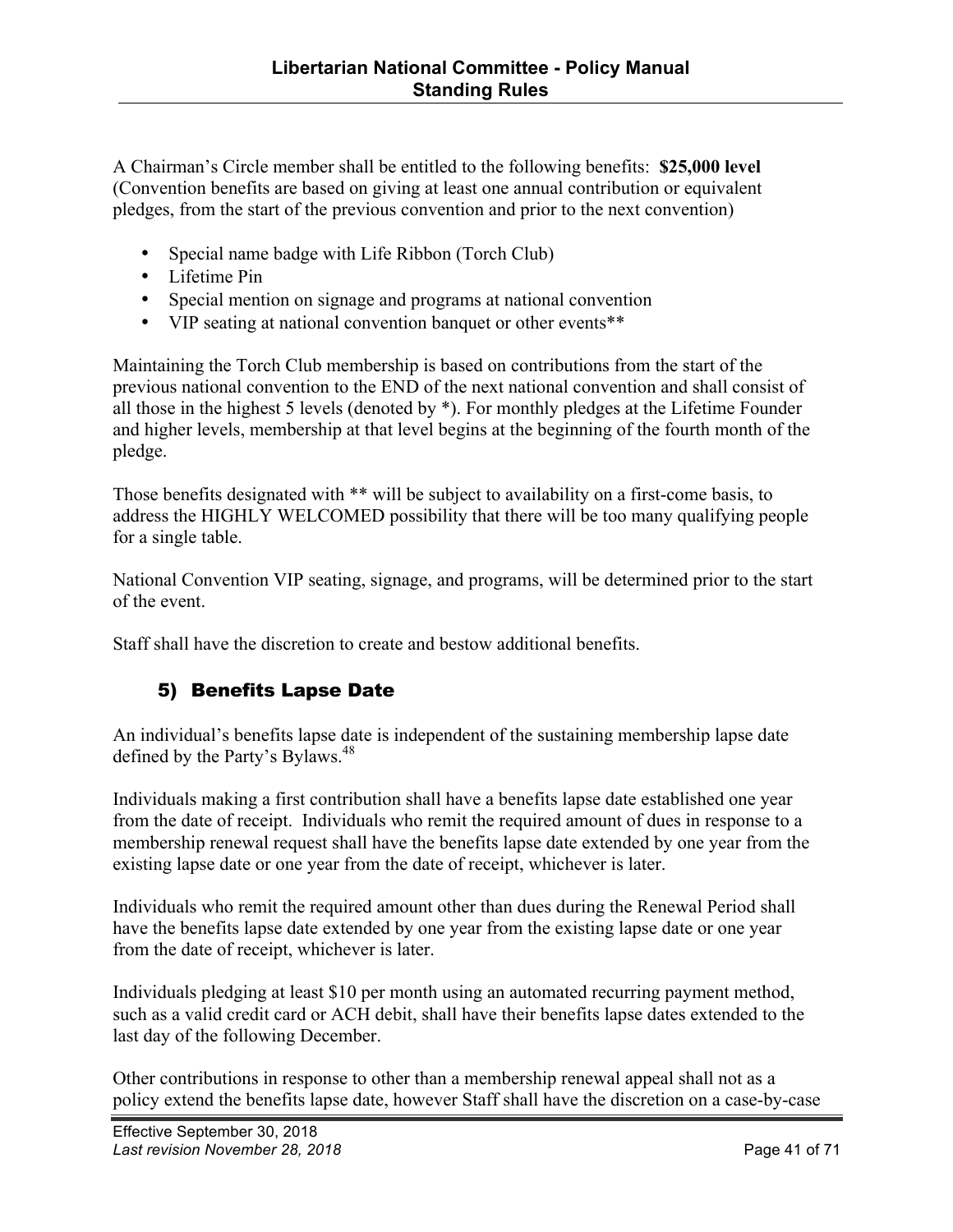basis to extend a contributor's benefits lapse date up to one year from the last contribution date, if failure to do so would damage donor relations.

Notwithstanding the above, an individual who has contributed an amount sufficient to have qualified for life membership status shall be entitled to lifetime basic benefits.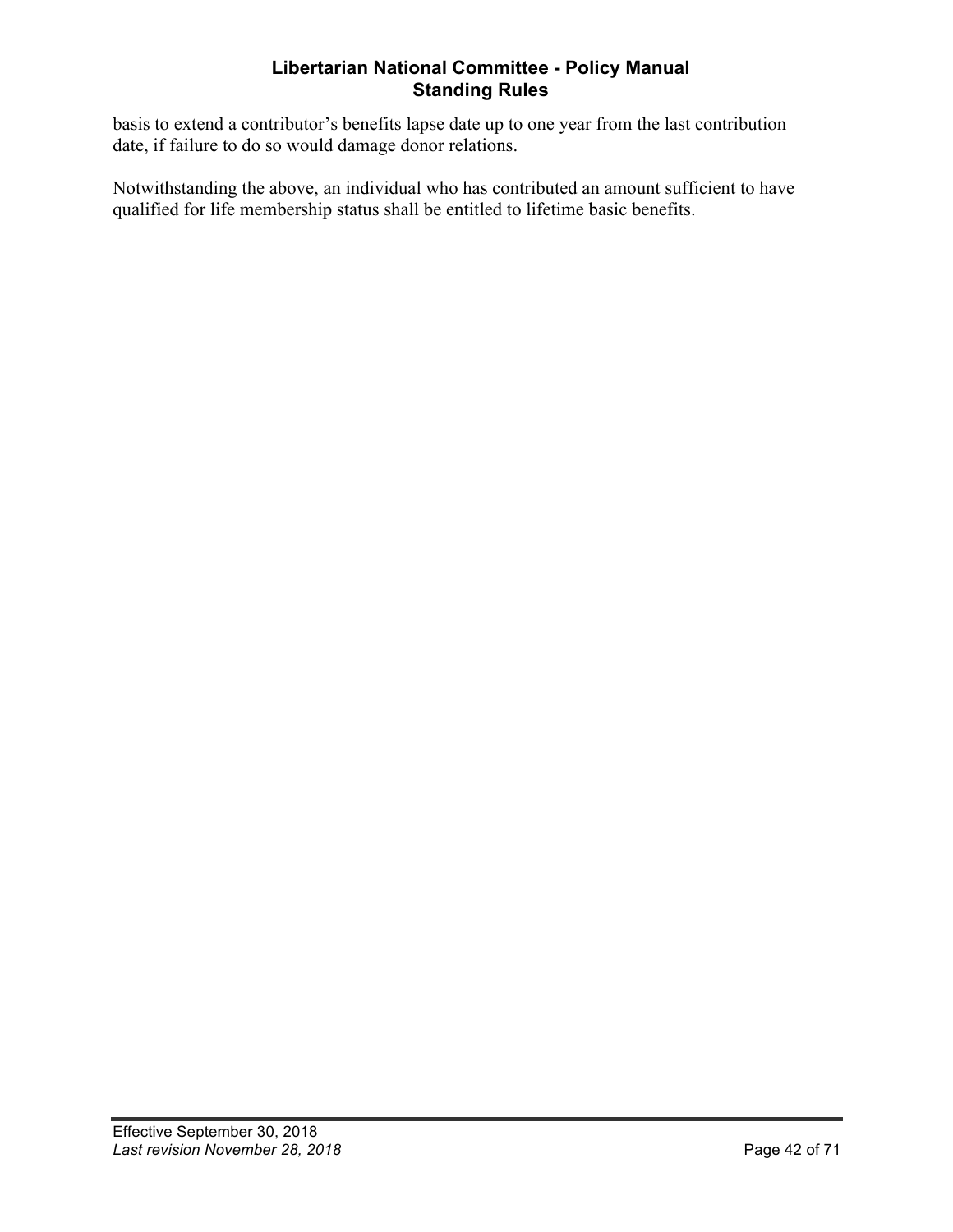## <span id="page-42-0"></span>*Section 2.06 PARTY COMMUNICATIONS*

#### 1) Official Spokesperson

The Chair represents and serves as the chief spokesman of the Party as appropriate, including:

- representing the Party to the public, including the business community, media, other political and educational organizations, government agencies, and elected officials;
- planning and directing all investigations and negotiations pertaining to cooperative efforts of the Party with non-libertarian political organizations and the acquisition or sale of major assets;
- maintaining systems of internal and external communication, including providing a quarterly chair's report to all LNC Members.

## 2) Graphic Symbols and Colors

The Statue of Liberty graphic and the Torch Eagle graphic are considered the appropriate graphic symbols to be used on Party materials. Yellow, black, and grey are the appropriate primary colors to be used on Party materials.

## 3) Literature

All reprints of Party literature shall be required to show credit to the author if such credit is given on the original. All wording on material produced by the Party shall be regarded as integral to the piece, and no wording shall be added to materials after approval of their form and content by the LNC. This requirement shall not apply to copyrights, addresses, etc. All materials for public distribution will carry the designation "Libertarian Party."

#### 4) LP News

LP News is the name of the Party's newsletter and as such is the principal regularly issued publication of the Party. It is the major communications medium of the party. It conveys the Party's message and self-image to all who receive it. It serves as the one unifying publication for the political views within the Party.

The LP News shall be published in a tabloid format. The frequency of publication shall be at least bimonthly unless the Chair decides that frequency is inconsistent with the approved budget or the Party's current financial condition. The number of pages per issue and the circulation per issue shall be the responsibility of the Chair consistent with the approved budget and the Party's current financial condition.

The selection of articles, their layout and the graphics for LP News, the relative amount of space assigned to articles, advertisements, Party announcements, and regular features shall be the responsibility of the Chair except as detailed in this Policy Manual.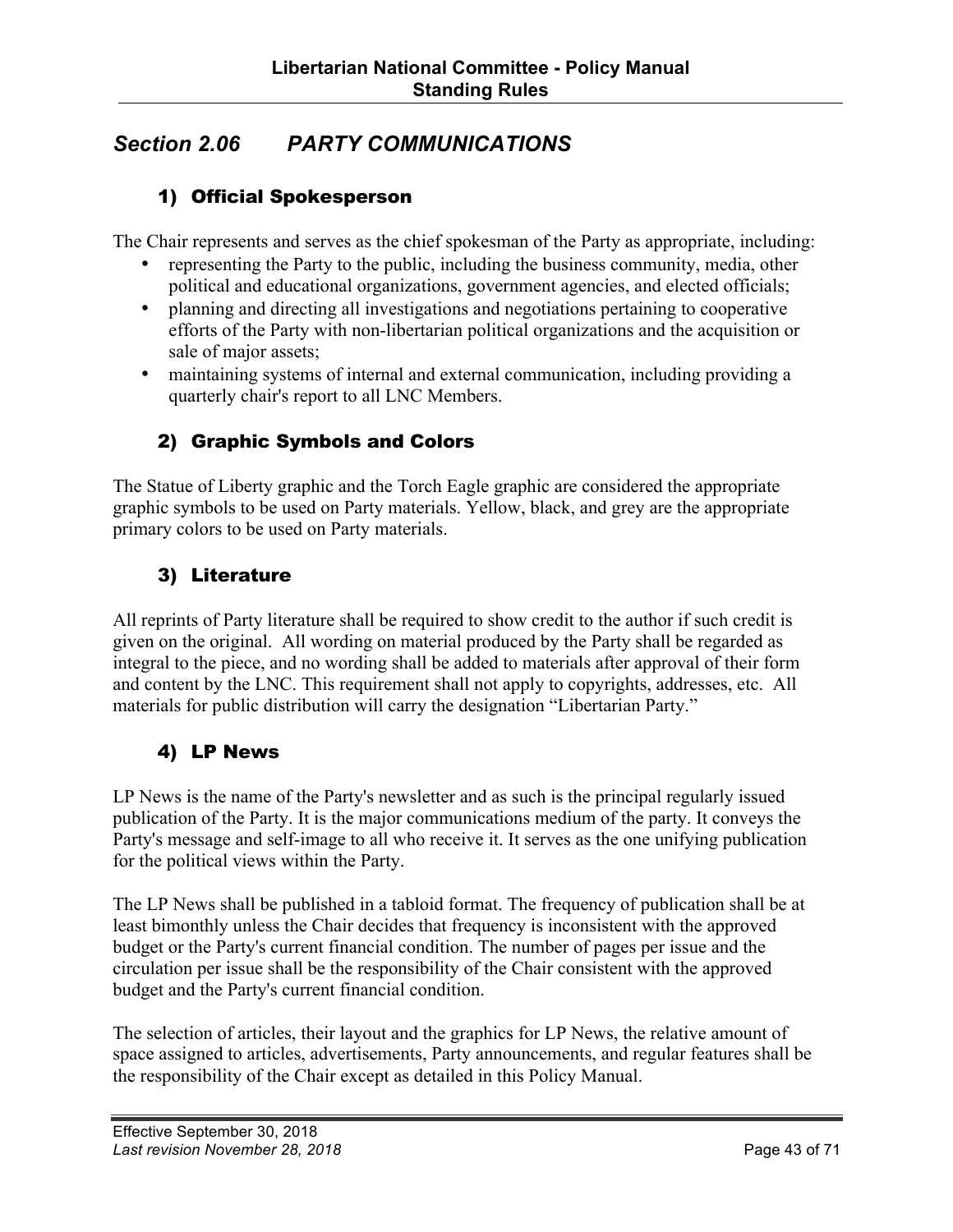#### **Libertarian National Committee - Policy Manual Standing Rules**

<span id="page-43-0"></span>The LP News is distributed to three major groups: Party members and contributors, media representatives, and prospective members. The LP News shall address itself primarily to Party members and its role shall be complementary to other publications within the libertarian movement.

The LP News shall focus on three types of articles:

- those providing a libertarian perspective on current issues along with how and why this perspective differs from that of other political parties;
- those providing information on libertarian, libertarian oriented and Party activities around the U.S. and the world; and
- those discussing the tactics and strategy of Party political activities.

This leaves to other publications the areas of scholarly articles, in-depth analysis of current issues, regular coverage of the arts (book and film reviews), analysis of libertarian movement (as opposed to Party) tactics and strategy, in-depth debate of questions on which there is no libertarian consensus, critique of individuals within the libertarian movement, and reporting of routine state and local activities and personalities.

The proper tone for all articles is factual and even-handed. "Mainstream" political rhetoric shall be used to present "radical" libertarian ideas. "Buzz words" and "libertarian jargon" shall be avoided in order to make the LP News appealing to the broadest possible readership. Personal attacks on persons and institutions within the libertarian movement are to be avoided.

The articles in LP News shall, on the whole, represent the core ideas of agreement in the Party. No articles shall be published which contradict the Party Platform. Articles which address areas where the Platform is silent may be published provided that they are noted as representing the opinions of the author only and not those of the Party.

Recommendations appearing in the LP News for the study of Internal Education material not produced by the Party shall be accompanied by a disclaimer to the effect that they may contain material inconsistent with the Platform. The only authoritative statement of Party positions is contained in the Platform.

No classified advertising shall be accepted. All advertisements will be clearly labeled as such.

A directory of state and Party contacts shall be included at least once each year. Information on where to find a directory of contacts online shall be published monthly.

## 5) Assuring Quality Communications

If a majority of all LNC members notify the Secretary of their belief that a proposed or actual public communication is detrimental to the image of the Party, such notification to occur no later than 72 hours after the public communication is published, the Secretary shall inform the Executive Director and Chair of this finding, and such communication shall not be further disseminated, and to the extent possible, already-disseminated material shall be promptly removed from the public sphere.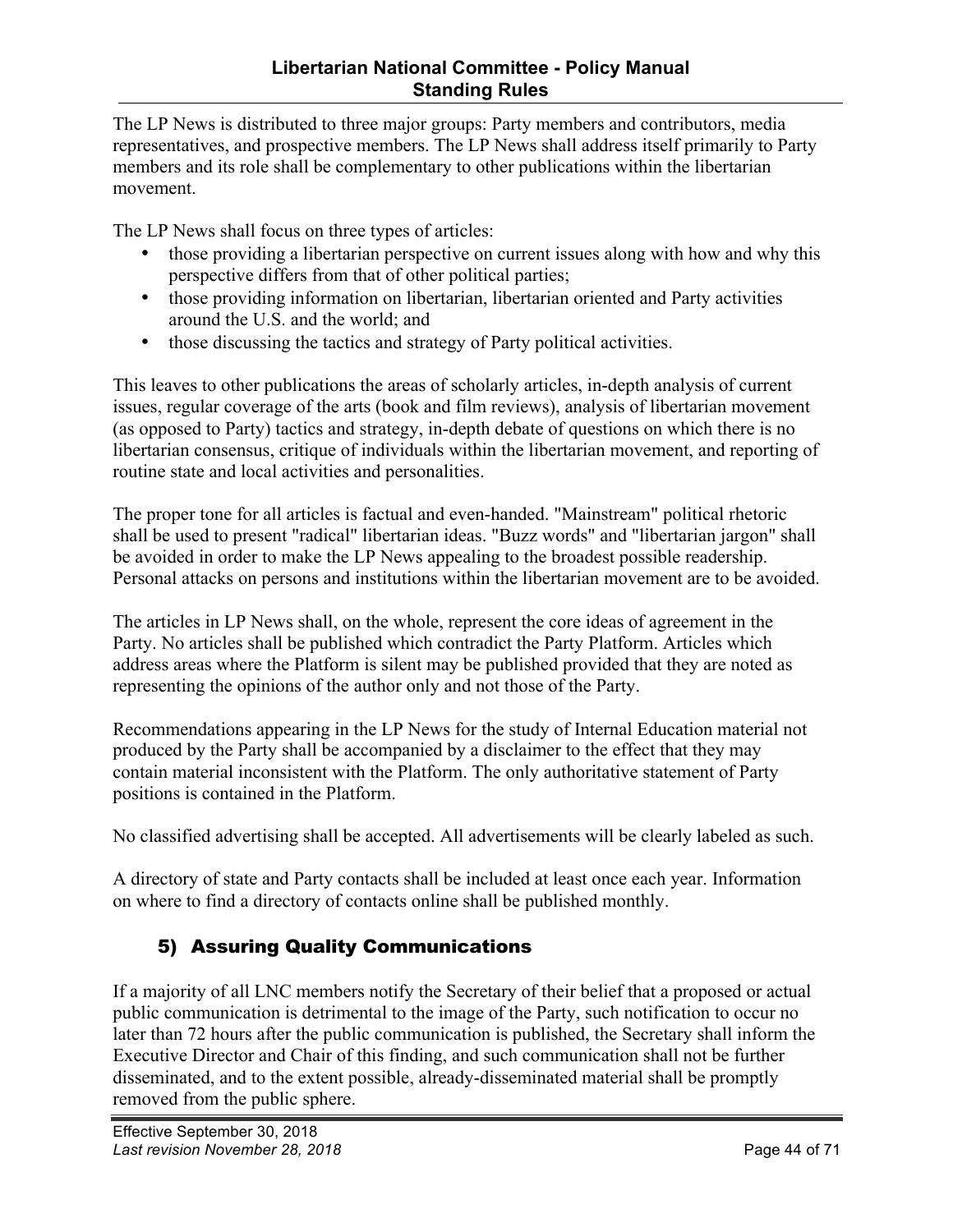## <span id="page-44-0"></span>*Section 2.07 PARTY RECORDS*

## 1) Proposed Agenda and Reports

The proposed agenda and all reports shall be distributed to the LNC at least 7 days prior to the session.<sup>49</sup>

#### 2) Delegate Allocation Based on Presidential Votes

The Secretary shall distribute to each affiliate party the Presidential vote totals which the Secretary proposes to use for purposes of delegate allocation for National Conventions as provided for in the Bylaws, no later than the last day of April in the year following a Presidential election. If any Party member seeks a modification of the vote totals proposed by the Secretary, the member shall file with the Secretary a written request to modify the totals along with any documentation supporting the request no later than the last day of May of the same year. The Secretary shall review all such requests to modify the Presidential vote totals and distribute a final allocation of delegates based on Presidential vote totals no later than the last day of July of the same year.

## 3) Document Distribution

The Secretary shall assure that LNC Members, alternates, and state chairs shall receive copies of the Bylaws and Platform after each convention. The Secretary shall assure that LNC agendas, minutes, mail ballots, resolution updates, and other supporting material shall be sent without charge to all LNC Members, alternates, and committee chairs, as well as to any state chair that requests them. Any Party member may obtain these materials at his or her own cost.

#### 4) Electronic Mail Ballot Results

The Secretary shall report the results of electronic mail ballots at each LNC meeting immediately following those ballots. $50$ 

## 5) Access to Corporate Records

Members of the National Committee and Audit Committee are entitled to inspect and copy books, records (including electronic records) and documents of the Libertarian National Committee, Inc. to the extent reasonably related to the performance of the member's duties to the corporation, including those duties as a member of a committee, but not for any other purpose or in any manner that would violate any duty to the corporation. Prior to obtaining copies the member shall execute a standard nondisclosure agreement. If the member requires an outside professional to assist in reviewing and analyzing the materials, that individual shall also execute a standard nondisclosure agreement prior to receiving the materials.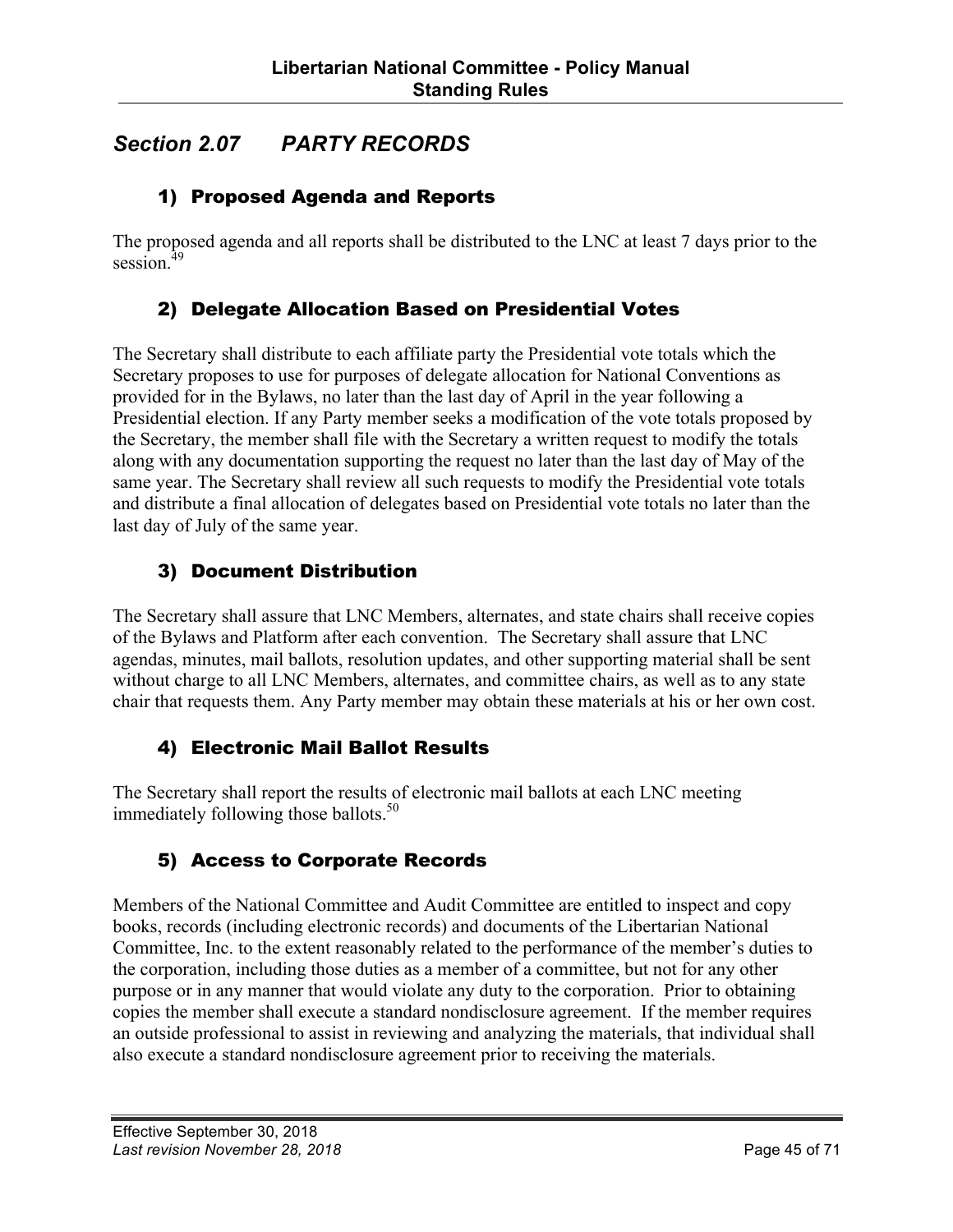## <span id="page-45-0"></span>*Section 2.08 POLITICAL CAMPAIGNS*

#### 1) Qualifications for Party Support

The Party may financially support the candidacies of persons who meet the following requirements:

- 1. The requested contribution from the LNC is legal
- 2. The candidate is a sustaining member of the national LP and a member in good standing of the state affiliate
- 3. The candidate is legally qualified to hold the office  $\&$  if partisan party registration is available, must be registered as Libertarian, and not registered with any other Party
- 4. The candidate must have a professional quality website and email address under a campaign-related domain name
- 5. The candidate has professional quality photos, especially a headshot and at least a oneminute video with audio of the candidate speaking
- 6. The candidate must have a dedicated campaign manager  $\&$  a dedicated campaign treasurer
- 7. The candidate must use the word "Libertarian" in his or her campaign in partisan elections, if allowed by law
- 8. The candidate must have already raised more contributions than requested of the LNC
- 9. The candidate has a written campaign plan with justifiable and quantifiable expected results (votes, recruits, money, media, etc)
- 10. The candidate will follow the national Party Platform or clearly distinguish where their views differ

## 2) Limitations on Party Support for Public Office

Party resources shall not be used to provide information or services for any candidate for public office prior to the nomination unless:

- such information or services are available and announced on an equal basis to all Libertarians who have declared they are seeking that nomination,
- such information or services are generally available and announced to all party members, or
- the service or candidate has been approved by the state chair.

#### 3) Liability for Political Campaigns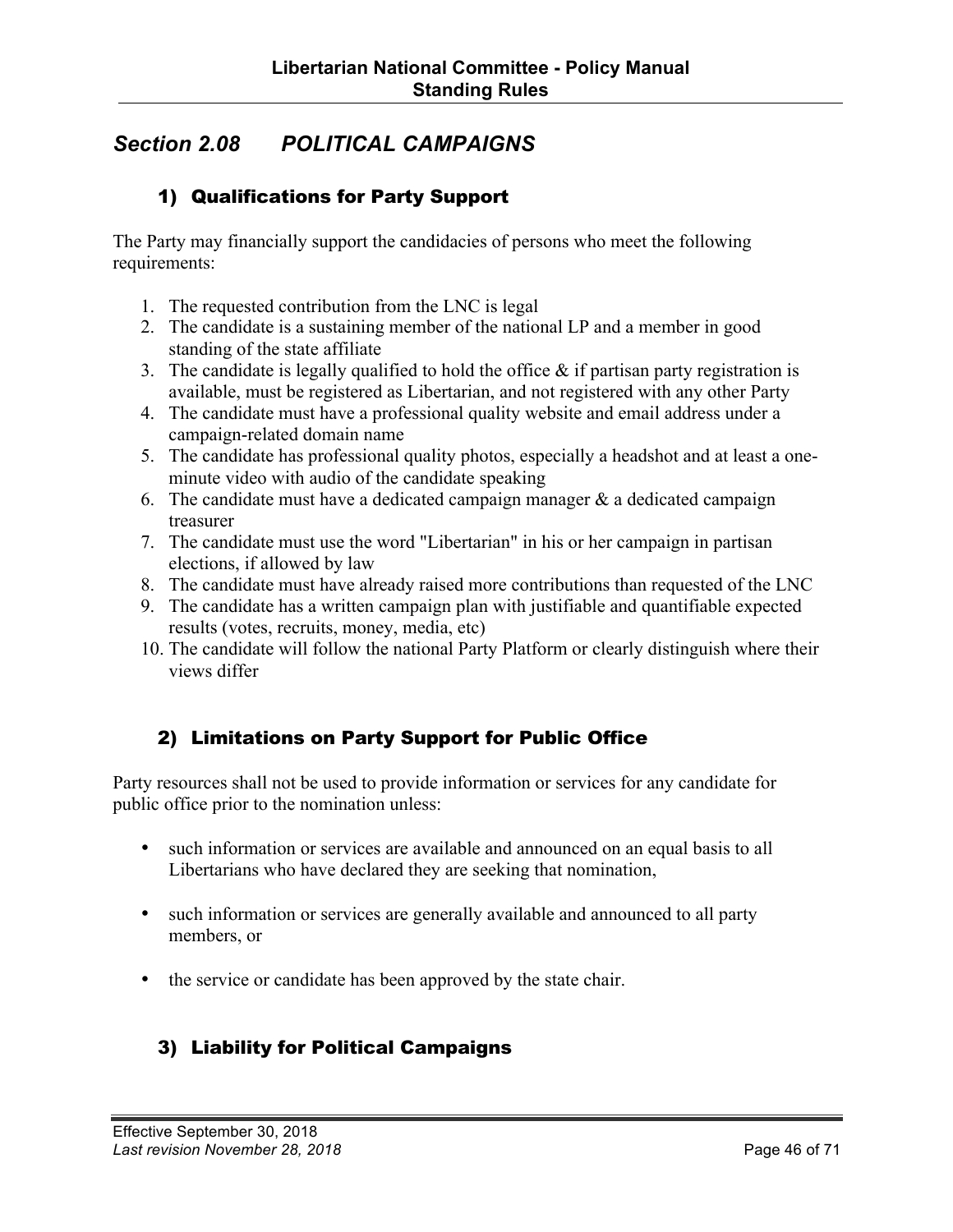#### **Libertarian National Committee - Policy Manual Standing Rules**

The LNC will not be responsible for the debts incurred by future presidential campaigns or any other campaign. However, the LNC may vote to make monetary and non-monetary contributions to such campaigns under the limits prescribed by law. If such contributions are made, they shall be made only after such candidate or campaign has agreed to meet the reasonable financial and budgetary controls set by the LNC. No candidate or staff member of a campaign is permitted to place orders, make purchases, or sign contracts in any manner that would lead a person to assume that the LNC is liable for the debt.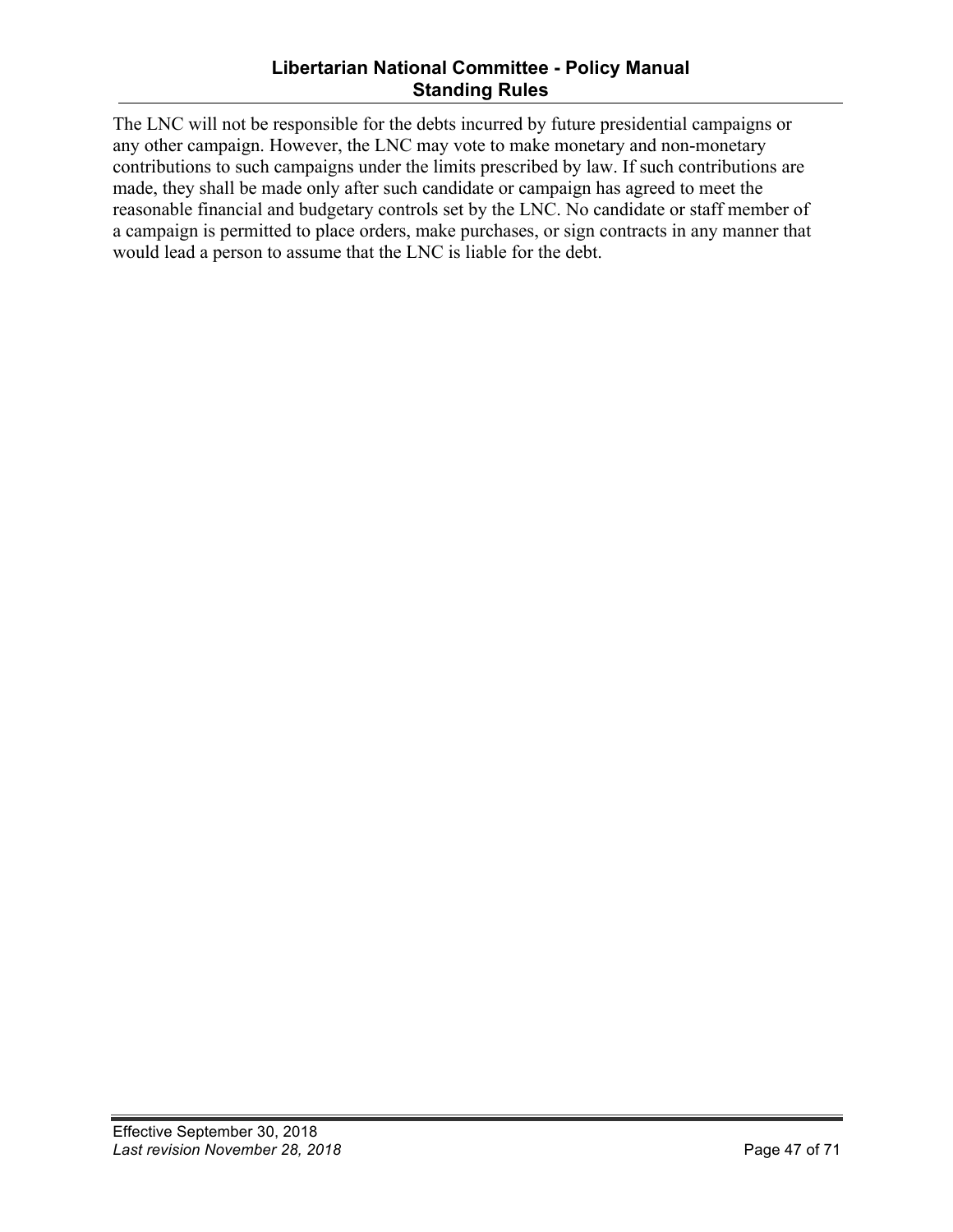## <span id="page-47-0"></span>*Section 2.09 OTHER MATTERS*

#### 1) Libertarian National Congressional Committee

The Party shall act in good faith with the Libertarian National Congressional Committee, and the Chair and Staff are directed to encourage and develop a symbiotic relationship by fully cooperating in activities and coordinating efforts, including the sharing of constituent information, so as to achieve our mutual goal of supporting Libertarian candidates.

## 2) Affiliation with Other Organizations

The Party shall maintain membership in the Coalition for Free and Open Elections (COFOE).

#### 3) International Representatives

The LNC may appoint one or more individuals to serve as International Representatives, subject to the following:

- The title is honorary, and does not convey any binding authority, unless specifically delegated by the LNC.
- The International Representative serves at will, and may be terminated by either party at will without cause.
- The terms of service are from appointment until termination, and will not be tied to LNC terms of office.
- Expenditures for this position may not be made without advance approval by the LNC.
- The purpose of this position is to establish and maintain mutually beneficial relationships between the LP and its international counterparts.

#### 4) Hiring and Termination

The Chair shall appoint and employ the Executive Director with the approval of the LNC, subject to the right of the LNC to discharge the Director at any time by majority vote. The Chair shall provide advice and consent to the Executive Director on the appointment, employment, and termination of all LPHQ personnel.

The office of the LNC shall conduct a credit and criminal background check prior to offering employment to any prospective employee.

Employees and candidates for employment shall be obligated to notify the Chair, Executive Director and Employment Policy and Compensation Committee of the full details of any arrest or conviction of crimes punishable by imprisonment, or of any personal financial problem, including involuntary liens or any filing for personal bankruptcy.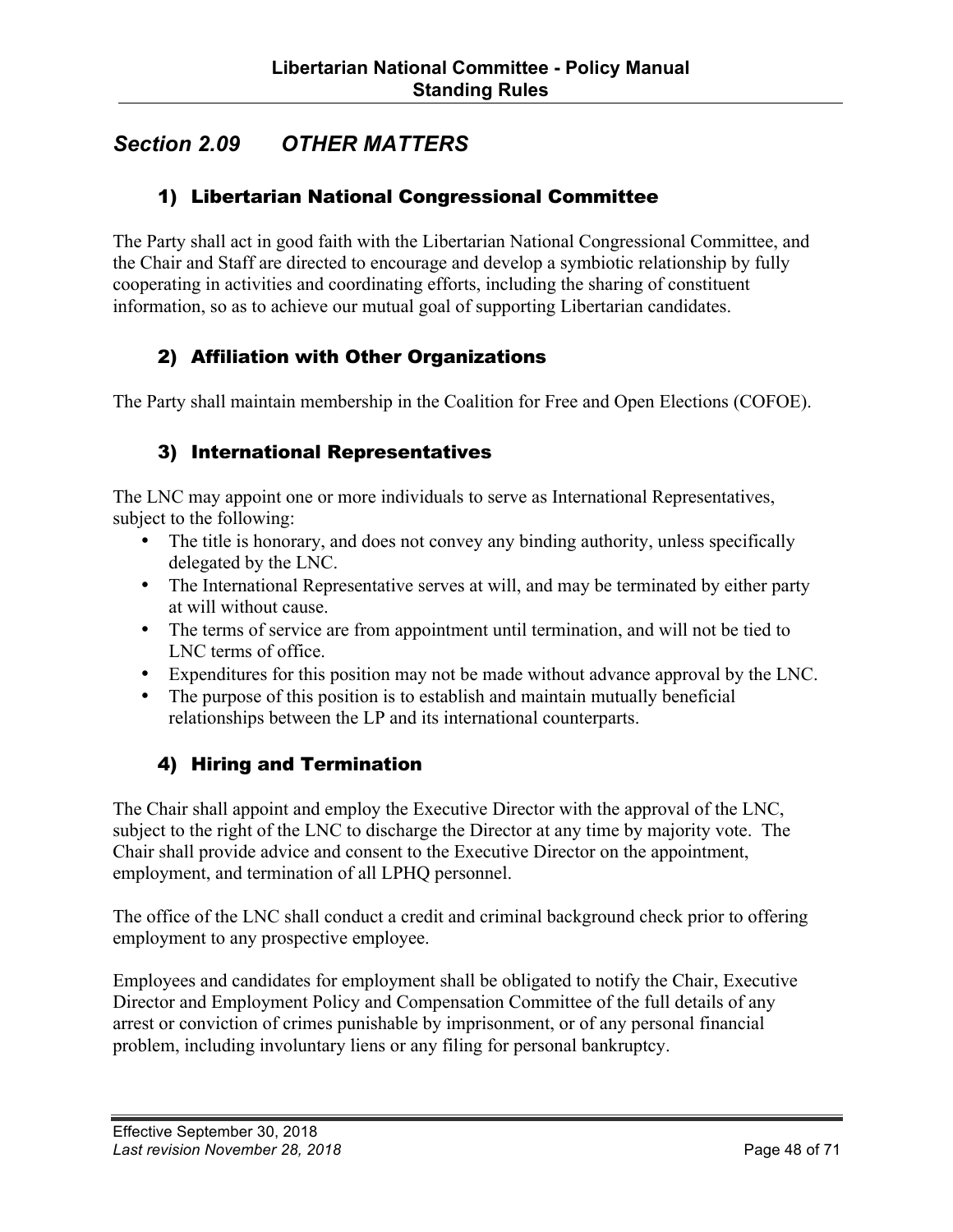#### **Libertarian National Committee - Policy Manual Standing Rules**

<span id="page-48-0"></span>The office of the LNC shall not employ any person who has been convicted of a crime against property or person, unless with the approval of the Employment Policy and Compensation Committee. The Chair shall promptly disclose to the LNC as a confidential employeremployee matter that such approval has been given. The LNC may override such approval, but the motion shall not reveal confidential details.

The office of the LNC shall not allow any employee with a history of financial problems, including involuntary liens or who has filed for personal bankruptcy, to handle money or negotiable instruments, access donor information, approve or negotiate purchases with contractors or suppliers, or prepare accounting records, unless with the approval of the Chair and the Employment Policy and Compensation Committee. The Chair shall promptly disclose to the LNC as a confidential employer-employee matter that such approval has been given. The LNC may override such approval, but the motion shall not reveal confidential details.

## 5) Employee Performance Standards

The following applies to all employees who report directly or indirectly to the Executive **Director** 

The office of the LNC shall promote a positive work environment by establishing clear standards for work performance.

Annual reviews shall be conducted during the fourth quarter of each year for all employees using procedures and guidelines developed by the Employment Policy and Compensation Committee.

If an employee's job-related behavior does not meet expected and communicated performance standards, a process of progressive discipline shall be employed, using procedures and guidelines developed by the Employment Policy and Compensation Committee.

## 6) Limitations on Party Support for Party Office

Party resources shall not be used to provide information or services for any candidate for party office unless:

- such information or services are available and announced on an equal basis to all Libertarians who have declared they are seeking that office, or
- such information or services are generally available and announced to all party members.

## 7) Convention Speakers

No person shall be scheduled as a convention speaker unless that person has signed this statement: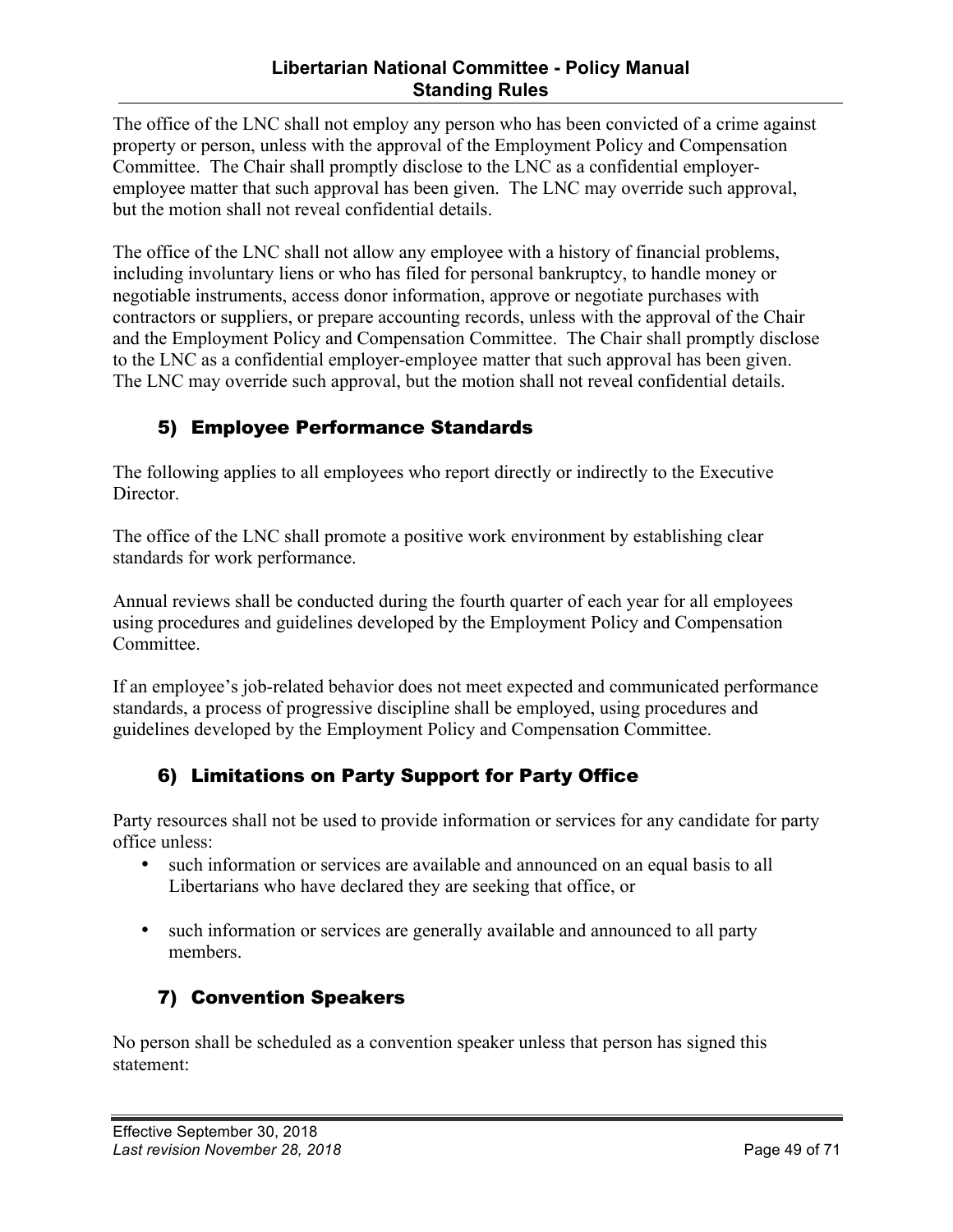"As a condition of my being scheduled to speak, I agree to neither seek nor accept nomination for any office to be selected by delegates at the upcoming Libertarian Party convention if the voting for that office occurs after my speech."

This policy shall not apply to participation in a scheduled candidate debate or breakout session or panel discussion or similar non-major event. This policy shall not apply in the case where someone is exercising official duties (e.g. such as when the Treasurer presents his official report).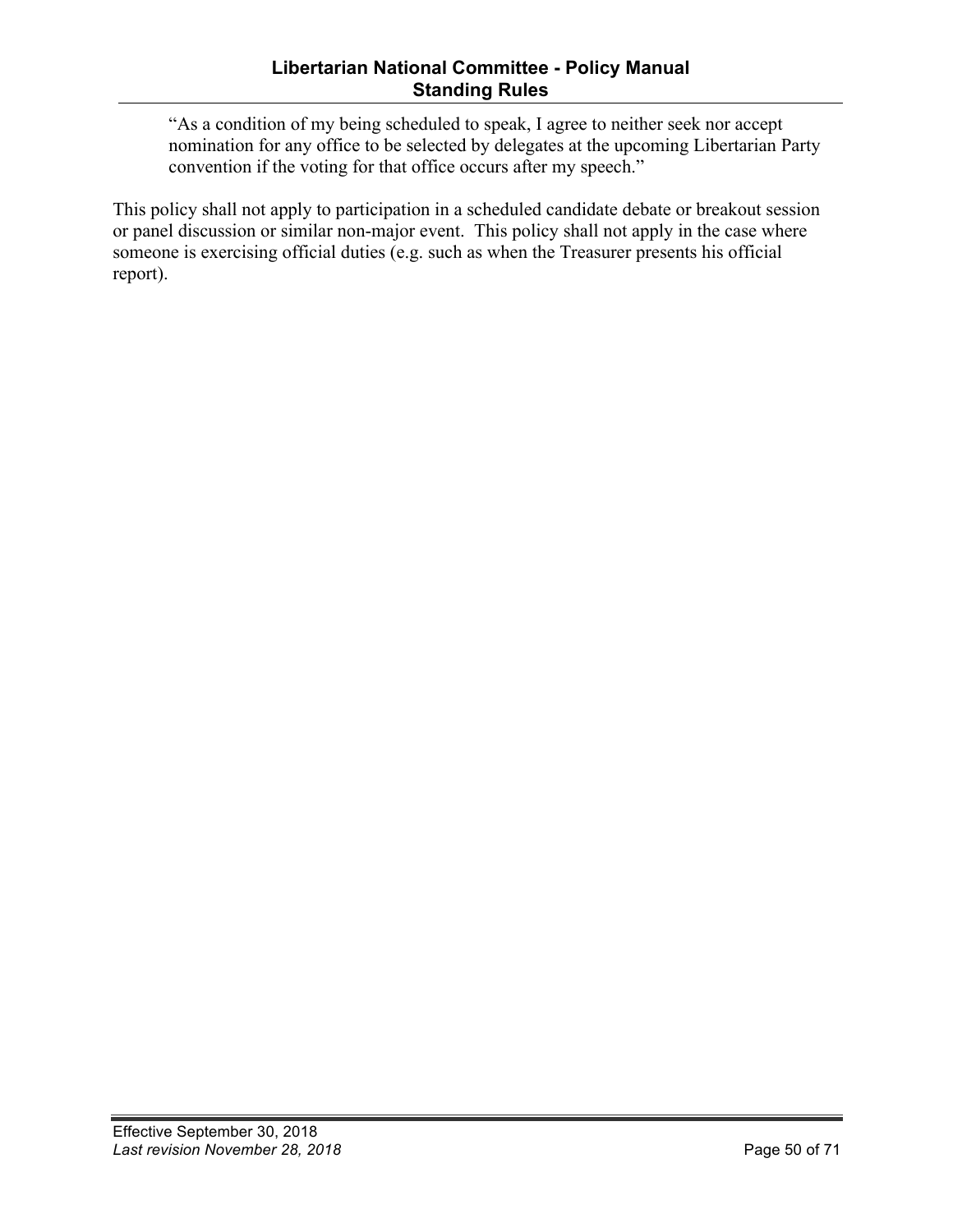# **Article III. ENDURING STAFF ORDERS**

<span id="page-50-0"></span>Staff Orders are orders to staff by the Libertarian National Committee. They are a special category of Standing Rules, which relate to details of administration. They are superseded only by the parliamentary authority, Special Rules of Order, Bylaws, the Corporate Charter and any applicable procedural rule prescribed by federal, state or local law, unless the rules in such documents specifically provide for their own suspension.

Members of staff are responsible for reading, understanding, and complying with the articles of this Policy Manual entitled Standing Rules, Enduring Staff Orders, and Enduring Executive Orders. Special Rules of Order are generally not applicable to staff.

A Staff Order, just like any other standing rule, may be adopted, amended, rescinded or suspended. Adoption requires a majority vote. Amendment or rescission requires either (a) a majority vote with previous notice or (b) without notice a two-thirds vote, or (c) a majority of the entire membership of the LNC. Suspension requires a majority vote of the Libertarian National Committee, but rules which have their application outside of the session which is in progress cannot be suspended.<sup>51</sup>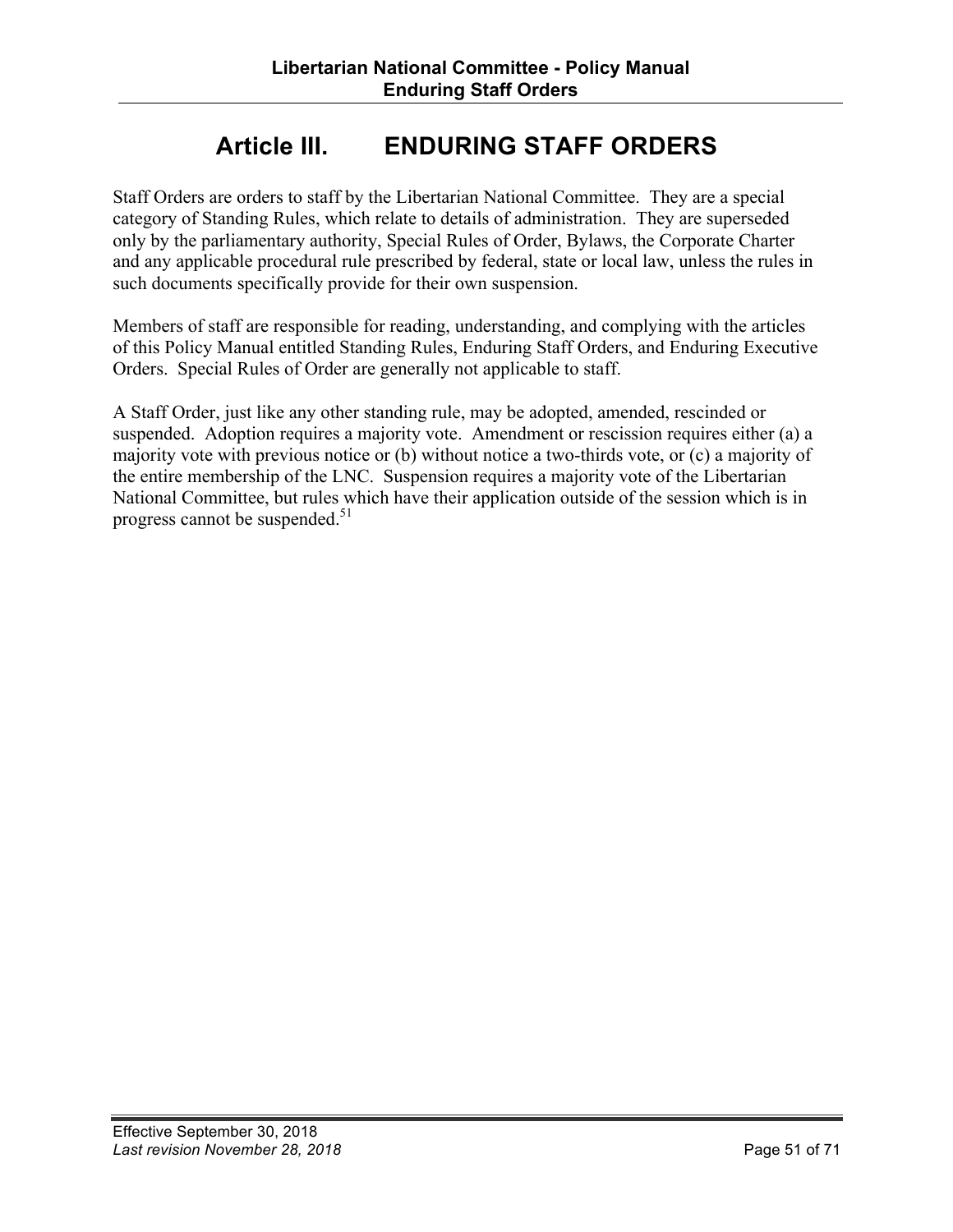## <span id="page-51-0"></span>*Section 3.01 GENERAL STAFF RESPONSIBILITIES*

#### 1) General LP Headquarters Responsibilities

The purpose of LPHQ is to provide full-time, professional support for the on-going political activities of the Party. The activities of LPHQ include:

- RECORD KEEPING
	- o membership/contributor database
	- o accounting
	- o FEC reports
	- o archives
- MEMBER SERVICES
	- o filling orders and requests
	- o answering questions
	- o handling complaints
	- o acknowledging and reviewing correspondence
- DEVELOPMENT ACTIVITIES
	- o inquiry response
	- o direct mail prospecting
	- o process liberty pledge payments
	- o direct mail fundraising
	- o telemarketing support
	- o membership packets/cards
	- o premium fulfillment
	- o long-term renewals
	- o major donor program
	- o wills and bequests
	- o donor thanks and recognition

#### • LNC AND AFFILIATE PARTY SERVICES

- o reports to state affiliates, LNC, and Executive Committee
- o state and national contact lists
- o lists of Libertarian office holders
- o mailing the updated Bylaws and Platform to all LNC Members, alternates, and state chairs
- o state, local, and campus organizing
- o activist training and support

#### • EXTERNAL COMMUNICATION

- o news releases
- o response to media inquiries/requests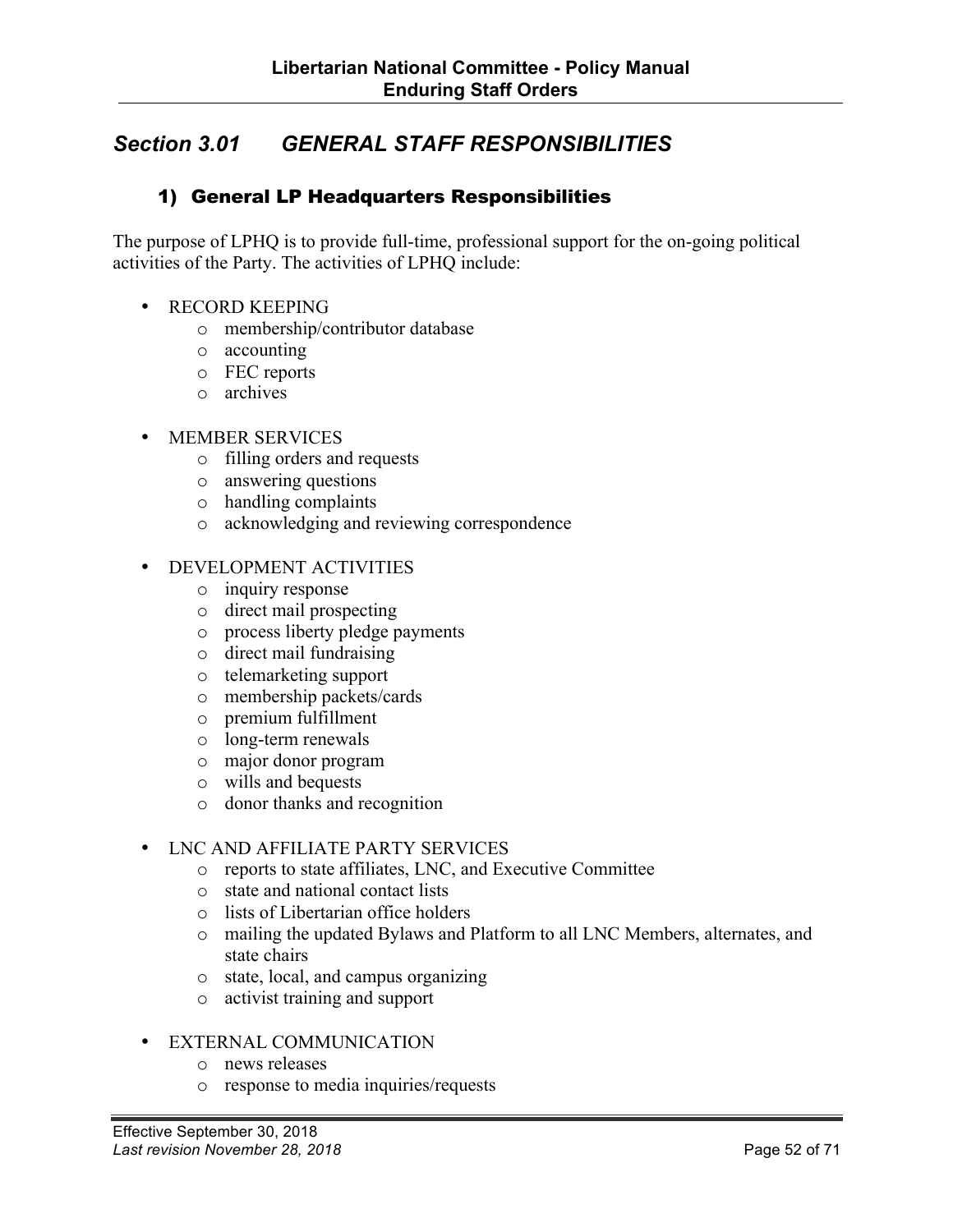#### **Libertarian National Committee - Policy Manual Enduring Staff Orders**

- o development and maintenance of media contacts and lists
- o public testimony
- o participation in outside conferences
- POLITICAL ACTION
	- o ballot access
	- o campus support
	- o candidate recruitment and training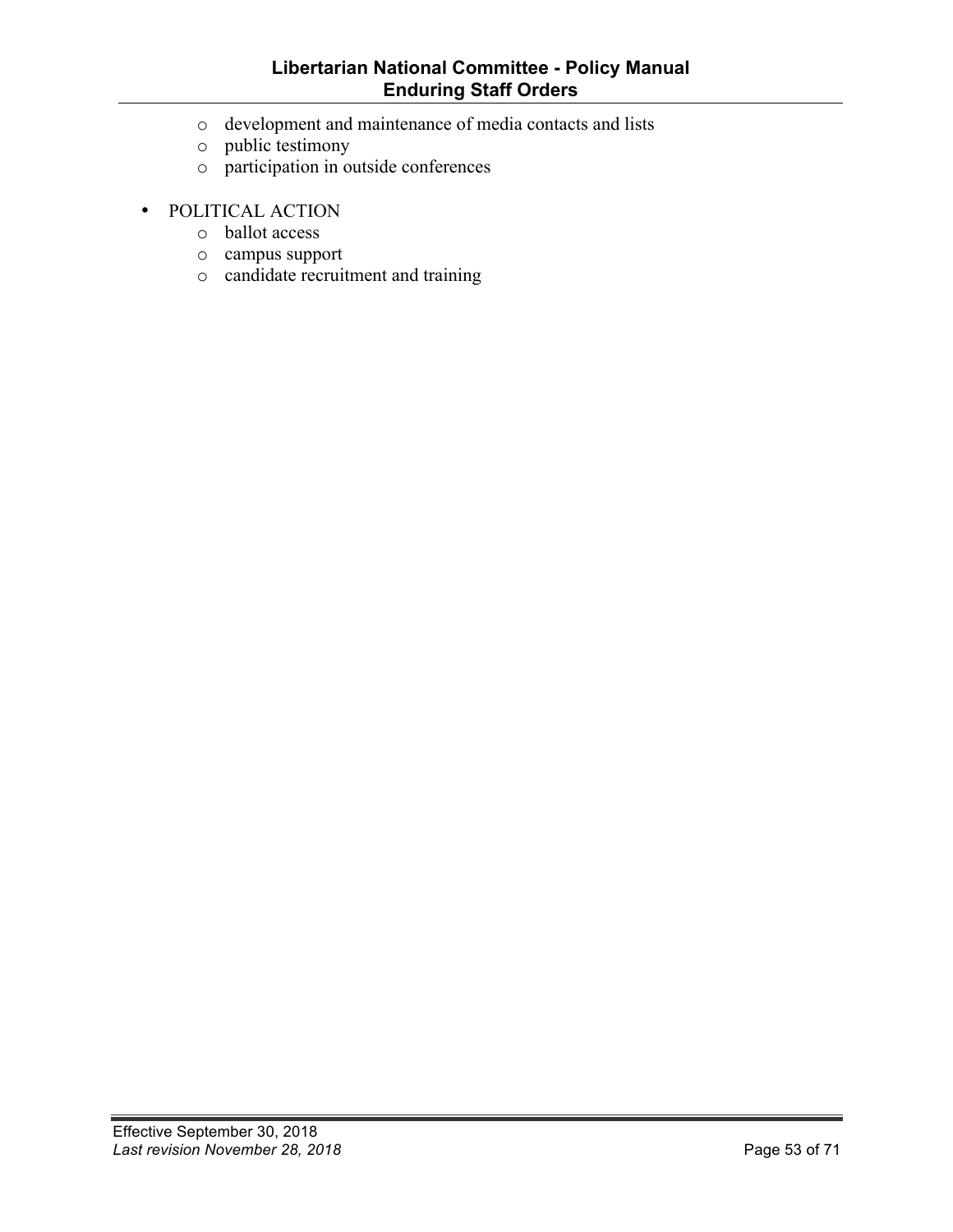## <span id="page-53-0"></span>*Section 3.02 SPECIFIC STAFF RESPONSIBILITIES*

#### 1) LP News Editor Responsibilities

The Executive Director shall select the Editor of LP News. Due consideration should be given to the professional as well as libertarian background of the individual selected.

Final responsibility for the production of LP News must rest with one person: the Editor. It is the responsibility of the Editor to produce the best possible publication within the guidelines of the policies for LP News.

## 2) Political Director Responsibilities

Duties of the Political Director shall include recruitment of candidates for all levels of public office and public advocacy of support for all stages of their candidacy.

The Political Director shall not provide preferential treatment to any announced Libertarian Party candidate for public office over another announced Libertarian candidate for the same office unless done so with the express written permission of the state chair.

## 3) Operations Director Responsibilities

The Operations Director in consultation with the Treasurer and the Audit Committee shall review the Accounting Policies and Procedures Manual at least annually and update as needed.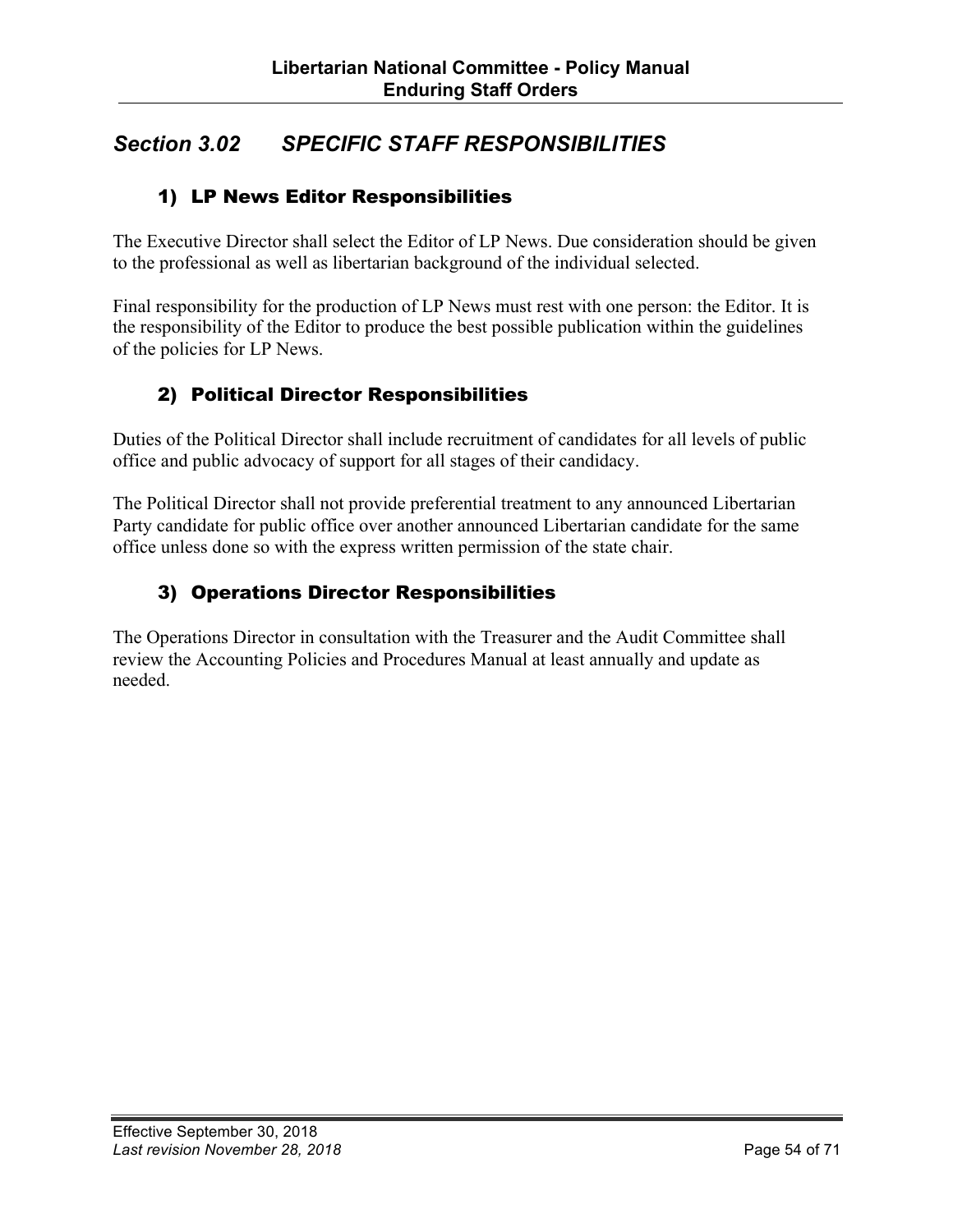## <span id="page-54-0"></span>*Section 3.03 AFFILIATE RELATIONS*

#### 1) Affiliate Relationships

Special agreements with states require the approval of the LNC.

#### 2) Data Sharing with Affiliates

LPHQ will provide all officially recognized state-level affiliates with a list of Constituents residing in the area covered by that affiliate, within the first 5 business days of the month to the affiliate chair, or his designee.

Such list shall include the following data elements (where available and applicable):

- A unique ID
- First, Middle and Last Name
- Postal mailing address
- Home and work phone and email address
- County of residency, if that information can be obtained via commonly available sources within reasonable cost
- Join and Expiration Dates
- Donation classification level (basic, life, etc)
- Existence of signed certification
- Sustaining membership status
- Other data elements, at the discretion of LPHQ

The affiliate chair may request that additional people receive copies of the constituent list. LPHQ will establish and publish formal procedures for state chairs to follow in this regard.

The LPHQ will endeavor to provide the list in the file format requested (PDF, Excel, CSV, etc), but is under no obligation to do so, as it cannot guarantee that all file formats will always be available.

Should the LPHQ desire to change the quantity or order of the data elements, it will provide one month's notice of such change.

The LPHQ makes no further guarantees regarding the format, method of delivery or structure of the data.

All official communications regarding the database export format will be made via the state chairs e-mail list and a moderated database announce e-mail list to be administered by the LNC and that it is the responsibility of the affiliate chair to make sure the appropriate database contacts are on the database announce e-mail list.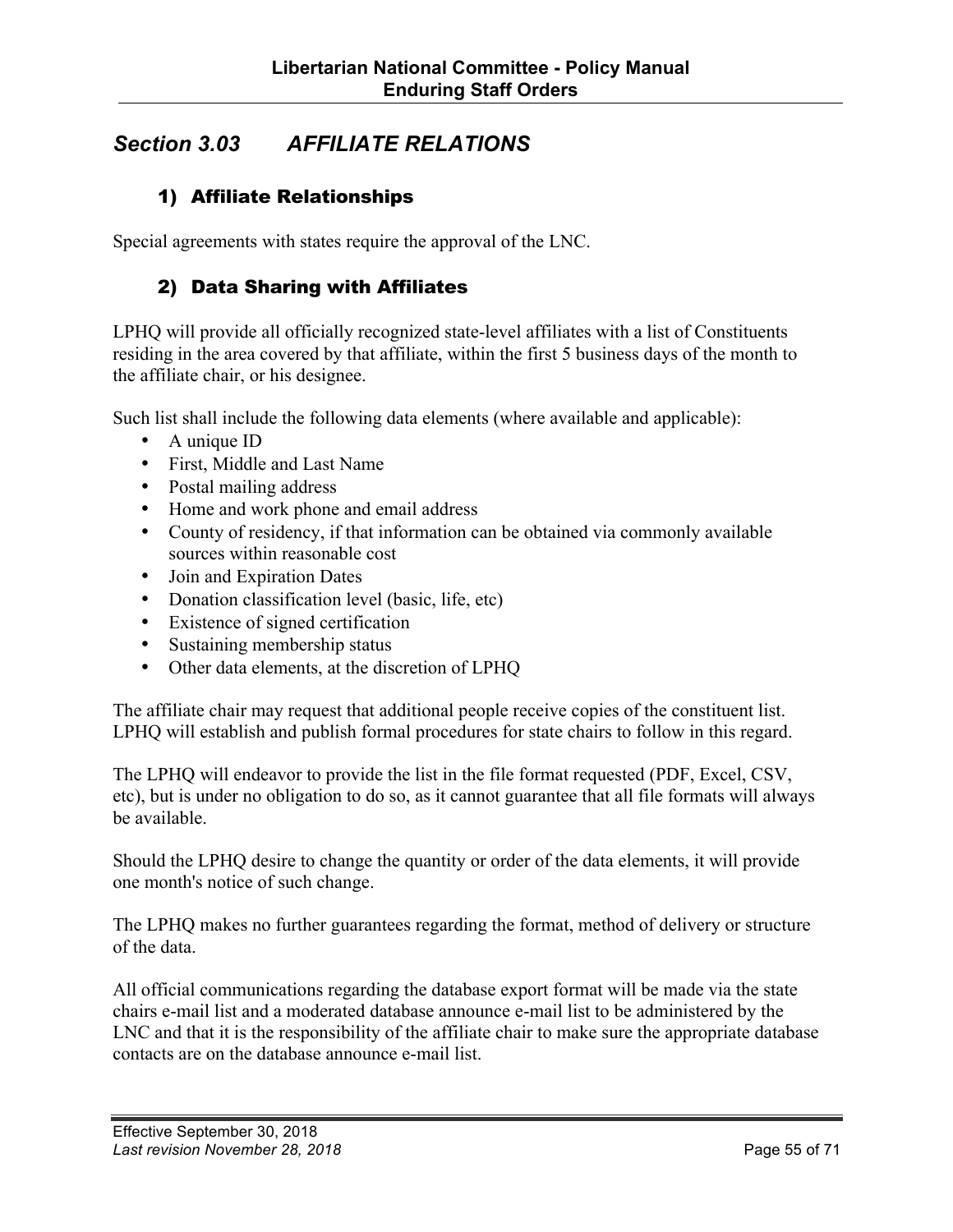## <span id="page-55-0"></span>*Section 3.04 DONOR & VENDOR RELATIONS AND FINANCIAL MATTERS*

#### 1) Accounts Receivable Monitoring

The Executive Director is responsible for monitoring receivables on an ongoing basis and presenting write off proposals to the Chair or the LNC.

#### 2) List of Unauthorized Vendors

The Executive Director shall maintain a list of individuals denied any trade relationship with the LP, due to any debt to the Party being written off.

#### 3) Revenue and Spending

The Executive Director shall notify the LNC of any intention to undertake any project that is estimated, on gross, to cost more than 2.5% of budgeted revenue. The Executive Director must immediately report to the LNC when any project's gross cost unintentionally exceeds 2.5% of budgeted revenue.

The Executive Director shall provide monthly budgets for the next calendar year's proposed budget, including when reserve funds might be required.

The Executive Director shall not disburse any funds in excess of authorized limits until a budget amendment is approved. Failure to follow this policy may be cause for dismissal.

The Executive Director shall promptly report to the Executive Committee if cumulative revenue as of the end of the month is less than 90% of the accepted budget and submit detailed plans for appropriate expense reductions for the remainder of the budget period.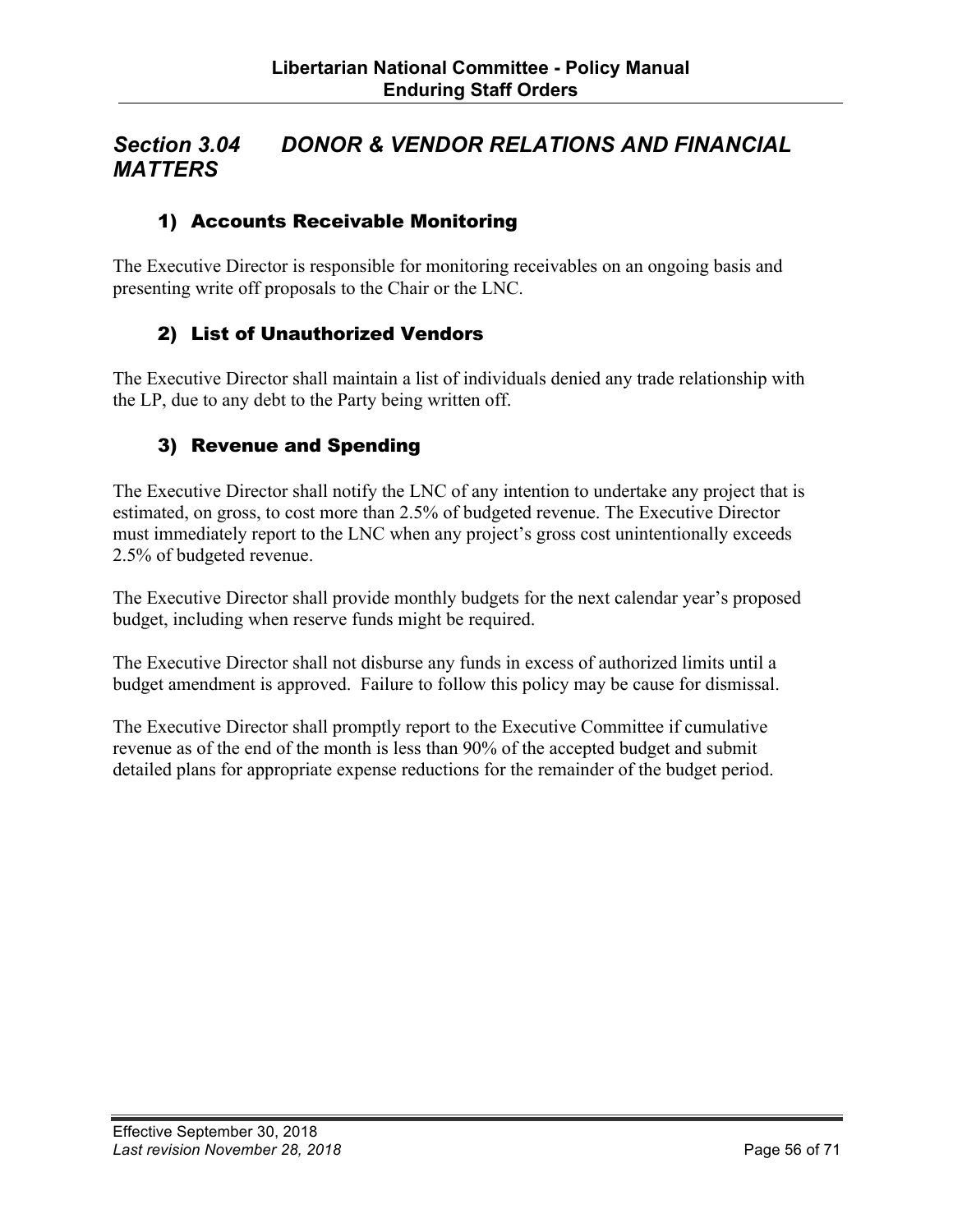## <span id="page-56-0"></span>*Section 3.05 MEETING SUPPORT AND DOCUMENTATION*

#### 1) Proposed Agenda

The proposed agenda shall be posted on the LP.Org website at least seven days prior to the session.

#### 2) Document Distribution

A listing of LNC agendas, minutes, mail ballots, resolution updates, and other supporting material prepared by the Secretary shall be available from LPHQ on request and may be periodically sent to state chairs and/or advertised in the LP News.

## 3) Recording of Meetings

The Executive Director shall be responsible for recording all LNC meetings on audio or video medium, providing a copy to the Secretary. Such recordings shall be destroyed promptly after the approval of the minutes.

#### 4) Website

Staff shall post all official minutes to an archive section on the Party's website.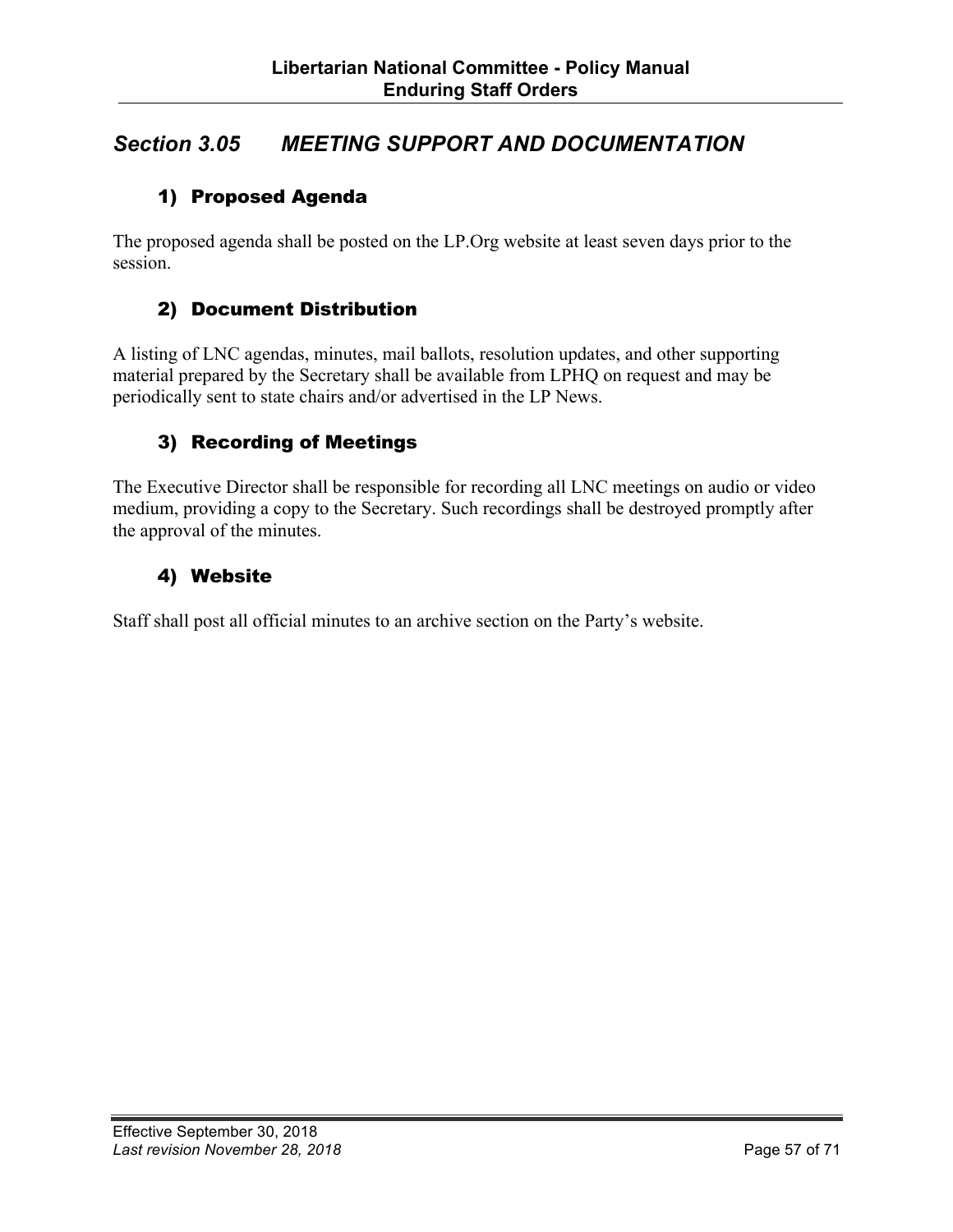## <span id="page-57-0"></span>*Section 3.06 OTHER MATTERS*

#### 1) Coordination and Support of Project Managers

The Executive Director shall coordinate vendor contracts, project communications to donors or service providers, and the timing and content of fundraising appeals.

LNC staff will:

- Process and cage all fund raising receipts and maintain all project donor records in the donor database;
- Pay all approved project expenses and maintain records of all project expenditures; creating contact (mail, e-mail, phone) lists at the request project manager;
- Create contact (mail, e-mail, phone) lists at the request of the project manager
- Send bulk e-mails at the request of the project manager;
- Provide bids for all printing and mailing expenses;
- Provide an approved list of vendors for project expenses, where applicable;
- Establish separate bank accounts, at the discretion of the executive director;
- Establish an easy and prominent way to donate and pledge to the project on the website.

Staff shall not be responsible for oversight or direction of any project activity.

#### 2) Membership Certification Statements

A list of approved wording for membership certification for use in Party literature shall be maintained at the National office.

#### 3) Notifying Candidates of LNC Campaign Obligation Policy

The Executive Director is responsible for publicizing the LNC's policy to all candidates for the Presidential nomination and other candidates who seek aid from the LNC or the national office. This policy is that no campaign is permitted to place orders, make purchases, or sign contracts in any manner that would lead a person to assume that the LNC is liable for the debt.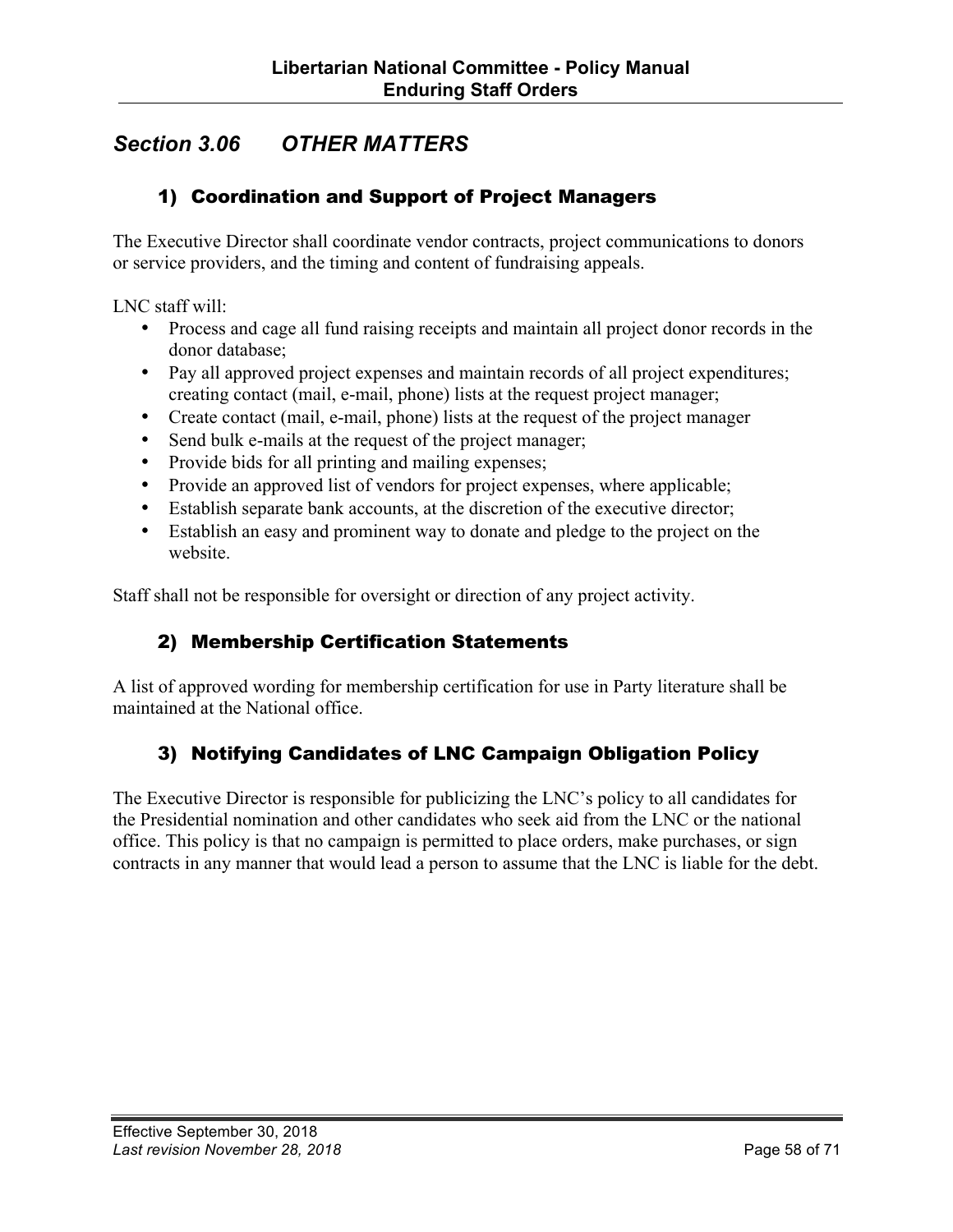# **Article IV. ENDURING EXECUTIVE ORDERS**

<span id="page-58-0"></span>Executive Orders are orders to staff by the Chair. They are a special category of Standing Rules, which relate to details of administration. They are superseded only by the parliamentary authority, Special Rules of Order, Bylaws, the Corporate Charter and any applicable procedural rule prescribed by federal, state or local law, unless the rules in such documents specifically provide for their own suspension.

Members of staff are responsible for reading, understanding, and complying with the articles of this Policy Manual entitled Standing Rules, Enduring Staff Orders, and Enduring Executive Orders. Special Rules of Order are generally not applicable to staff.

An Executive Order, just like any other standing rule, may be adopted, amended, rescinded or suspended. However, since the Chair is effectively a committee of one, his unilateral decision to create, amend or repeal such Executive Orders will always meet the threshold of a majority of the entire committee, so notice is not required.<sup>52</sup>

There is no requirement that the Chair commit Executive Orders to writing.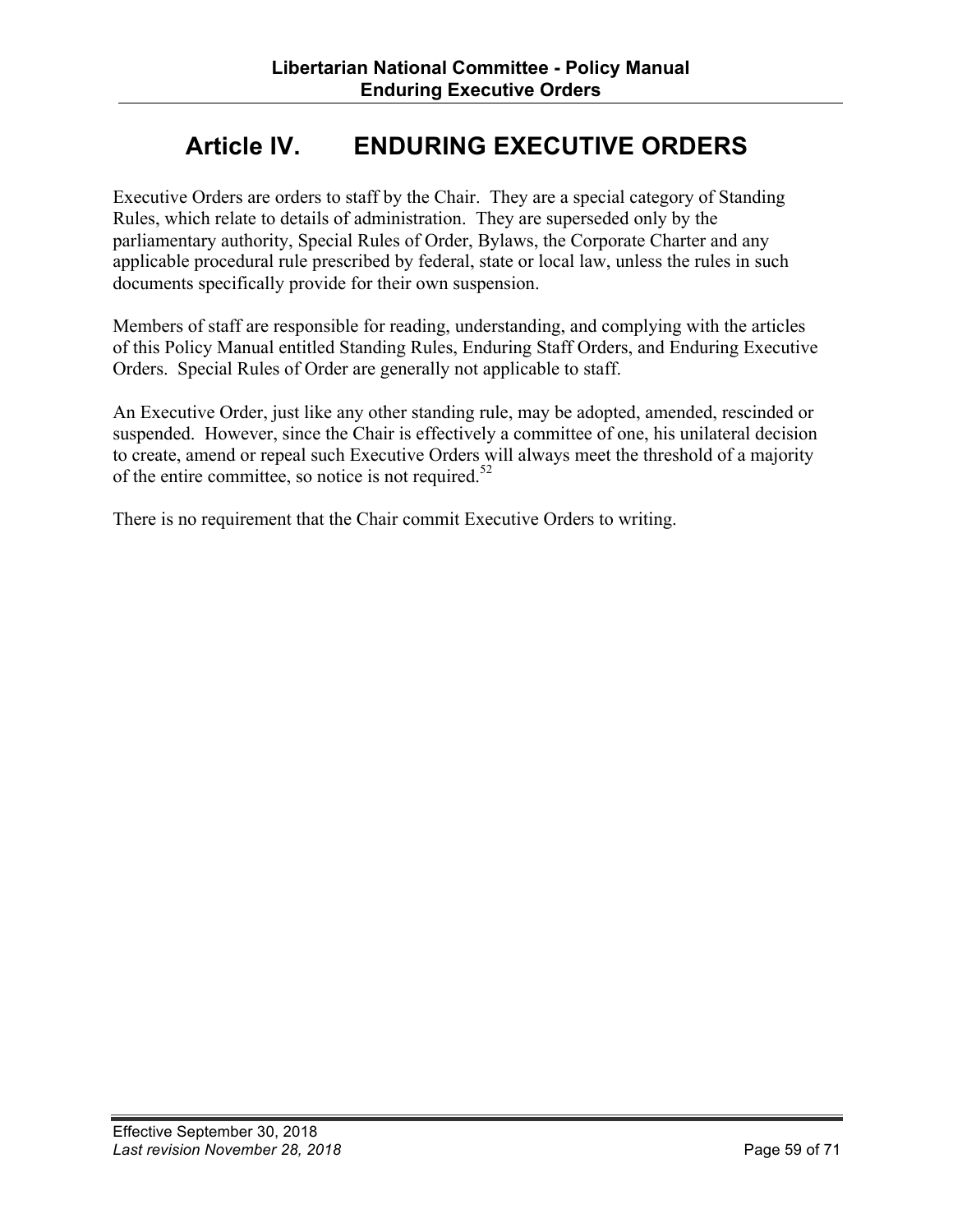## <span id="page-59-0"></span>*Section 4.01 EXECUTIVE DIRECTOR MATTERS*

#### 1) Position Description of Executive Director

The ED is the chief operating officer of the Party, serving at the pleasure of the Chair, with a compensation package (with a bonus incentive structure) specified in a contract negotiated by the LNC Chair. The position shall have the following responsibilities:

#### ADMINISTRATION

- Establish the organizational structure of the staff.
- Direct, coordinate and administer the activities of the staff within the parameters of the approved budget and established policy.
- Support the development of the annual budget, in coordination with the Treasurer, for submission to the LNC for approval.

#### **PERSONNEL**

- Recruit, train and assign all staff members
- Implement the Employee Manual; ensure that it is reviewed and modified as appropriate to continually reflect that all employees are highly valued and their rights are protected.
- Regularly evaluate the performance of all staff; counsel them regarding improvement and how to better contribute to staff effectiveness.
- Appoint, employ and terminate staff in consultation with the Chair.

#### COMMUNICATIONS

- Maintain frequent and substantive contact with the LNC Chair; keep members of the LNC informed as appropriate
- Provide data, information and other support to affiliates
- Reports:
	- o Monthly, provide a Membership Report
	- o Monthly, a Financial Report to the LNC (upon approval by the Treasurer).
	- o Two weeks prior to a scheduled LNC meeting, provide an Operational Report to include input from key staff members and a summary of staff personnel changes.
	- o At the LNC meeting following a general election, make a best effort to provide a summary of all elected Party officeholders.

#### FINANCIAL

- Execute the LNC approved annual budget; coordinate with the Chair and the Treasurer if available resources will not support budget execution.
- Submit all contracts over \$7,500 to the Chair for approval prior to commitment.
- Be responsible for soliciting major donor participation. Maintain a listing of major donors and grow that list.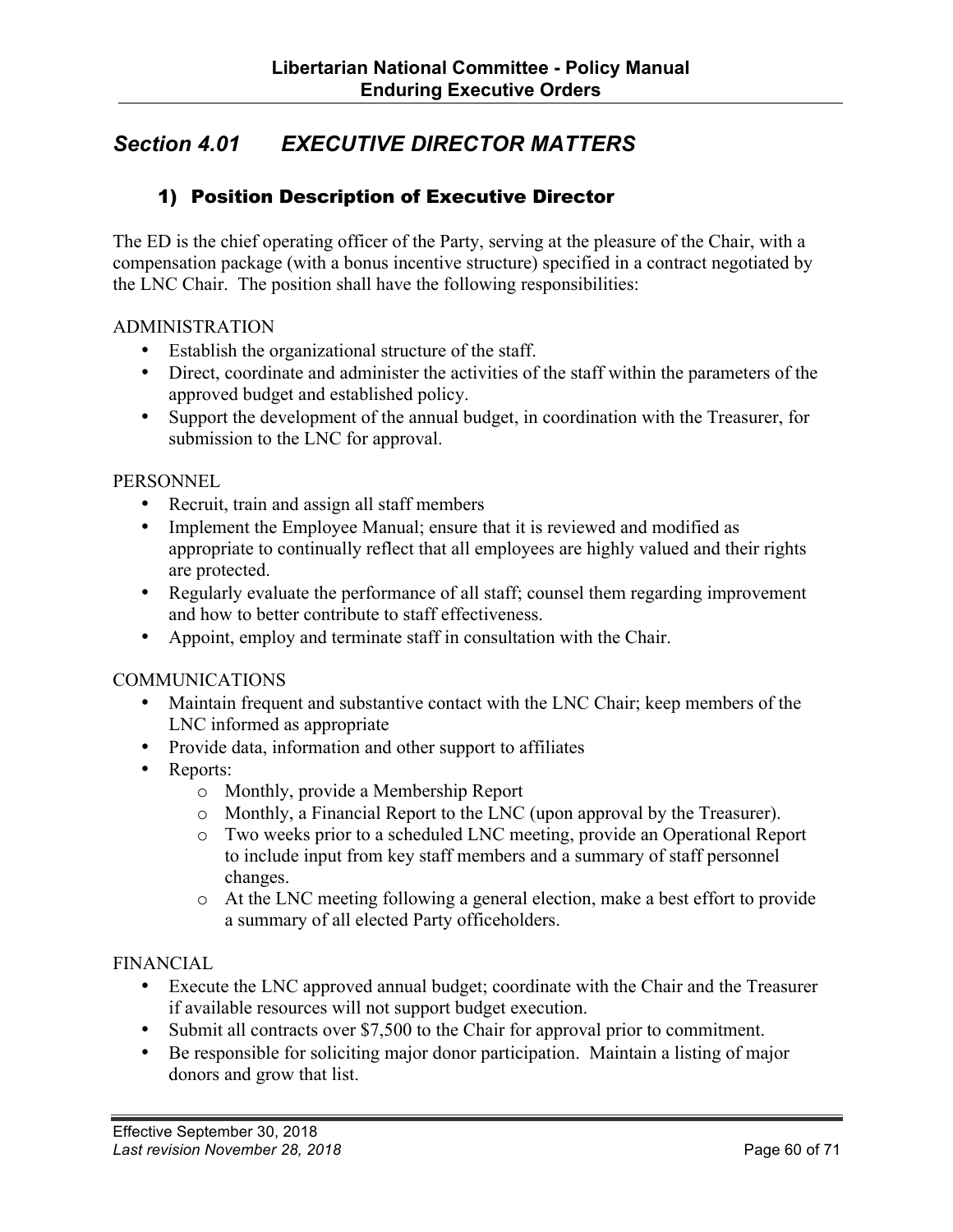• Direct the development and execution of fundraising direct mail; assess and analyze the effectiveness of each mailing.

#### **OUTREACH**

- Represent the Party in the DC community and act as a spokesperson for the Party.
- Develop and nurture effective working relationships with the news media, political entities and relevant think tanks.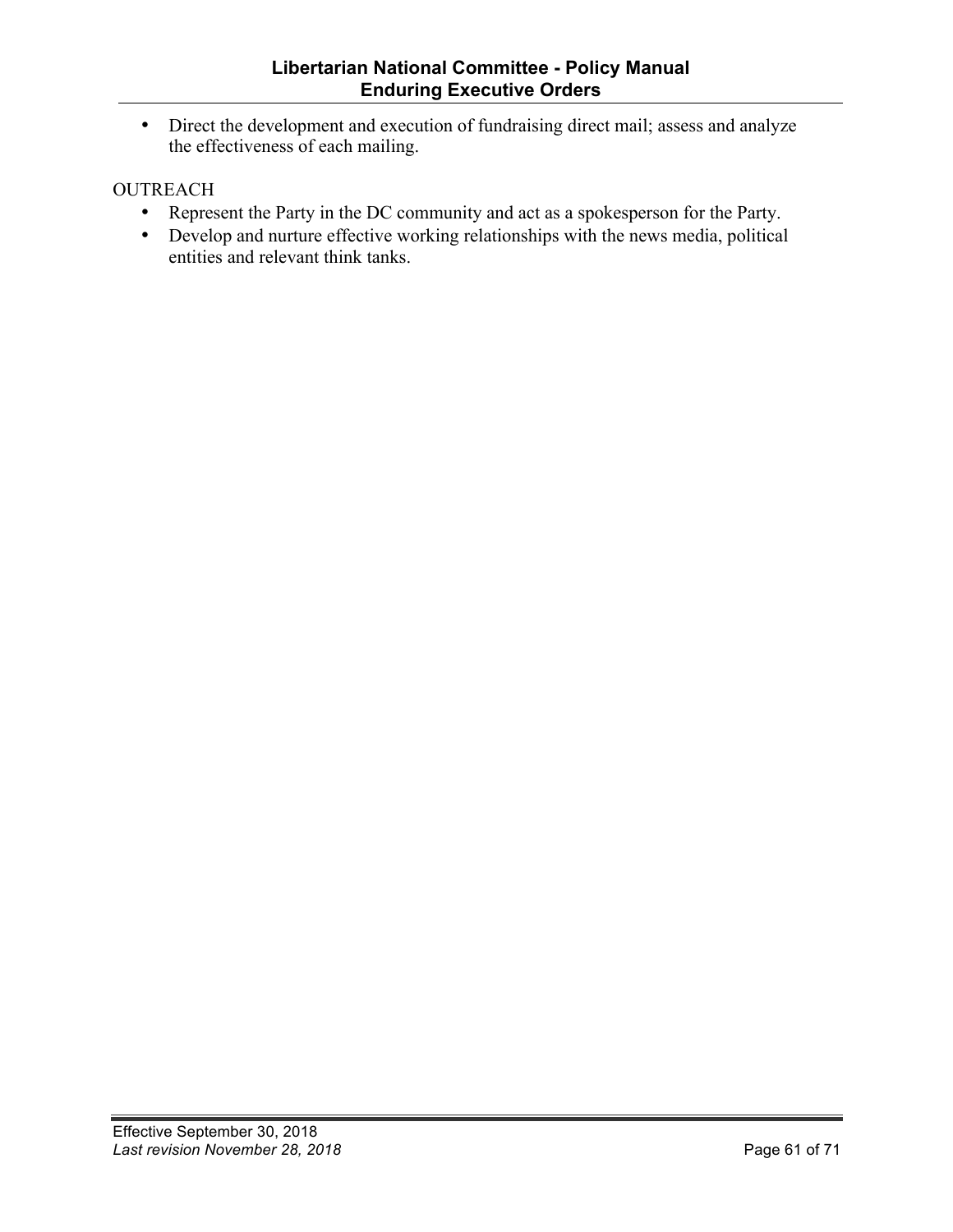# LOG OF CHANGES<sup>1</sup>

<span id="page-61-0"></span>

| September 30, 2018 | Electronic Mail Ballot Procedures, Section 1.04.1 [180930-13] |
|--------------------|---------------------------------------------------------------|
| September 30, 2018 | Party Communications, Section 2.06.2 [180930-10]              |
| September 29, 2018 | Committee Appointments and Terms of Office (Historical        |
|                    | Preservation Committee), Section 1.03.1 [180929-13]           |
| September 29, 2018 | Fixed Assets, Section 2.03.6 [180929-1]                       |
| July 27, 2018      | Footnotes 44, 45, and 48 [Email Ballot 2018-18]               |
| June 30, 2018      | Contracts and Contract Approval, Section 2.04.3               |
| June 21, 2018      | Awards Committee, Section 2.02.5                              |
| June 2, 2018       | Electronic Meetings, Section 1.02.7                           |
| April 22, 2018     | Authorization of Lawsuits, Section 2.04.2                     |
| April 22, 2018     | Benefits, Section 2.05.4                                      |
| April 22, 2018     | Association Levels, Section 2.05.2                            |
| April 22, 2018     | Awards Committee, Section 2.02.5                              |
| April 21, 2018     | Candidate Support Committee, Section 2.02.6                   |
| April 21, 2018     | Qualifications for Party Support, Section 2.08.1              |
| January 15, 2018   | Meeting Minutes, Section 1.02.6                               |
| December 9, 2017   | Historical Preservation Committee, Section 2.02.11            |
| December 9, 2017   | Committee Appointments, Section 1.03.01                       |
| December 9, 2017   | Association Levels, Section 2.05.2                            |
| August 20, 2017    | Candidate Support Committee, Sections 1.03.1 and 2.02.6       |
| July 10, 2017      | Committee Appointments (COC), Section 1.03.1                  |
| December 11, 2016  | Committee Reports, Section 2.02.1                             |
| May 26, 2016       | Inserted new Section 2.03.18, Debt and Capital Leases         |
| May 26, 2016       | Employment Terms, Section 2.01.3                              |
| February 20, 2016  | Treasurer's Reports, Section 2.03.15                          |
| November 15, 2015  | Employment Terms, Section 2.01.3                              |
| November 14, 2015  | Convention Speakers, Section 2.09.7                           |
| October 31, 2015   | Amended Sections 1.03.1, 2.02.7 and 2.04.3 regarding EPCC     |
|                    | and Contract Review                                           |
| July 18, 2015      | Deleted Section 2.07.5, Minutes of Conference Calls           |
| July 18, 2015      | Inserted new Section 2.02.1, Committee Reports                |
| July 18, 2015      | Meeting Minutes, Section 1.02.6                               |
| July 18, 2015      | Graphic Symbols, Section 2.06.2                               |
| March 28, 2015     | Inserted new Section 2.02.8, Ballot Access Committee and      |
|                    | inserted new corresponding row in Section 1.03.1              |
| December 14, 2014  | Inserted new Section 1.02.7, Electronic Meetings              |
| December 14, 2014  | Meeting Minutes, Section 1.02.6                               |
|                    |                                                               |

<sup>&</sup>lt;sup>1</sup> This log of changes only includes substantive amendments formally passed by the Libertarian National Committee. Non-substantive formatting changes or corrections of scrivener's errors are not included. Beginning with the LNC term of 2018-2020, ballot/vote reference numbers are included for the LNC action resulting in the change.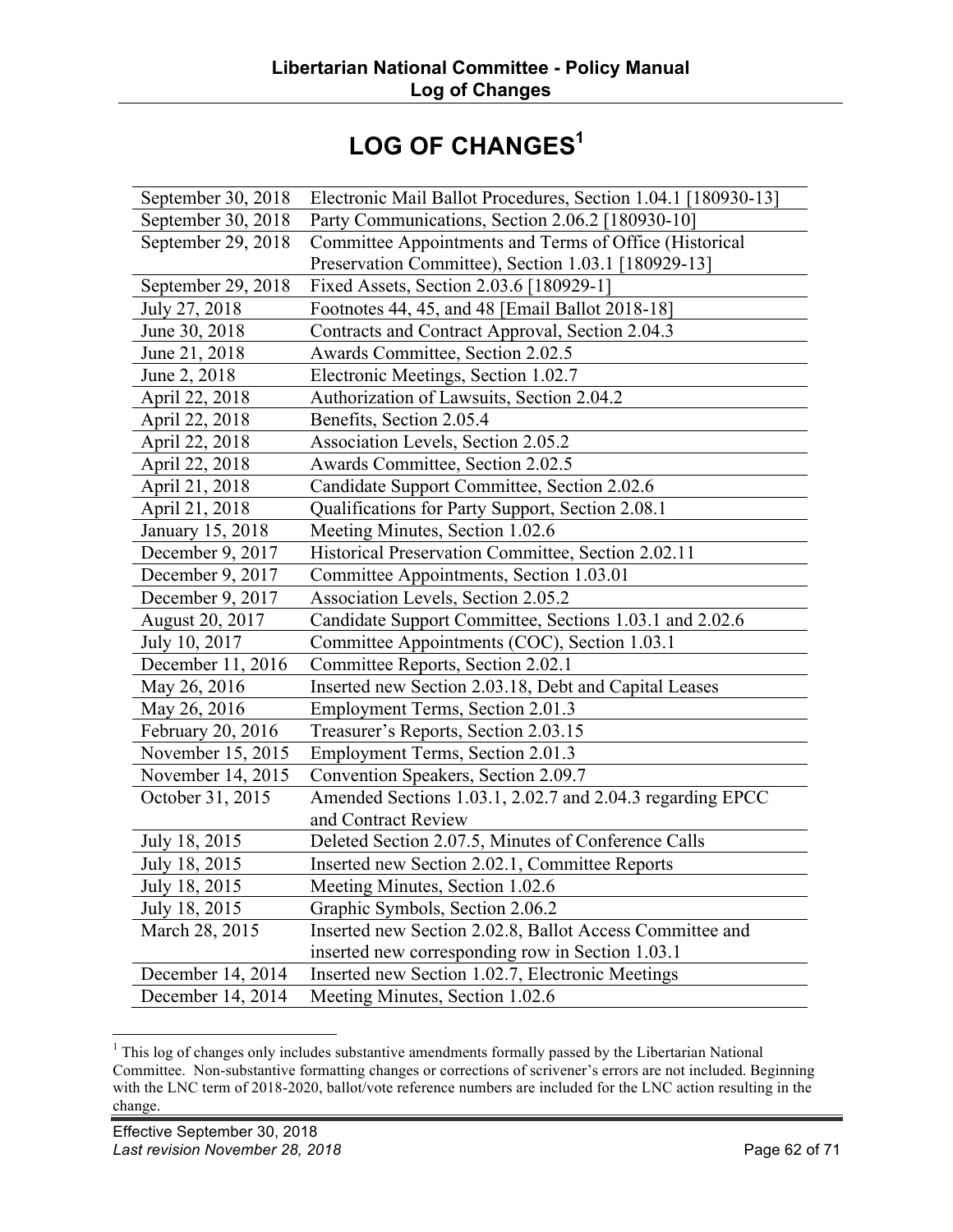#### **Libertarian National Committee - Policy Manual Log of Changes**

| December 14, 2014  | Affiliate Support Committee, Section 2.02.2                     |
|--------------------|-----------------------------------------------------------------|
| December 14, 2014  | Awards Committee, Section 2.02.4                                |
| December 14, 2014  | Committee Appointments (Awards Committee), Section 1.03.1       |
| December 14, 2014  | Committee Terms of Office, Section 1.03.2                       |
| December 14, 2014  | Convention Oversight Committee, Section 2.02.5                  |
| September 20, 2014 | Previous Notice, Section 1.02.1                                 |
| September 20, 2014 | International Representative, Section 2.09.3                    |
| September 20, 2014 | Format of Proposed Agenda, Section 1.02.2                       |
| September 20, 2014 | Outreach Committee, Sections 1.03.1, 2.02.10                    |
| September 20, 2014 | Convention Committees, Sections 1.03.1, 2.02.5                  |
| August 1, 2014     | Membership Policies adopted December 11, 2011 went into         |
|                    | effect - Sections 2.05.2, 2.05.3, and 2.05.4                    |
| July 13, 2014      | Inserted new Section 2.09.3, International Representatives      |
| June 29, 2014      | Information Technology Committee, Section 2.02.9                |
| June 29, 2014      | Committee Appointments, IT Committee, Section 1.03.1            |
| June 29, 2014      | Committee Appointments, APRC, Section 1.03.1                    |
| May 22, 2014       | Amended Section 2.05, Membership Policies, to revise effective  |
|                    | dates                                                           |
| March 2, 2014      | Deleted Section 2.09.3, Project Administration                  |
| March 2, 2014      | Amended and renamed Section 2.03.13, Project Funding            |
| March 1, 2014      | Amended Section 2.06.1, Official Spokesperson                   |
| March 1, 2014      | Amended Section 2.03.4, Conventions                             |
| March 1, 2014      | Inserted new Section 2.03.17, Office Mortgage                   |
| March 1, 2014      | Inserted new Section 1.03.4, Interim Committee Chairs           |
| August 9, 2013     | Inserted new Section 2.03.9, Related Party Reporting            |
| August 9, 2013     | Documentation and related party transactions, Section 2.04.3    |
| August 9, 2013     | Inserted new Section 2.03.8, Inventories                        |
| August 9, 2013     | Inserted new Section 2.03.7, Time Sheets and Expense            |
|                    | Allocation                                                      |
| August 9, 2013     | Inserted new Section 2.03.6, Fixed Assets                       |
| August 9, 2013     | Credit cards and receipts for expenditures, Section 2.03.5      |
| August 9, 2013     | Inserted new Section 3.03.3, Accounting Policies and Procedures |
|                    | Manual                                                          |
| March 28, 2013     | Renamed Convention Organizing Committee to Convention           |
|                    | Management Committee                                            |
| March 17, 2013     | Convention Committees, Sections 1.03.1, 2.02.5, 2.02.6, 2.02.7  |
| March 17, 2013     | Inserted new Section 2.03.12, Presidential Campaign Support     |
|                    | Fund                                                            |
| March 17, 2013     | Removed sections "Members of LNC-Created Committees" and        |
|                    | "Members of Bylaws-Mandated Committees"                         |
| March 16, 2013     | Effective date of new Membership Policies postponed,            |
|                    | Sections 2.05.2, 2.05.3, and 2.05.4                             |
| December 30, 2012  | Effective date of new Membership Policies postponed, Sections   |
|                    | 2.05.2, 2.05.3, and 2.05.4                                      |
| December 6, 2012   | Inserted new Section 2.07.6, Access to Corporate Records        |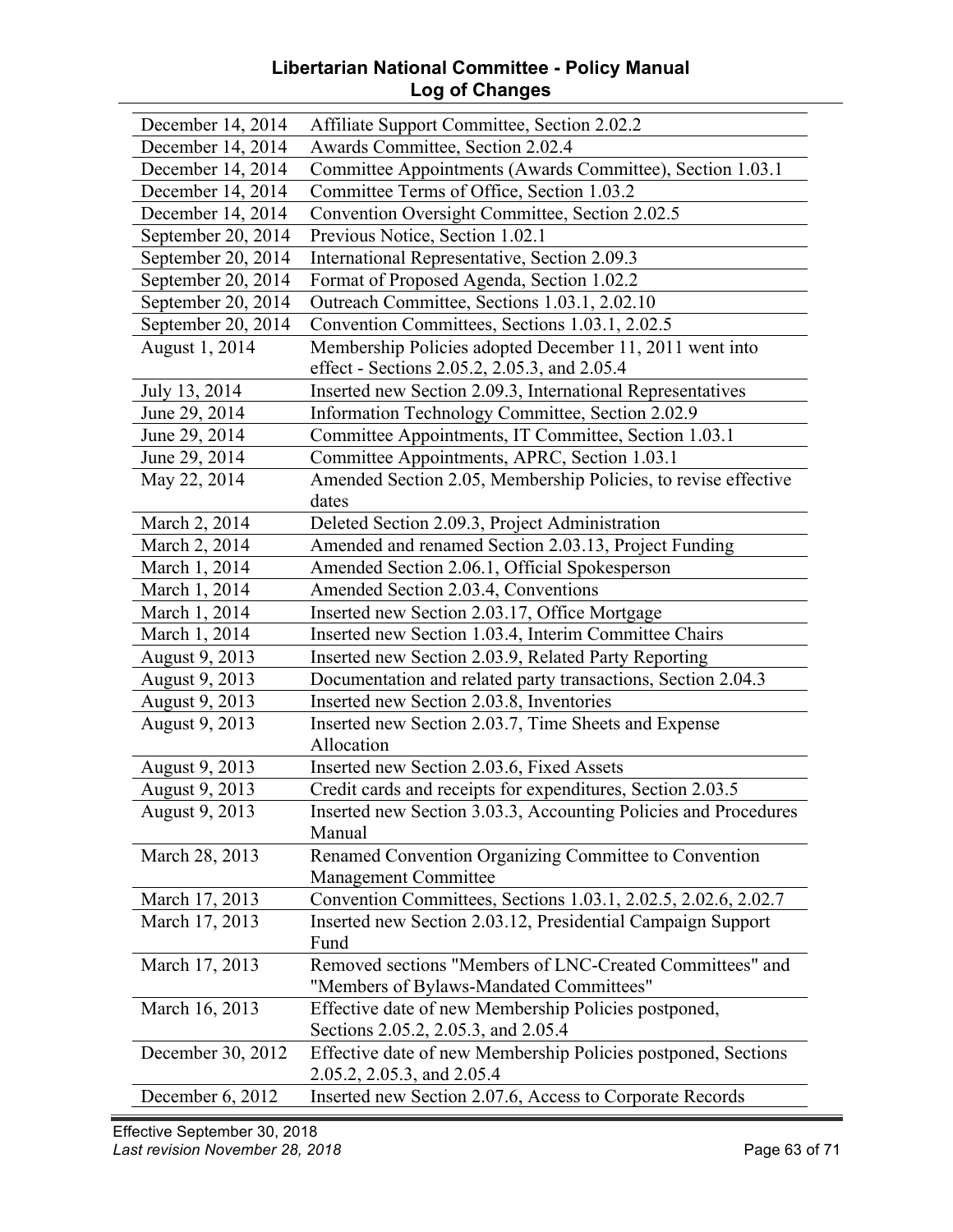#### **Libertarian National Committee - Policy Manual Log of Changes**

| October 21, 2012         | Affiliate Support Committee, Section 2.02.2                          |
|--------------------------|----------------------------------------------------------------------|
| July 16, 2012            | Treasurer's Reports, Section 2.03.11                                 |
| July 16, 2012            | Conflict of Interest, Section 2.01.2                                 |
| July 16, 2012            | Format of Proposed Agenda, Section 1.02.2                            |
| July 16, 2012            | Proposed Agenda and Reports, Section 2.07.1                          |
| July 16, 2012            | Deleted Section 1.02.7, Motion Protocol                              |
| July 16, 2012            | Previous Notice, Section 1.02.1                                      |
| July 16, 2012            | Convention Speakers, Section 2.09.7                                  |
| May 6, 2012              | Effective date of new Membership Policies postponed, Sections        |
|                          | 2.05.2, 2.05.3, and 2.05.4                                           |
| May 2, 2012              | Inserted new Section 2.04.4, Legal Matters Indemnification           |
| May 2, 2012              | Inserted new Awards Committee, Sections 1.03.1 and 2.02.4 and        |
|                          | alphabetized the subsections of Section 2.02                         |
| March 11, 2012           | Updated RONR references to 11 <sup>th</sup> edition                  |
| March 6, 2012            | Conventions, Section 2.03.4                                          |
| March 5, 2012            | Convention Speakers, Section 2.09.7                                  |
| December 11, 2011        | Committee Appointments, Section 1.03.1                               |
| December 11, 2011        | Meeting Minutes, Section 1.02.6                                      |
| December 11, 2011        | Membership Policies – Sections 2.05.2, 2.05.3, and 2.05.4 –          |
|                          | Effective July 1, 2012                                               |
| December 10, 2011        | Format of Proposed Agenda, Section 1.02.2                            |
| December 10, 2011        | Committee Appointments, Section 1.03.1                               |
| November 25, 2011        | Inserted new Section 2.09.1, Libertarian National Congressional      |
|                          | Committee                                                            |
| September 21, 2011       | Format of Proposed Agenda, Section 1.02.2                            |
| August 21, 2011          | Benefits, Section 2.04.7                                             |
| August 21, 2011          | Contracts and Contract Approval, Section 2.04.3                      |
| August 21, 2011          | Employment Policy & Compensation Committee, Section 2.02.4           |
| August 21, 2011          | Committee Terms of Office, Section 1.03.2                            |
| August 21, 2011          | Affiliate Support Committee, Section 2.02.5 and 1.03.1               |
| June 22, 2011            | Assuring Quality Communications, Section 2.06.5                      |
| May 26, 2011             | Advertising & Publication Review Committee, Section 2.02.1           |
| <b>February 20, 2011</b> | Sections 1.01.3, 1.04.1, and 2.07.4                                  |
| January 11, 2011         | Treasurer's Reports, Section 2.03.10                                 |
| December 26, 2010        | Budget details, Section 2.03.3                                       |
| December 12, 2011        | Committee Appointments (IT Committee), Section 1.03.1                |
| November 21, 2010        | Previous Notice, Section 1.02.1                                      |
| October 25, 2010         | IT and Convention Oversight Committee, Section 1.03.1                |
| October 8, 2010          | Convention Oversight Committee, Section 2.02.3                       |
| July 11, 2010            | Information Technology Committee, Section 1.03.1 & Section<br>2.02.6 |
| July 11, 2010            | Outreach Committee, Section 1.03.1 & Section 2.02.7                  |
| July 10, 2010            | Meeting Minutes, Section 1.02.6                                      |
| May 31, 2010             | EPCC and Convention Committee, Section 1.03.1                        |
| February 28, 2010        | Affiliate Support Committee, Section 2.                              |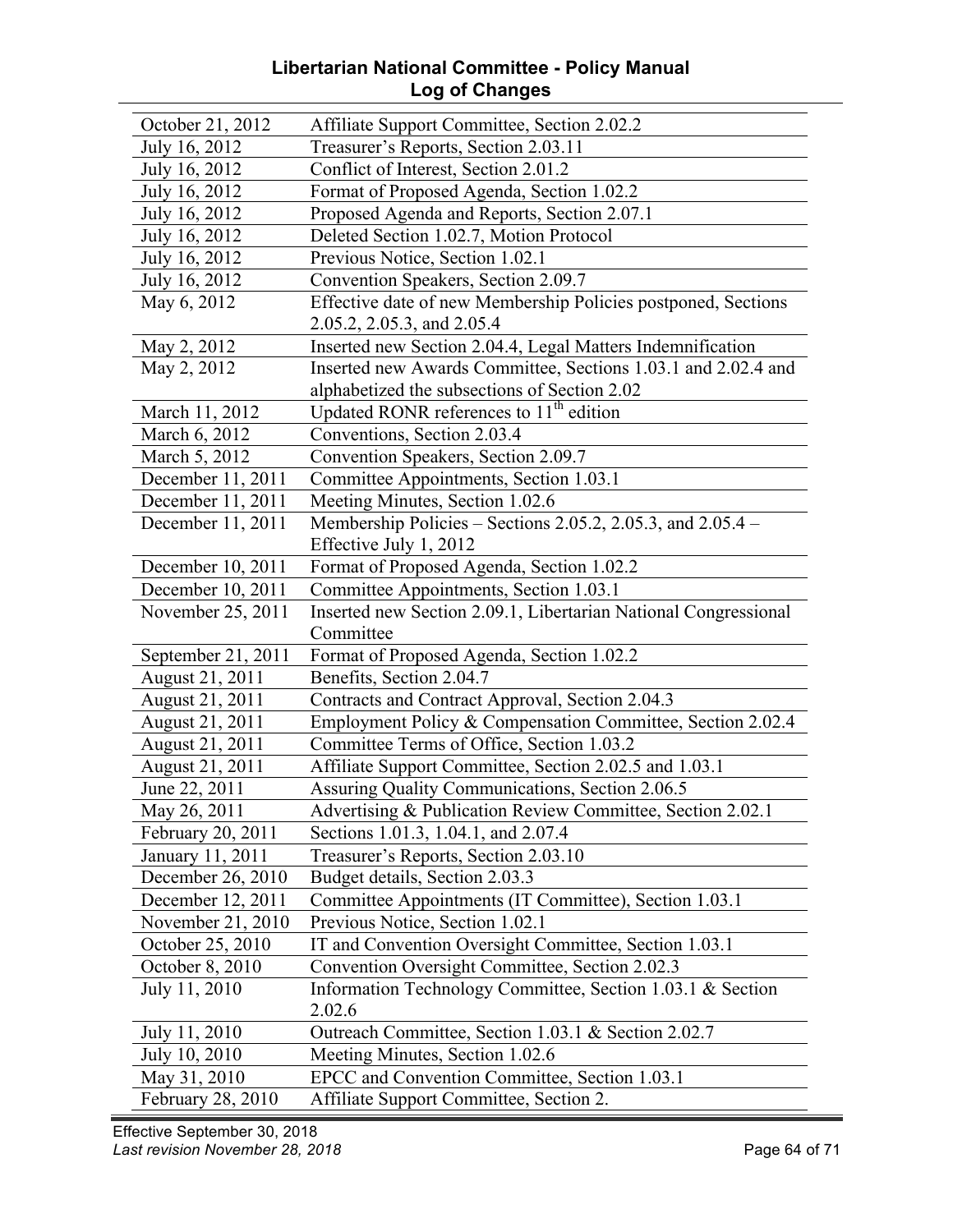#### **Libertarian National Committee - Policy Manual Log of Changes**

| December 6, 2009   | Membership Benefits – Renewals, Section 2.05                  |
|--------------------|---------------------------------------------------------------|
| December 6, 2009   | Agenda Format, Section 1.02.1                                 |
| December 6, 2009   | Definition of Previous Notice for Meetings, Section 1.02.1    |
| December 6, 2009   | APRC, Section 2.02                                            |
| December 6, 2009   | Hiring and Termination, Section 2.09.3                        |
| December 5, 2009   | Policy on Merit Based Relationships, Section 2.01.3           |
| December 5, 2009   | EPCC Responsibilities, Section 2.02.4                         |
| December 5, 2009   | Authority to set Agenda, Sections 1.01.1, 2.07.1, 3.05.1      |
| November 19, 2009  | Employee Performance Standards, Section 2.09.4                |
| September 28, 2009 | Membership, Section 2.05, 3.03                                |
| September 11, 2009 | General Delegation of Authority – Executive Committee,        |
|                    | Section 1.01.3                                                |
| September 6, 2009  | Authorize Secretary to make Technical Changes, Section 1.01.4 |
| August 20, 2009    | <b>Adoption of Reformatted Policy Manual</b>                  |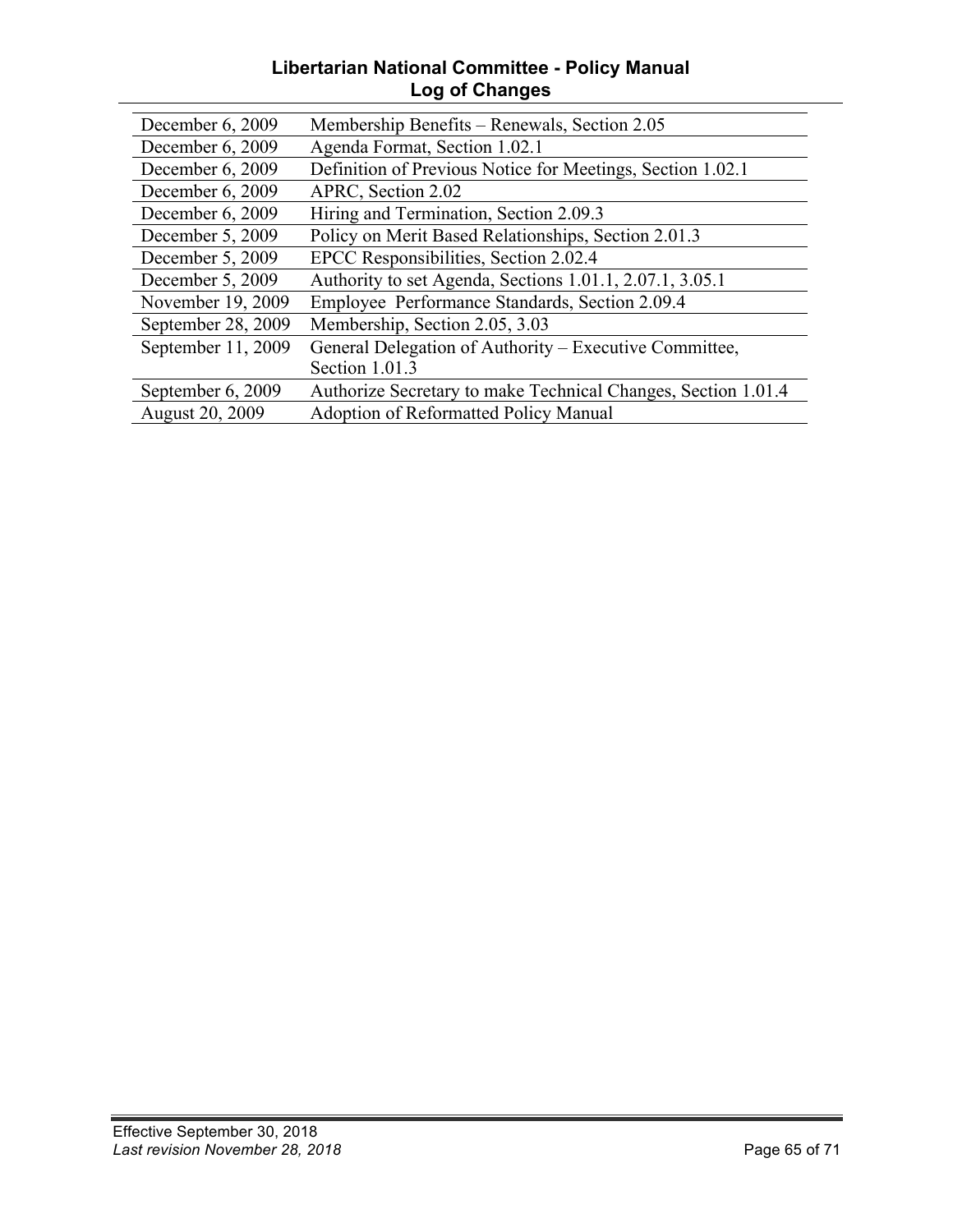#### **Libertarian National Committee - Policy Manual Endnotes**

# **ENDNOTES**

<span id="page-65-0"></span> $1$  Other terms defined in the Bylaws may also be included in this document.

<sup>2</sup> See RONR, p. 260 lines 19-22, p. 264 line 29-p. 265 line 23.

<sup>3</sup> Normally, alternates may only fill vacancies, not absences. However, Bylaw Article 7.1 authorizes the LNC to delegate its authority to others, otherwise only members could participate in meetings. In the absence of this rule, the only role for alternates would be voting in mail ballots, in accordance with Bylaw Article 13.

 $4\,\text{m}$  the absence of this rule, RONR p. 459 states that the Secretary would be responsible for preparing "prior to each meeting an order of business for the use of the presiding officer, showing in their exact order, under the correct headings, all matters known in advance that are due to come up and – if applicable – the times for which they are set."

Note: RONR p. 82 defines session as a "meeting or series of connected meetings devoted to a single order of business, program, agenda or announced purpose, in which—when there is more than one meeting—each succeeding meeting is scheduled with a view to continuing business at the point where it was left off at the previous meeting."

 $<sup>5</sup>$  LNC is delegating its authority in accordance with Bylaw Article 7.1, which states "The</sup> National Committee may delegate its authority in any manner it deems necessary." In the absence of this rule, all authority would be retained by the LNC.

 $6$  RONR p.598-599 authorizes an assembly to delegate technical changes of documents, provided they do not change the meaning. In the absence of this Rule, virtually all changes would require a vote of the LNC.

<sup>7</sup> There are two divisions of main motions, original main motions and incidental main motions. See RONR pp.100-102.

 $8\,$  In the absence of this rule, the procedure for providing previous notice is as described in RONR on pp.121-124, and varies depending on whether there is more than a quarterly time interval between meetings. In the case where there is no more than a quarterly time interval between meetings, the announcement must be made at the previous meeting. In the case where more than a quarterly time interval exists between meetings, the member gives notice to the Secretary, who sends it out with the call of the meeting.

In the absence of this rule, previous notice would not require the full text of the motion or resolution, only an accurate and complete statement of purport.

Note: RONR p. 82 defines session as a "meeting or series of connected meetings devoted to a single order of business, program, agenda or announced purpose, in which—when there is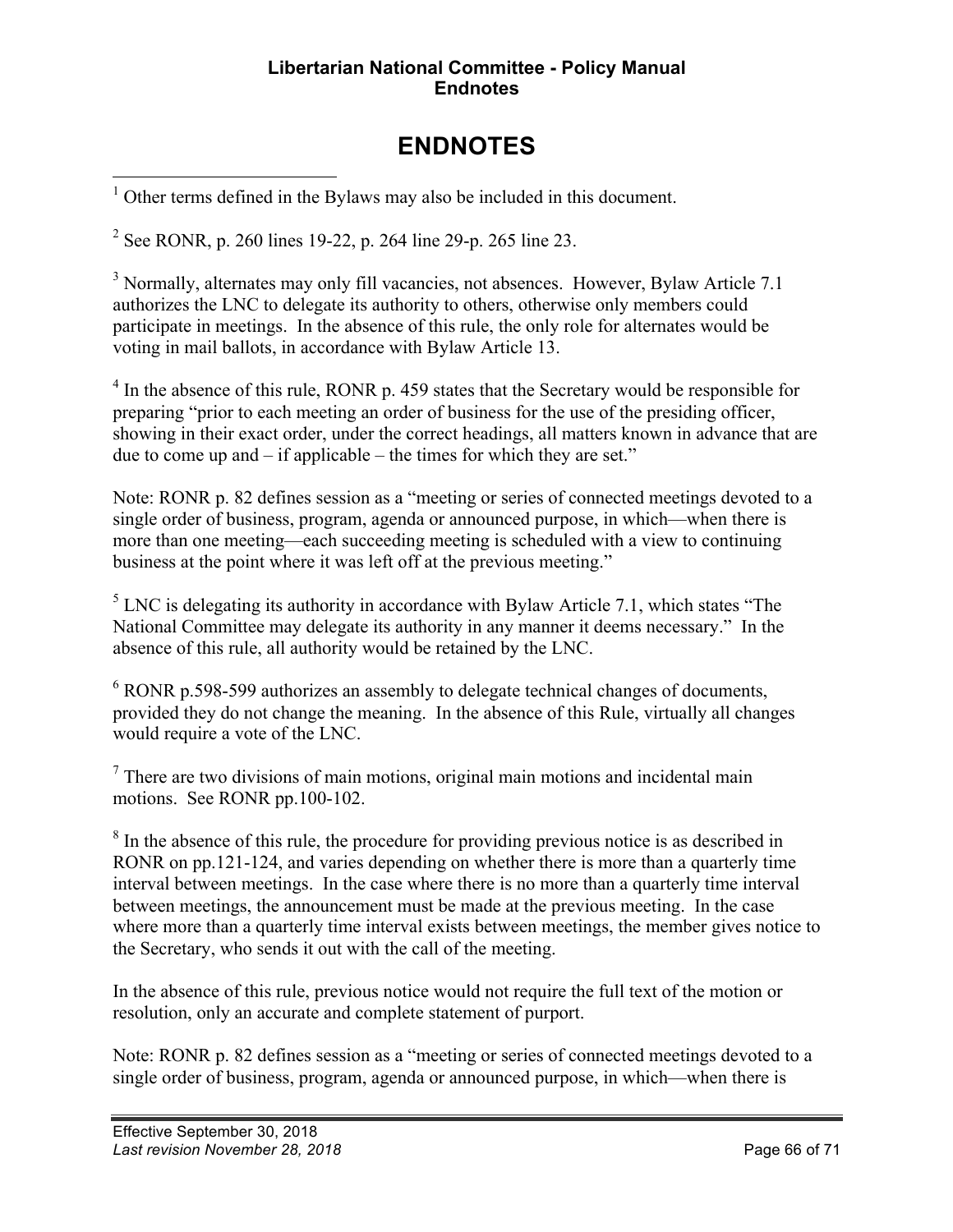$\overline{a}$ more than one meeting—each succeeding meeting is scheduled with a view to continuing business at the point where it was left off at the previous meeting."

Note: A motion to adopt, amend or rescind a special rule of order requires either (a) a twothirds vote with previous notice or (b) a vote of a majority of the entire membership of the Libertarian National Committee. See RONR, p. 17 lines 28-31, p. 87 line 33 – p. 88 line 5, p. 265 lines 19-23, p. 390 lines 13-15.

 $9<sup>9</sup>$  In the absence of this rule, we would follow the default of order of business as described in RONR beginning p. 353.

 $10$  In the absence of this rule, changing the order of the agenda requires amending something previously adopted, which requires a 2/3 vote or a majority of the entire membership of the LNC or unanimous consent. See RONR p. 373.

 $11$  In the absence of this rule, Roberts requires a suspension of the rules (two-thirds vote) to allow a nonmember to speak in debate. See RONR p. 263 footnote.

 $12$  RONR on p. 96 states "A member can be punished under disciplinary procedures if he violates the secrecy of an executive session. Anyone else permitted to be present is honorbound not to divulge anything that occurred."

 $13$  In the absence of this rule, the LNC could enter executive session for any reason with only a majority vote, and there would be no such content requirements for the motion to enter executive session. RONR p. 95 states that "a motion to go into executive session is a question of privilege, and therefore is adopted by a majority vote."

 $14$  In the absence of this rule, it would only require a majority vote rather than a two-thirds vote to enter executive session for these reasons. RONR p. 95 states that "a motion to go into executive session is a question of privilege, and therefore is adopted by a majority vote."

 $15$  In the absence of this rule, action can be taken in executive session. RONR on p. 96 states, "the minutes, or record of proceedings, of an executive session must be read and acted upon only in executive session, unless that which would be reported in the minutes – that is, the action taken, as distinct from that which was said in debate – was not secret, or secrecy has been lifted by the assembly."

 $16$  In the absence of this rule, a motion would be required before allowing debate. RONR p. 34 "Unless the assembly has specifically authorized that a particular subject be discussed while no motion is pending, however, such a discussion can be entered into only at the sufferance of the chair or until a point of order is made..."

 $17$  In the absence of this rule, this action of making public these minutes would be made in executive session. RONR on p. 96 states, "the minutes, or record of proceedings, of an executive session must be read and acted upon only in executive session, unless that which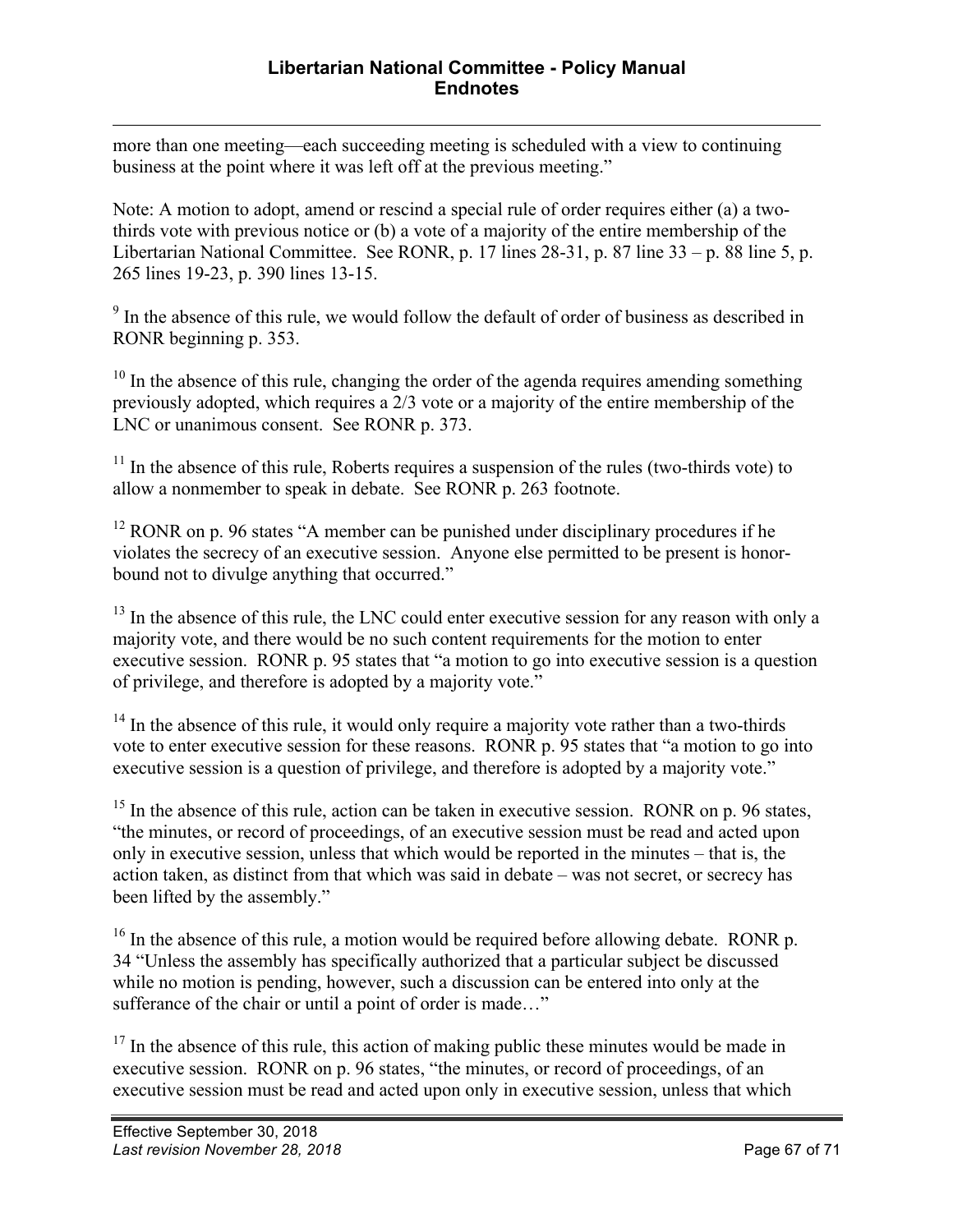$\overline{a}$ would be reported in the minutes – that is, the action taken, as distinct from that which was said in debate – was not secret, or secrecy has been lifted by the assembly."

In addition, under RONR, lifting secrecy is a regular motion requiring only a majority vote, so any requirement for a two-thirds vote is more burdensome.

<sup>18</sup> In the absence of this rule, the minutes would not reflect who was absent from an Executive Session. See RONR beginning at p. 468 for the contents of minutes.

 $19$  In the absence of this rule, this information may not violate the secrecy of Executive Session. RONR on p. 96 states "A member can be punished under disciplinary procedures if he violates the secrecy of an executive session. Anyone else permitted to be present is honorbound not to divulge anything that occurred."

 $20$  In the absence of this rule, lifting secrecy would require only the consent of the LNC. RONR on p. 96 states, "the minutes, or record of proceedings, of an executive session must be read and acted upon only in executive session, unless that which would be reported in the minutes – that is, the action taken, as distinct from that which was said in debate – was not secret, or secrecy has been lifted by the assembly."

 $21$  In the absence of this rule, the minutes would not reflect disclosed conflicts of interest. See RONR beginning at p. 468 for the contents of minutes.

 $^{22}$  Robert's recommends against attempting to conduct business by electronic email, as it does not constitute a deliberative assembly and will result in many situations unprecedented in parliamentary law, and many rules and customs of parliamentary law cannot be applied. See RONR footnote on p. 1 and also p. 98 lines 14-19.

 $^{23}$  In the absence of this rule, each day's minutes would be approved at the beginning of the next day of the session and the final day's minutes would be approved before the final adjournment, unless the body authorizes the executive board or a committee to approve the minutes at a later time. See RONR p. 473-475.

 $24$  In the absence of this rule, minutes would only be accessible by members of the Executive Committee. RONR p. 460 lines 13-20 states "Any member has a right to examine these reports and the record book(s) referred to on p. 459, lines 13-16 including the minutes of an executive session, at a reasonable time and place, but this privilege must not be abused to the annoyance of the secretary. The same principle applies to records kept by boards and committees, these being accessible to members of the boards or committees but to no others (but see p. 487, ll. 13-20)."

 $^{25}$  In the absence of this rule, each day's minutes would be approved at the beginning of the next day of the session and the final day's minutes would be approved before the final adjournment, unless the body authorizes the executive board or a committee to approve the minutes at a later time. See RONR p. 473-475.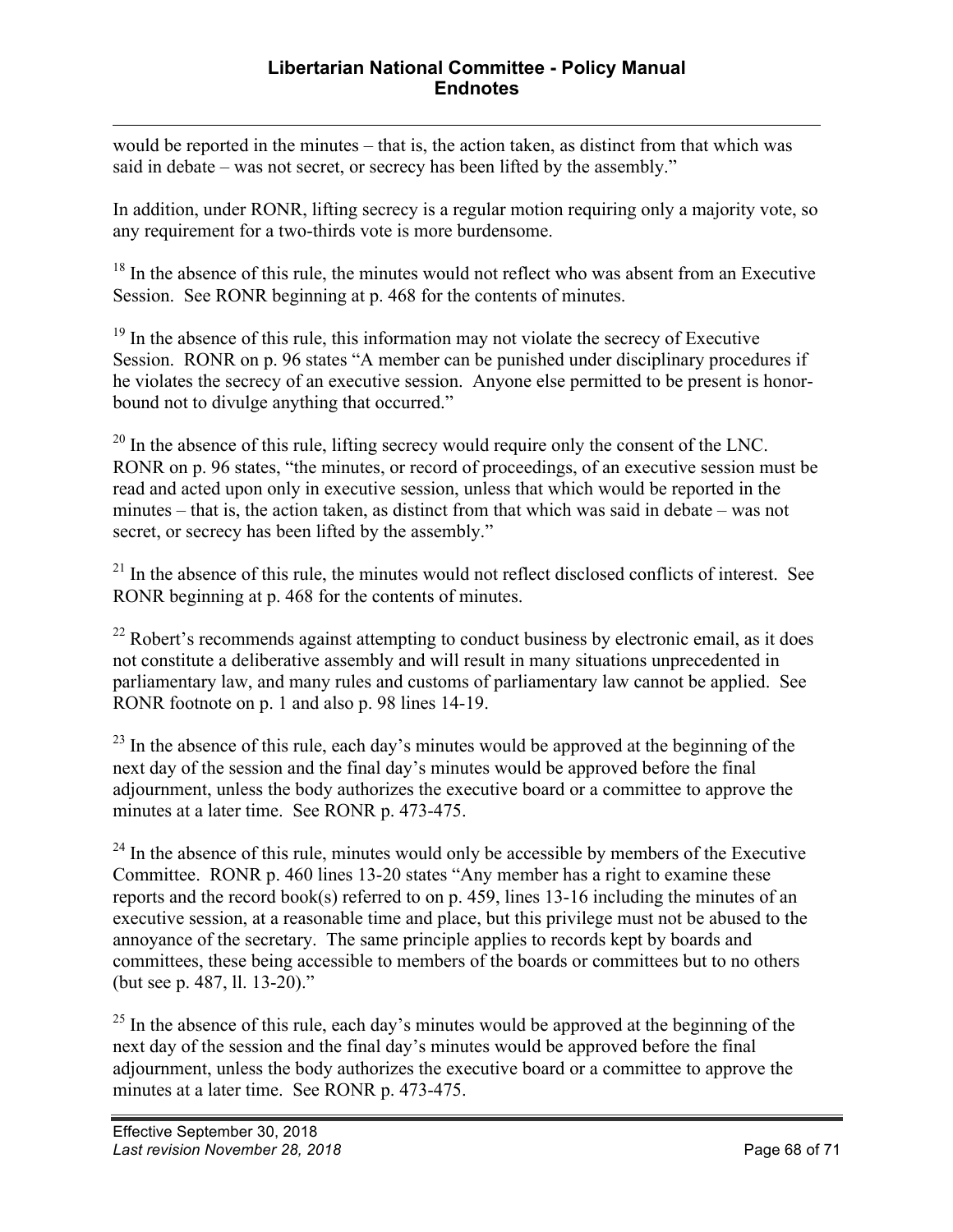<sup>26</sup> In the absence of this rule and Bylaw Article 9.2, the LNC would select the committee sizes, select the committee members, and would have the option of appointing the committee chairs. See RONR p. 492, lines 13-22.

<sup>27</sup> Bylaw Article 9.2 requires a standing Audit Committee and specifies the details noted in the "size" and "member selection" columns of this table. In the absence of this row, the nonofficer LNC members would have the option of appointing the committee chair. See RONR p. 492, lines 20-22.

 $28$  In the absence of this rule, the term of office of a special committee would expire when the assigned task is completed and the committee reported back to the assembly (see RONR p. 492 lines 3-7), except that in a board the special committee would expire with the body that appointed it (see RONR p. 502 lines 31-35). Standing committees are appointed for a term corresponding to that of the officers, but the members of standing committees continue their duties until their successors are chosen (see RONR p. 502 lines 14-25).

 $29$  In the absence of this rule, the chair would not automatically be a member – voting or nonvoting – on any committee, unless appointed to the position. See RONR p. 456-457.

 $30$  RONR p. 1 footnote states: "A group that attempts to conduct the deliberative process in writing – such as by postal mail, electronic mail (e-mail), or facsimile transmission  $(fax)$  – does not constitute a deliberative assembly. When making decisions by such means, many situations unprecedented in parliamentary law will arise, and many of its rules and customs will not be applicable (see also pp. 97-99).

 $31$  In the absence of this rule, without notice, the LNC can amend this with a two-thirds vote or a majority of the entire board; or with notice, the LNC can amend with a majority vote. See RONR, p. 306.

 $32$  LNC is delegating its authority. In the absence of this rule, such an amendment would require LNC approval.

 $33$  LNC is delegating its authority. In the absence of this rule, such an amendment would require LNC approval.

 $34$  LNC is delegating its authority. In the absence of this rule, such an amendment would require LNC approval.

<sup>35</sup> In the absence of this rule, a majority vote of the LNC would be sufficient to grant an honorary life membership. Note that honorary life memberships do not confer status as a sustaining member.

 $36$  See RONR, p. 264 line 29 – p. 265 line 7.

 $\overline{a}$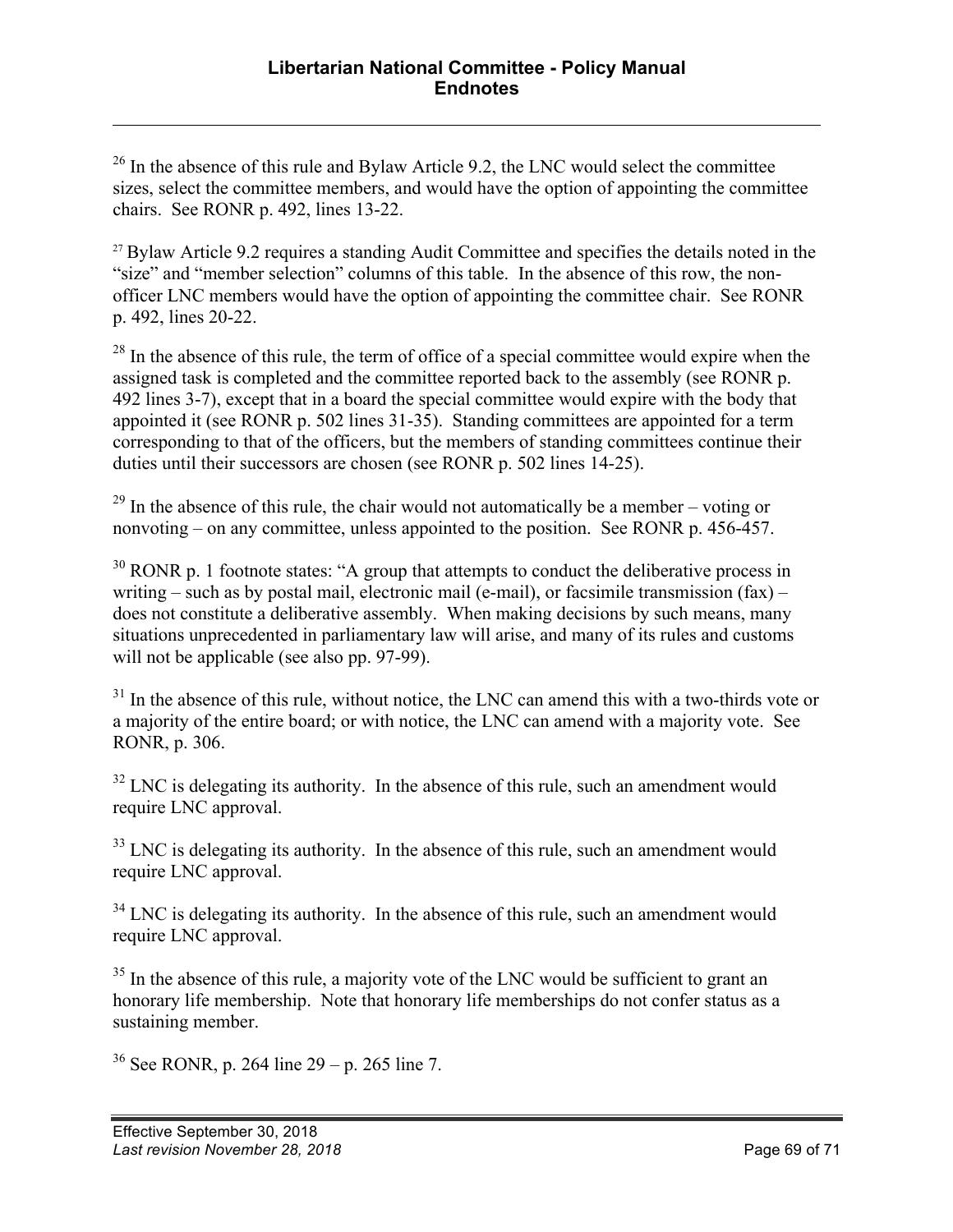<sup>37</sup> Current Bylaws-specified committees include Judicial, Bylaws and Rules, Platform and Credential Committees.

<sup>38</sup> This policy assigns some tasks to the Audit Committee in addition to those specified in Bylaw Article 9.2.

<sup>39</sup> In the absence of this rule, the committee could not begin its work until all of its members were named (see RONR p. 496 lines 8-11).

<sup>40</sup> The term "fixed membership" is defined in the footnote on RONR p. 403.

<sup>41</sup> Note that the D.C. corporation code requires board approval to open a bank account.

<sup>42</sup> Bylaws Article 9.4 states, "The National Committee shall have the power to designate the depository of all funds of the Party, and shall appoint such officers and employees as in its judgment may seem advisable to deposit and withdraw funds." The National Committee is delegating its authority here in accordance with Bylaws Article 7.1.

<sup>43</sup> In the event that a budget is not adopted by the LNC, Bylaws Article 9.1 authorizes the Treasurer to spend money using the previous year's budget. "The fiscal term of the Party shall begin on January 1 of each year. From January 1 until the National Committee has approved a budget, the Treasurer may authorize expenditures for any item incorporated in the previous year's budget as long as the level of expenditure is consistent with that budget."

<sup>44</sup> Authorized by Bylaw Article 6.6.

<sup>45</sup> Authorized by Bylaw Article 6.6.

<sup>46</sup> This policy is derived from and serves as an interpretation of Bylaw Article 9.5.

<sup>47</sup> Authorized by Bylaw Article 4.2.

<sup>48</sup> Qualifications for sustaining membership are defined by Bylaw Article 4.4.

<sup>49</sup> In the absence of this rule there is no requirement in RONR to send such documents in advance. RONR p. 459 states that the Secretary is responsible for preparing "prior to each meeting, an order of business for the use of the presiding officer, showing in their exact order, under the correct headings, all matters known in advance that are due to come up and – if applicable – the times for which they are set."

RONR p. 372 states that a proposed agenda is not binding. "In some organizations, it is customary to send each member, in advance of a meeting, an order of business or agenda, with some indication of the matters to be considered under each heading. Such an agenda is often provided for information only, with no intention or practice of submitting it for adoption. Unless a pre-circulated agenda is formally adopted at the session to which it applies, it is not binding as to detail or order of consideration, other than as it lists preexisting orders of the day